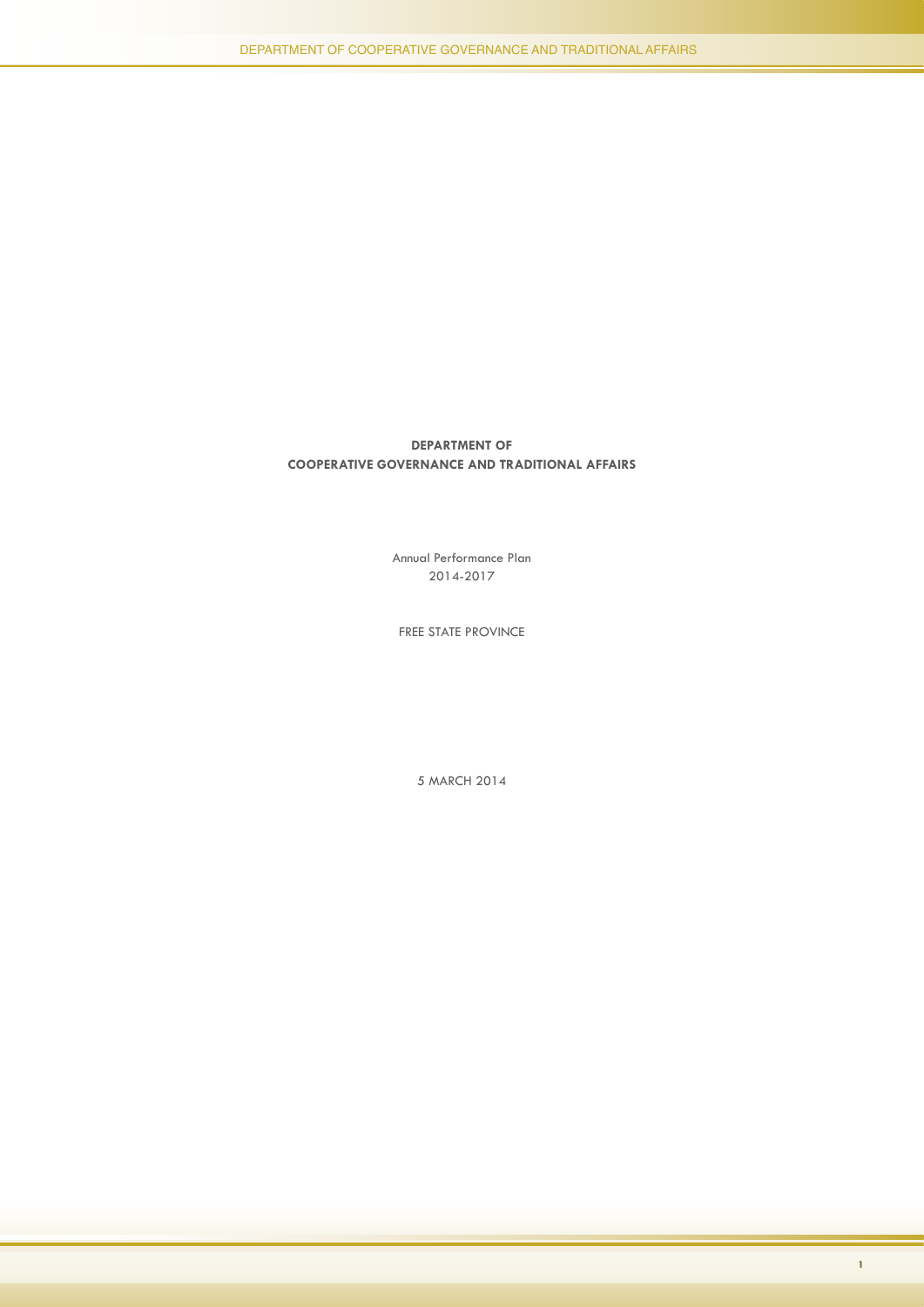### FOREWORD

Outcome 9: A responsive, accountable, effective and efficient local government system of the Draft 2014-2019 Medium Term Strategic Framework, which was adopted by Cabinet towards realizing Chapter 13 of the National Development Plan provides for the following sub-outcomes:

Households progressively gain access to sustainable and reliable basic services such as water, sanitation, electricity and refuse removal Public trust in local government is improved through active and deliberative citizen engagement Municipalities demonstrate good financial governance.

Quality of management and administrative practices within municipalities improved Municipalities attract and retain skilled and competent personnel responsive to citizens' priorities and capable of delivering quality services.

Work opportunities created and expanded through programmes such as the CWP Quality of governance arrangements and political

leadership enhanced Corruption within local government is tackled more effectively and consistently Concrete actions that ensure a better fit between responsibility and the variation in capacities within municipalities supported.

During the past MTEF period, not all municipalities were able to deliver quality services to communities due to several factors including: limited ability and/or capacity to manage their institutions,

inability to engage and/or empower communities they serve adequately.

The problems identified within municipalities in the Province range from issues of poor governance and accountability, weak financial management, high vacancy rates in their top critical posts and, in a number of instances, an inability to deliver even a core set of critical municipal services efficiently and effectively.



In keeping with our vision of an Integrated, responsive and developmental local governance in the Free State Province, we have undertaken a progressive series of intergovernmental initiatives with a view to turn the tide in local government towards 2019. We have undergone a process of strategic planning and introspection and have arrived at what heralds a new way of doing things over the next 5 years, and came to realize that a more hands-on approach is necessary. We have therefore decided to intervene directly where Municipalities are experiencing difficulties or where there is a failure to deliver on our promises to our communities.

The following strategic objectives as per our 2014-2019 Strategic Plan will, if implemented successfully, ensure the achievement of the overarching goal of a responsive, accountable, effective and efficient local government system in the Free State Province:

Strengthening the administrative, financial and institutional capabilities of municipalities

Promoting cooperative governance and service delivery through effective community participation

Improving municipal service delivery by coordinating all municipal capacity building initiatives

Ensuring effective municipal performance monitoring and -reporting

Promoting the development of credible municipal spatial development frameworks in alignment with the Provincial Spatial Development Framework

Enhancing an improved local economy within the Province

Improving the quantity and quality of municipal basic services in formalized areas

Promoting an integrated and coordinated approach to disaster risk management in the Province

Ensuring reliable and credible municipal integrated development plans

Supporting and transforming the institution of traditional leadership in the Province

Rendering effective and efficient administrative support to the Free State House of Traditional Leaders

Our plans towards realizing the above objectives are set out in detail in the 2014-2019 Annual Performance Plan of the Department, informed by the Draft 2014-2019 MTSF as well as the goals we have set for ourselves in our 2014-2019 Strategic Plan. With the support of and assistance from all our stakeholders and other role-players, I hereby commit the Free State Department of Cooperative Governance and Traditional Affairs to ensure the successful implementation of this Annual Performance Plan over the 2014-2017 MTEF period.

 $\sim$ 

**MEC S.M. MLAMLELI EXECUTIVE AUTHORITY: COOPERATIVE GOVERNANCE, TRADITIONAL AFFAIRS AND HUMAN SETTLEMENTS**

DATE: 5 MARCH 2014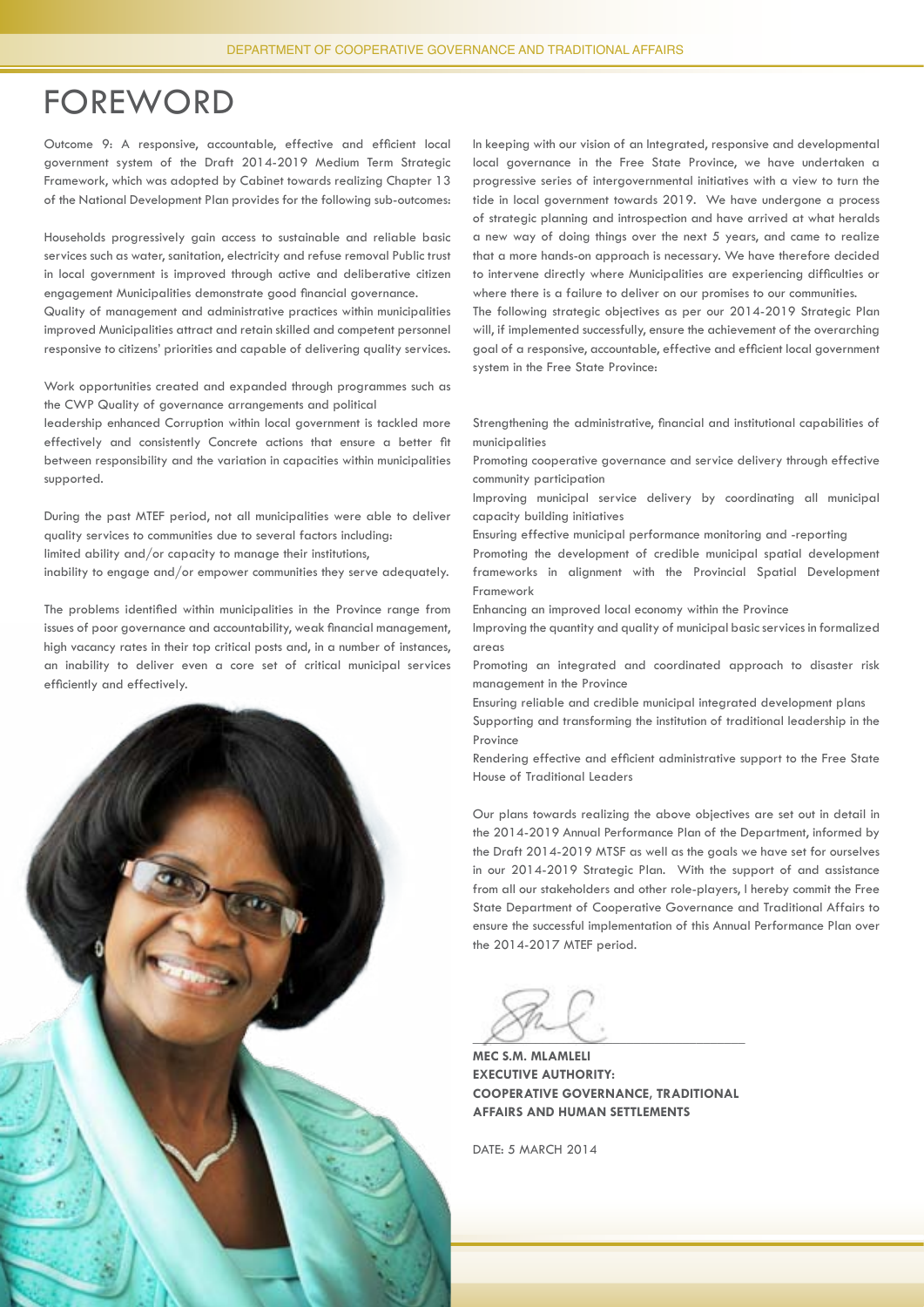# official sign-off

It is hereby certified that this Annual Performance Plan:

Was developed by the management of the Department of Cooperative Governance and Traditional Affairs under the guidance of Ms S.M. Mlamleli, Executing Authority for Cooperative Governance, Traditional Affairs and Human Settlements

Takes into account all the relevant policies, legislation and other mandates for which the Department of Cooperative Governance and Traditional Affairs is responsible

Accurately reflects the strategic goals and objectives which the Department of Cooperative Governance and Traditional Affairs will endeavour to achieve over the period 2014/2017.

 $\sqrt{2}$ 

**M.S. Tlali Chief Financial Officer** 

 $\mathbb{R}$ 

**I. Howard Director: Departmental Planning and Performance Management**

e.  $\angle$   $\uparrow$   $\uparrow$   $\downarrow$ **M.V. Duma**

**Accounting Officer** 

 $\chi$   $\chi$   $\sim$   $\chi$   $\sim$   $\chi$   $\sim$   $\chi$   $\sim$   $\chi$   $\sim$   $\chi$   $\sim$   $\chi$   $\sim$   $\chi$   $\sim$   $\chi$   $\sim$   $\chi$   $\sim$   $\chi$   $\sim$   $\chi$   $\sim$   $\chi$   $\sim$   $\chi$   $\sim$   $\chi$   $\sim$   $\chi$   $\sim$   $\chi$   $\sim$   $\chi$   $\sim$   $\chi$   $\sim$   $\chi$   $\sim$   $\chi$   $\sim$   $\chi$ 

**S.M. Mlamleli Executive Authority**

**Date: 5 MARCH 2014**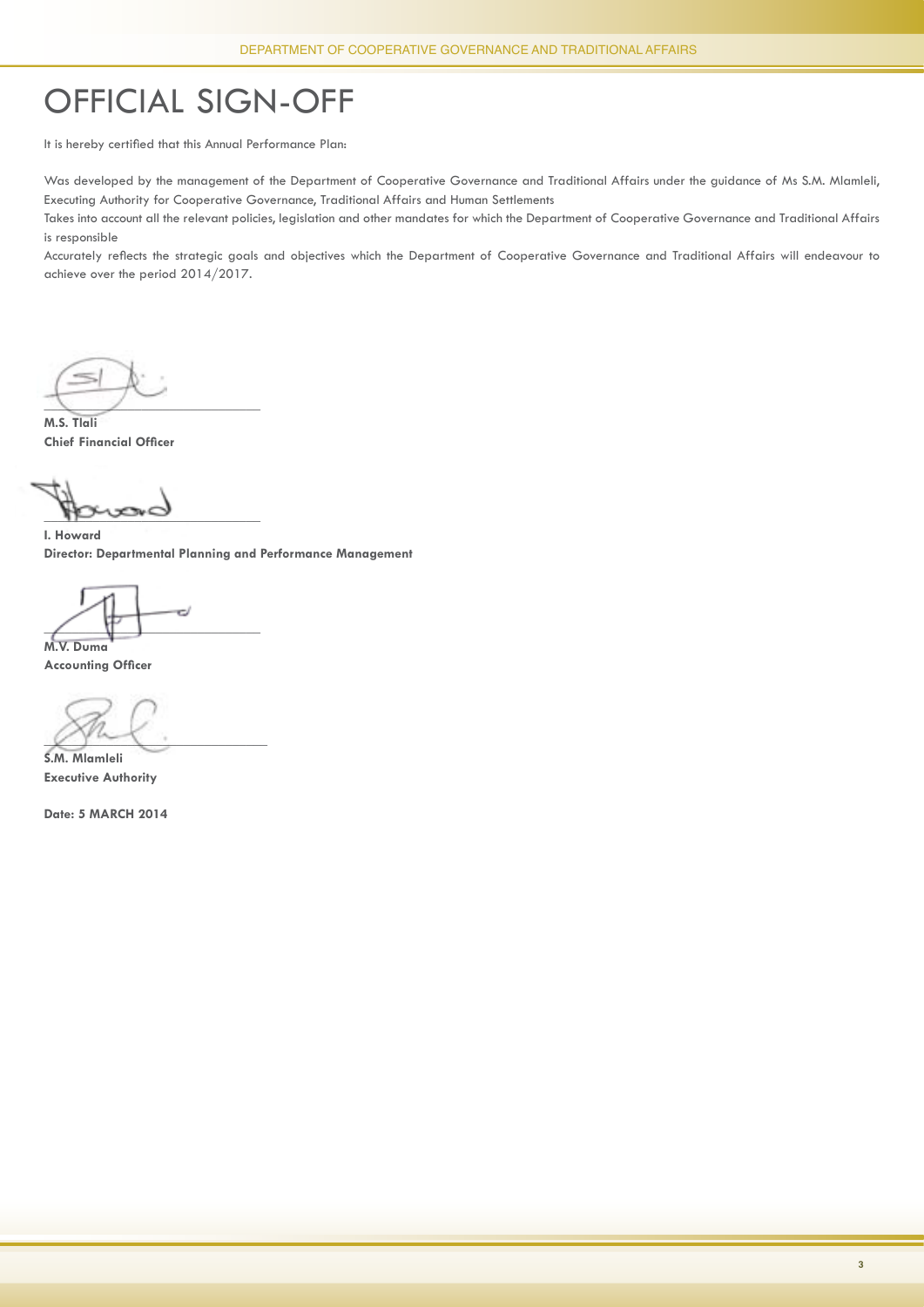# **CONTENTS**

#### **PART A: STRATEGIC OVERVIEW**

| <b>Situational Analysis</b>                                                                 | 6  |
|---------------------------------------------------------------------------------------------|----|
| OVERVIEW OF THE 2014-2015 BUDGET AND 2014-2017 MTEF ESTIMATES OF THE DEPARTMENT             | 6  |
| <b>PART B: STRATEGIC OBJECTIVES, PROGRAMMES AND SUB-PROGRAMME PLANS</b>                     | 9  |
| <b>PROGRAMME 1 - ADMINISTRATION</b>                                                         | 9  |
| PURPOSE AND BRIEF DESCRIPTION OF THE PROGRAMME                                              | 9  |
| STRATEGIC OBJECTIVE- AND PROGRAMME PERFORMANCE INDICATORS WITH ANNUAL AND QUARTERLY TARGETS | 9  |
| RECONCILIATION OF PERFORMANCE TARGETS WITH THE BUDGET AND MTEF                              | 17 |
| <b>PROGRAMME 2 - LOCAL GOVERNANCE</b>                                                       | 19 |
| PURPOSE AND BRIEF DESCRIPTION OF THE PROGRAMME                                              | 19 |
| STRATEGIC OBJECTIVE- AND PROGRAMME PERFORMANCE INDICATORS WITH ANNUAL AND QUARTERLY TARGETS | 19 |
| RECONCILIATION OF PERFORMANCE TARGETS WITH THE BUDGET AND MTEF                              | 25 |
| <b>PROGRAMME 3 - DEVELOPMENT AND PLANNING</b>                                               | 27 |
| PURPOSE AND BRIEF DESCRIPTION OF THE PROGRAMME                                              | 27 |
| STRATEGIC OBJECTIVE- AND PROGRAMME PERFORMANCE INDICATORS WITH ANNUAL AND QUARTERLY TARGETS | 27 |
| RECONCILIATION OF PERFORMANCE TARGETS WITH THE BUDGET AND MTEF                              | 34 |
| <b>PROGRAMME 4 - TRADITIONAL INSTITUTIONAL MANAGEMENT</b>                                   | 35 |
| PURPOSE AND BRIEF DESCRIPTION OF THE PROGRAMME                                              | 35 |
| STRATEGIC OBJECTIVE- AND PROGRAMME PERFORMANCE INDICATORS WITH ANNUAL AND QUARTERLY TARGETS | 35 |
| RECONCILIATION OF PERFORMANCE TARGETS WITH THE BUDGET AND MTEF                              | 38 |
| <b>PROGRAMME 5 - FREE STATE HOUSE OF TRADITIONAL LEADERS</b>                                | 39 |
| PURPOSE AND BRIEF DESCRIPTION OF THE PROGRAMME                                              | 39 |
| strategic objective- and programme performance indicators with annual and quarterly targets | 39 |
| RECONCILIATION OF PERFORMANCE TARGETS WITH THE BUDGET AND MTEF                              | 41 |
| <b>PART C: LINKS TO OTHER PLANS</b>                                                         | 43 |
|                                                                                             |    |
| <b>PART D: TECHNICAL PERFORMANCE INDICATOR DESCRIPTIONS</b>                                 | 44 |

*Available on the Departmental Website: www.fscogta.gov.za*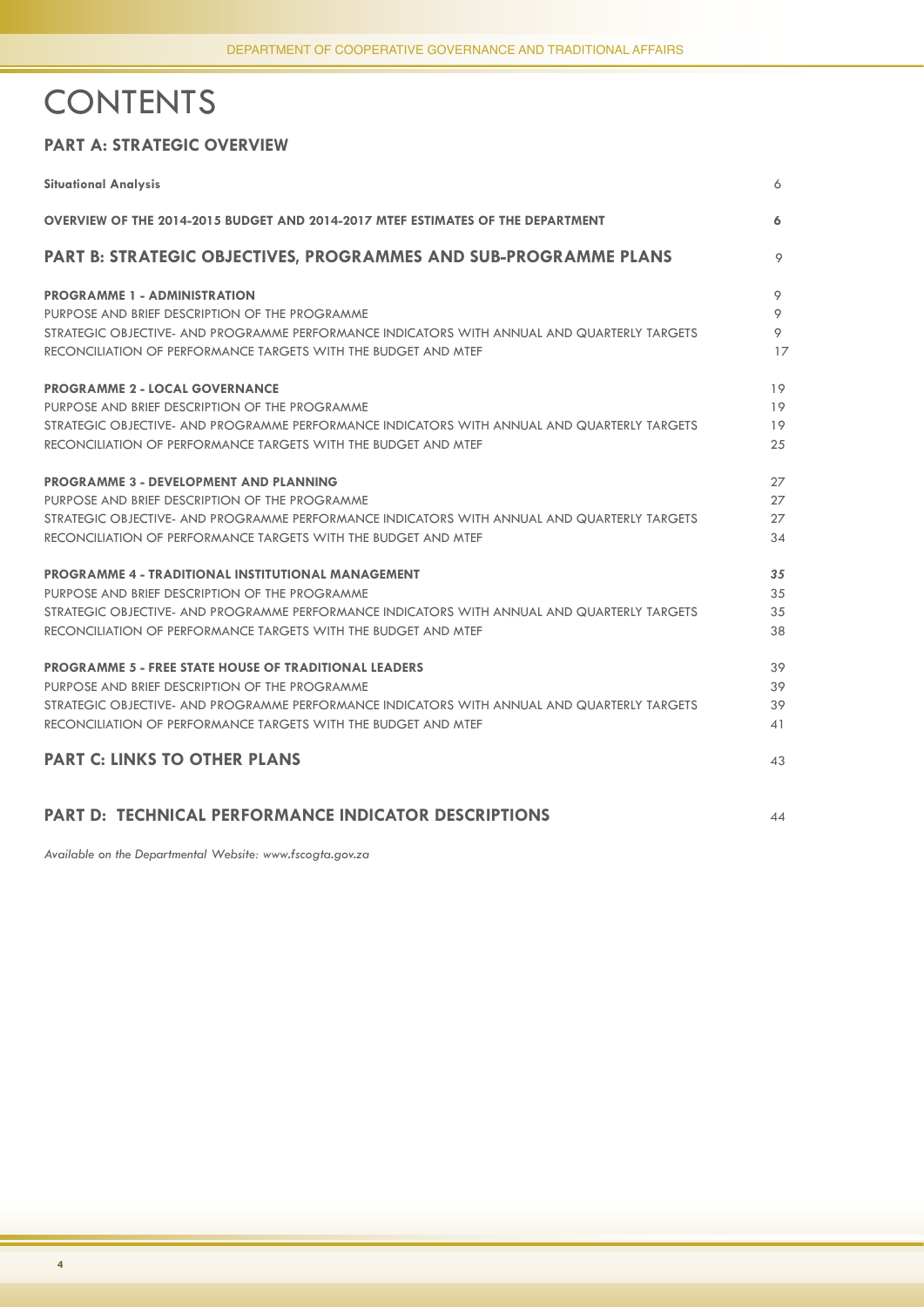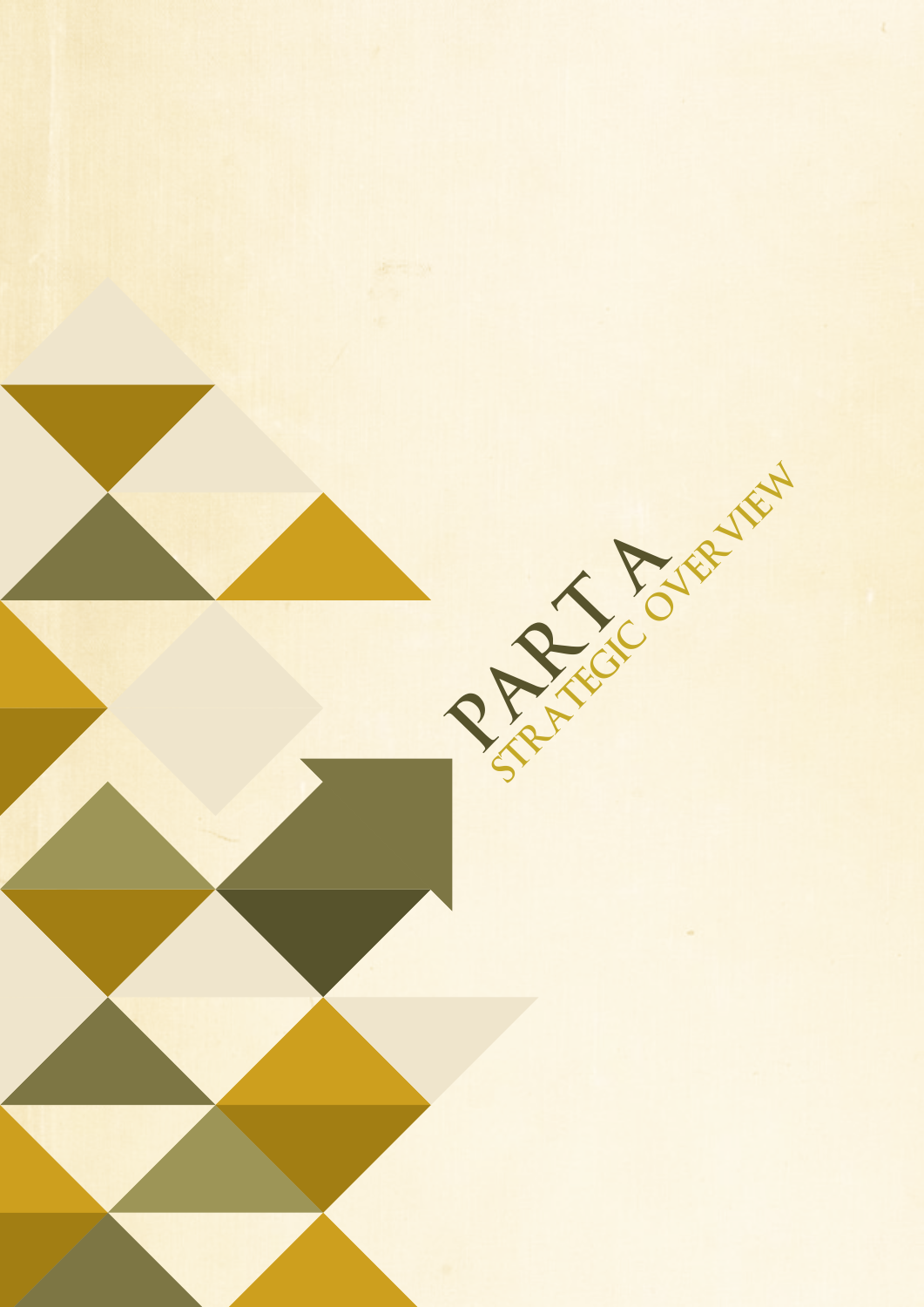# PART A STRATEGIC OVERVIEW

#### **1. Situational Analysis**

As per the 2014-2017 Strategic Plan

#### **2. Overview of the 2014-2015 budget and 2014-2017 mtef estimates of the department**

#### **2.1 Expenditure estimates**

*Table 1: Department of Cooperative Governance and Traditional Affairs* 

#### **Table 1: Department of Cooperative Governance and Traditional Affairs**

#### **Summary of payments and estimates: Cooperative Governance and Traditional Affairs**

|                                                   | Outcome |         |         | <b>Main</b><br>appropriation | Adjusted<br>appropriation | Revised<br>estimate |         | Medium-term estimates |         |
|---------------------------------------------------|---------|---------|---------|------------------------------|---------------------------|---------------------|---------|-----------------------|---------|
| R thousand                                        | 2010/11 | 2011/12 | 2012/13 |                              | 2013/14                   |                     | 2014/15 | 2015/16               | 2016/17 |
| Programme 1: Administration                       | 109,912 | 130,079 | 113,898 | 132,659                      | 97,509                    | 93,297              | 110.123 | 116,513               | 122,429 |
| Programme 2: Local Governance                     | 185,615 | 161,870 | 101,781 | 109,000                      | 114,630                   | 120,010             | 114,784 | 122,806               | 123,197 |
| Programme 3: Development and Planning             | 65,039  | 55,393  | 52,844  | 75,151                       | 62,949                    | 66,883              | 72,892  | 76,389                | 81,084  |
| Programme 4: Traditional Institutional Management | 16,413  | 20,449  | 23,495  | 22,851                       | 32,617                    | 26,900              | 34,400  | 36,496                | 38,772  |
| Programme 5: House of Traditional Leaders         | 11,082  | 11,454  | 8,512   | 8,752                        | 9,751                     | 9,451               | 9,426   | 9,980                 | 10,599  |
| Total payments and estimates:                     | 388,061 | 379,245 | 300,530 | 348,413                      | 317,456                   | 316,541             | 341,625 | 362,184               | 376,081 |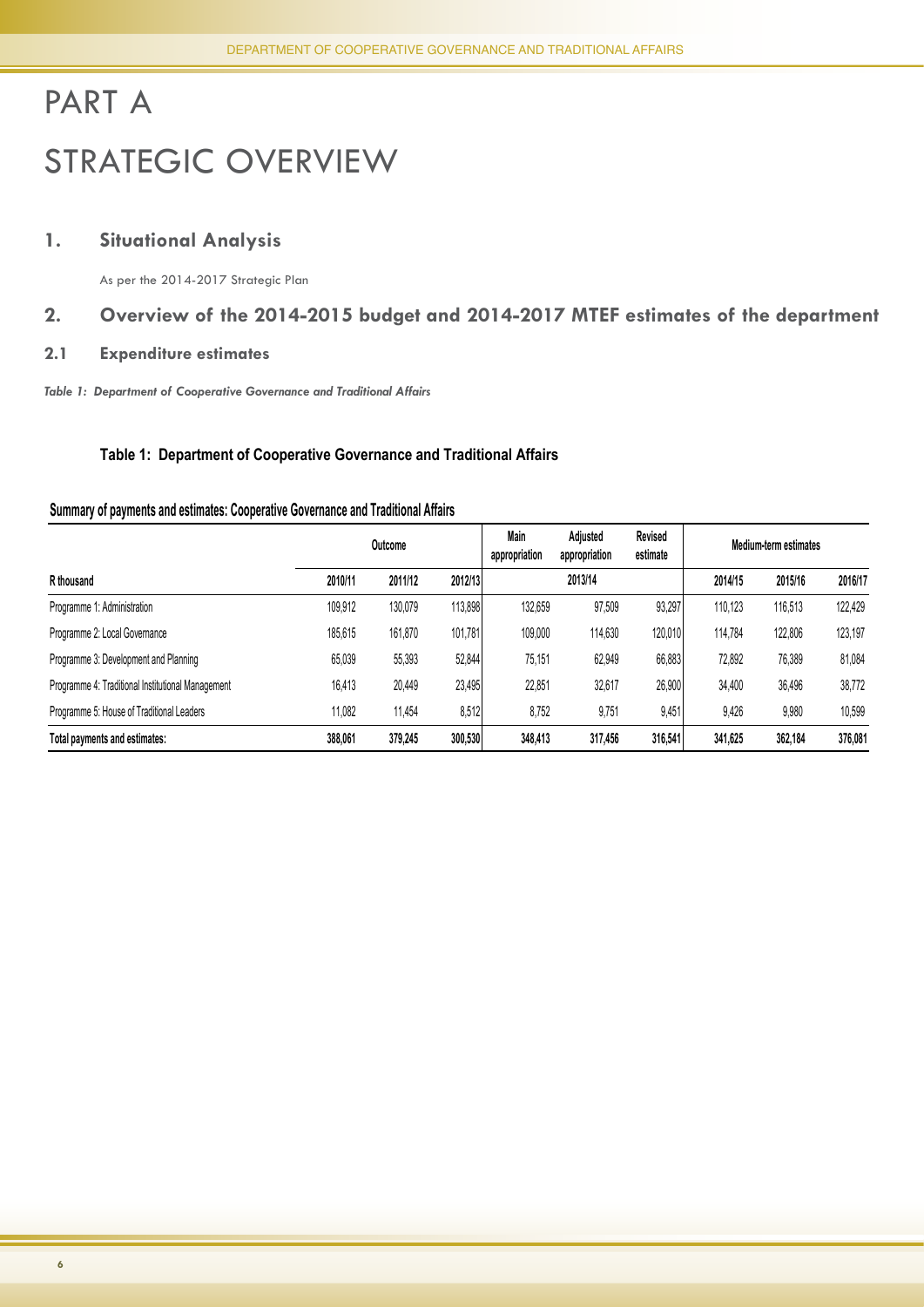| Payments and estimates by economic classification: Cooperative Governance and Traditional Affairs                                                         |                 |                 |                 |                 |                                         |                         |              |                 |                       |
|-----------------------------------------------------------------------------------------------------------------------------------------------------------|-----------------|-----------------|-----------------|-----------------|-----------------------------------------|-------------------------|--------------|-----------------|-----------------------|
|                                                                                                                                                           |                 | Outcome         |                 | Main            | Adjusted<br>appropriation appropriation | <b>Estimated Actual</b> |              |                 | Medium-term estimates |
| R thousand                                                                                                                                                | 2010/11         |                 | 2011/12 2012/13 |                 | 2013/14                                 |                         | 2014/15      | 2015/16         | 2016/17               |
| <b>Current payments</b>                                                                                                                                   | 293,668         | 320,848         | 248,886         | 281,682         | 250,178                                 | 254,116                 | 274,991      | 290,811         | 307,580               |
| Compensation of employees                                                                                                                                 | 157,396         | 185, 155        | 133,820         | 165,704         | 134,027                                 | 130,330                 | 174,285      | 185,446         | 197,325               |
| Salaries and wages                                                                                                                                        | 135,869         | 159,571         | 118,537         | 149,230         | 117,962                                 | 114,251                 | 156,764      | 166,033         | 176882                |
| Social contributions                                                                                                                                      | 21,527          | 25,584          | 15,283          | 16,474          | 16,065                                  | 16,079                  | 17,521       | 19,413          | 20443                 |
| Goods and services                                                                                                                                        | 136,272         | 135,693         | 115,066         | 115,978         | 116, 151                                | 123,786                 | 100,706      | 105,365         | 110,255               |
| of which                                                                                                                                                  |                 |                 |                 |                 |                                         |                         |              |                 |                       |
| <b>Administrative Fees</b>                                                                                                                                | 267             | 385             | 309             | 509             | 579                                     | 585                     | 576          | 604             | 632                   |
| Advertising                                                                                                                                               | 1,163           | 1,988           | 2,220           | 774             | 1,129                                   | 1,133                   | 1,381        | 1,274           | 1337                  |
| Assets <r5000< td=""><td>1,009</td><td>1,674</td><td>506</td><td>1,980</td><td>1,533</td><td>1,727</td><td>1,910</td><td>1,223</td><td>1288</td></r5000<> | 1,009           | 1,674           | 506             | 1,980           | 1,533                                   | 1,727                   | 1,910        | 1,223           | 1288                  |
| Audit cost: External                                                                                                                                      | 4,948           | 3,276           | 4,518           | 5,454           | 4,580                                   | 4,580<br>158            | 4,152        | 4,360           | 4578                  |
| <b>Bursaries</b> (employees)<br>Catering: Departmental Activities                                                                                         | 98              | 125<br>4,425    | 188<br>3,586    | 218<br>3,267    | 158<br>3,683                            |                         | 150<br>3,590 | 158<br>3,257    | 166                   |
| Communication                                                                                                                                             | 4,324<br>3,989  | 2,864           | 2,283           | 4,746           | 3,339                                   | 3,118<br>3,338          | 2,979        | 3,071           | 3448                  |
| <b>Computer Services</b>                                                                                                                                  | H               |                 |                 |                 | 5,437                                   | 2,334                   | 2,482        |                 | 3224                  |
| Cons/Prof:business & advisory services                                                                                                                    | 3,054<br>43,792 | 4,232<br>48,928 | 4,378<br>43,586 | 6,234<br>30,724 | 28,947                                  | 39,793                  | 24,495       | 2,671<br>22,674 | 2805                  |
| Con/Prof: Infrastructre & Planning                                                                                                                        |                 |                 |                 |                 |                                         |                         |              |                 | 23797                 |
| Con/Prof: Laboratory services                                                                                                                             | ÷               |                 |                 |                 |                                         |                         |              |                 |                       |
| Con/Prof: Legal cost                                                                                                                                      | 5,128           | 3,716           | 2,981           | 1,363           | 2,557                                   | 1,907                   | 1,068        | 1,263           | 1330                  |
| Contractors                                                                                                                                               | 26,105          | 12,449          | 2,408           | 6,493           | 11,579                                  | 14,029                  | 2,322        | 2,072           |                       |
| Agency & Support/outsourced Services                                                                                                                      | 2,239           | 1,556           | 1,331           | 1,918           | 4,862                                   | 1,642                   | 6,137        | 7,596           | 2441<br>7983          |
| Entertainment                                                                                                                                             | 434             | 24              | 108             | 185             | 147                                     | 152                     | 113          | 141             | 151                   |
| Government Motor Transport                                                                                                                                |                 |                 |                 |                 | 2,082                                   | 2,537                   | 2,750        | 3,887           | 4,081                 |
| Housing                                                                                                                                                   |                 |                 |                 |                 |                                         |                         |              |                 |                       |
| Inventory: Food and Food Supplies                                                                                                                         | 118             | 129             | 577             |                 |                                         |                         |              |                 |                       |
| Inventory: Fuel, oil and gas                                                                                                                              | $\overline{2}$  | $\mathbf{1}$    |                 |                 |                                         | ÷.                      |              |                 |                       |
| Inventory: Clothing Material & accessories                                                                                                                |                 |                 |                 |                 |                                         | $\mathbf{I}$            |              |                 |                       |
| Inventory: medical supplies                                                                                                                               |                 |                 |                 |                 |                                         |                         |              |                 |                       |
| Inventory: Other consumables                                                                                                                              |                 |                 |                 |                 |                                         |                         |              |                 |                       |
| Consumable: Stationery, Printing and Office Supplies                                                                                                      | 2,576           | 2,202           | 1,952           | 3,528           | 2,609                                   | 2,775                   | 2,909        | 3,942           | 4,116                 |
| Consumable Supplies                                                                                                                                       | 215             | 701             | 17              | 620             | 706                                     | 715                     | 461          | 983             | 1,023                 |
| <b>Operating Leases</b>                                                                                                                                   | 383             | 3,941           | 4,710           | 4,720           | 2,309                                   | 2,722                   | 2,954        | 3,282           | 3,510                 |
| Owned & Leasehold Property expenditure                                                                                                                    | 11,942          | 15,922          | 17,477          | 9,873           | 14,812                                  | 14,812                  | 14,337       | 14,371          | 15,090                |
| <b>Travel and Subsistence</b>                                                                                                                             | 19,525          | 19,605          | 16,447          | 21,087          | 15,266                                  | 15,582                  | 14,649       | 17,519          | 18,442                |
| Training & Staff Development                                                                                                                              | 542             | 1,790           | 537             | 2,862           | 1,586                                   | 1,770                   | 2,500        | 2,389           | 2,509                 |
| <b>Operating Expnditure</b>                                                                                                                               | 3,334           | 4,285           | 2,968           | 5,213           | 4,715                                   | 4,778                   | 3,990        | 5,674           | 5,978                 |
| Venues and Facilities                                                                                                                                     | 1,085           | 1,475           | 1,978           | 4,210           | 3,528                                   | 3,591                   | 4,792        | 2,954           | 2,326                 |
| Rent and Hiring                                                                                                                                           |                 |                 |                 |                 | 8                                       | 8 <sub>1</sub>          | 9            |                 |                       |
| Interest and rent on land                                                                                                                                 | 240             | 214             | 28              |                 | 30                                      | 30 <sup>°</sup>         |              |                 |                       |
| Interest                                                                                                                                                  | 238             | 214             | 28              |                 | 30 <sup>°</sup>                         | 30                      |              |                 |                       |
| Rent on land                                                                                                                                              | $\overline{2}$  |                 |                 |                 |                                         |                         |              |                 |                       |
|                                                                                                                                                           |                 |                 |                 |                 |                                         |                         |              |                 |                       |
|                                                                                                                                                           |                 |                 |                 |                 |                                         |                         |              |                 |                       |
| Transfers and subsidies to <sup>1</sup> :                                                                                                                 | 89,574          | 52,629          | 46,143          | 63,955          | 63,480                                  | 58,717                  | 63,160       | 68,646          | 65,628                |
| Provinces and municipalities                                                                                                                              | 87,855          | 48,957          | 45,186          | 61,424          | 59,617                                  | 54,824                  | 60,525       | 65,924          | 62,685                |
| Provinces <sup>2</sup>                                                                                                                                    |                 |                 |                 |                 |                                         |                         |              |                 |                       |
| Provincial Revenue Funds                                                                                                                                  |                 |                 |                 |                 |                                         |                         |              |                 |                       |
| Provincial agencies and funds                                                                                                                             |                 |                 |                 |                 |                                         |                         |              |                 |                       |
| Municipalities <sup>3</sup>                                                                                                                               | 87,855          | 48,957          | 45,186          | 61,424          | 59,617                                  | 54,824                  | 60,525       | 65,924          | 62,685                |
| Municipalities                                                                                                                                            | 87,855          | 48,957          | 45,186          | 61,424          | 59,617                                  | 54,824                  | 60,525       | 65,924          | 62,685                |
| of which: Regional service council levies                                                                                                                 |                 |                 |                 |                 |                                         |                         |              |                 |                       |
| Municipal agencies and funds                                                                                                                              |                 |                 |                 |                 |                                         |                         |              |                 |                       |
| Departmental agencies and accounts                                                                                                                        |                 |                 |                 |                 |                                         |                         |              |                 |                       |
| Social security funds                                                                                                                                     |                 |                 |                 |                 |                                         |                         |              |                 |                       |
| Provide list of entities receiving transfers <sup>4</sup>                                                                                                 |                 |                 |                 |                 |                                         |                         |              |                 |                       |
| Departmental agencies and accounts                                                                                                                        |                 | 2,870           |                 | 0               | $\mathbf 0$                             |                         |              |                 |                       |
| Universities and technikons                                                                                                                               |                 |                 |                 |                 |                                         |                         |              |                 |                       |
| Public corporations and private enterprises <sup>5</sup>                                                                                                  |                 |                 |                 |                 |                                         |                         |              |                 |                       |
| Public corporations                                                                                                                                       |                 |                 |                 |                 |                                         |                         |              |                 |                       |
| Subsidies on production                                                                                                                                   |                 |                 |                 |                 |                                         |                         |              |                 |                       |
| Other transfers                                                                                                                                           |                 |                 |                 |                 |                                         |                         |              |                 |                       |
| Private enterprises<br>Subsidies on production                                                                                                            |                 |                 |                 |                 |                                         |                         |              |                 |                       |
| Other transfers                                                                                                                                           |                 |                 |                 |                 |                                         |                         |              |                 |                       |
| Foreign governments and international organisations                                                                                                       |                 |                 |                 |                 |                                         |                         |              |                 |                       |
| Non-profit institutions                                                                                                                                   | 151             | 255             | 286             | 1,622           | 2,089                                   | 2,089                   | 1,638        | 1,650           | 1,738                 |
| Households                                                                                                                                                | 1,568           | 547             | 671             | 909             | 1,774                                   | 1,804                   | 997          | 1,072           | 1,205                 |
| Social benefits                                                                                                                                           |                 |                 |                 |                 |                                         |                         |              |                 |                       |
| Other transfers to households                                                                                                                             | 1,568           | 547             | 671             | 909             | 1,774                                   | 1,804                   | 997          | 1,072           | 1,205                 |
|                                                                                                                                                           |                 |                 |                 |                 |                                         |                         |              |                 |                       |
| Payments for capital assets                                                                                                                               | 4,391           | 4,900           | 3,753           | 2,776           | 3,768                                   | 3,678                   | 3,474        | 2,727           | 2,873                 |
| Buildings and other fixed structures                                                                                                                      |                 |                 |                 | n               | $\mathbb O$                             | $\Omega$                | $\Omega$     |                 | $\Omega$              |
| Buildings                                                                                                                                                 |                 |                 |                 |                 |                                         |                         |              |                 |                       |
| Other fix ed structures                                                                                                                                   |                 |                 |                 |                 |                                         |                         |              |                 |                       |
| Machinery and equipment                                                                                                                                   | 4,358           | 4,900           | 3,753           | 2,776           | 3,768                                   | 3,678                   | 3,474        | 2,727           | 2,873                 |
| Transport equipment                                                                                                                                       | 2,075           |                 |                 |                 | $\mathbf 0$                             | $\theta$                |              |                 |                       |
| Other machinery and equipment                                                                                                                             | 2,283           | 4,900           | 3,753           | 2,776           | 3,768                                   | 3,678                   | 3,474        | 2,727           | 2,873                 |
| Heritage assets                                                                                                                                           | 33              |                 |                 |                 |                                         |                         |              |                 |                       |
| Software and other intangible assets                                                                                                                      |                 |                 |                 |                 |                                         |                         |              |                 |                       |
| Land and subsoil assets                                                                                                                                   |                 |                 |                 |                 |                                         |                         |              |                 |                       |
| Payments for financial assets                                                                                                                             | 188             | 654             | 1,720           |                 |                                         |                         |              |                 |                       |
| Total economic classification                                                                                                                             | 388,061         | 379,245         | 300,530         | 348,413         | 317,456                                 | 316,541                 | 341,625      | 362,184         | 376,081               |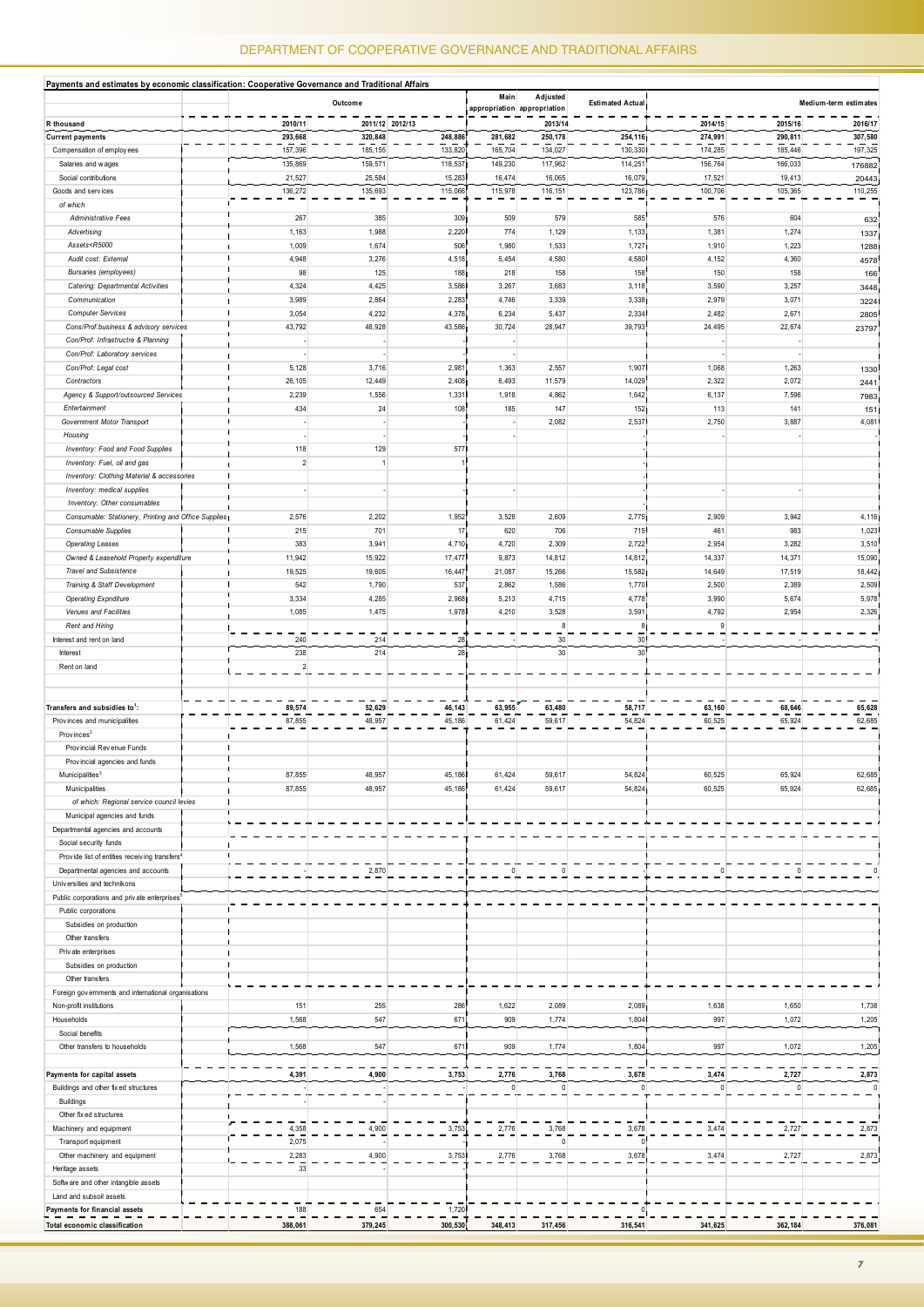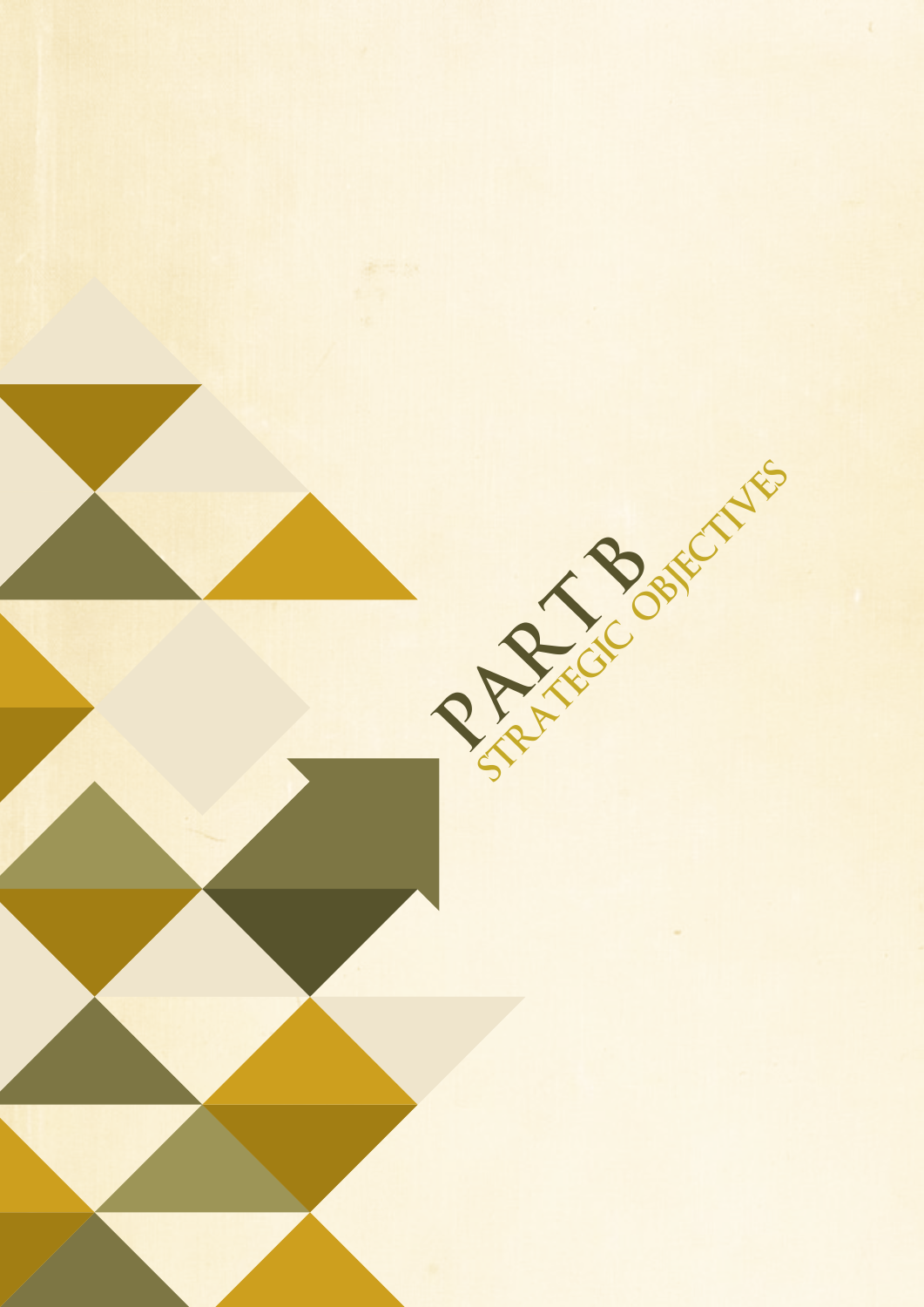# PART B

### STRATEGIC OBJECTIVES, PROGRAMMES AND SUB-PROGRAMME PLANS

#### **PROGRAMME 1: ADMINISTRATION**

#### **Purpose of the Programme**

This programme aims to provide strategic direction, leadership and support to the Office of the MEC and the department

#### **Brief description of the Programme**

This programme consists of the following Sub-Programmes:

1. Office of the MEC

2. Corporate Services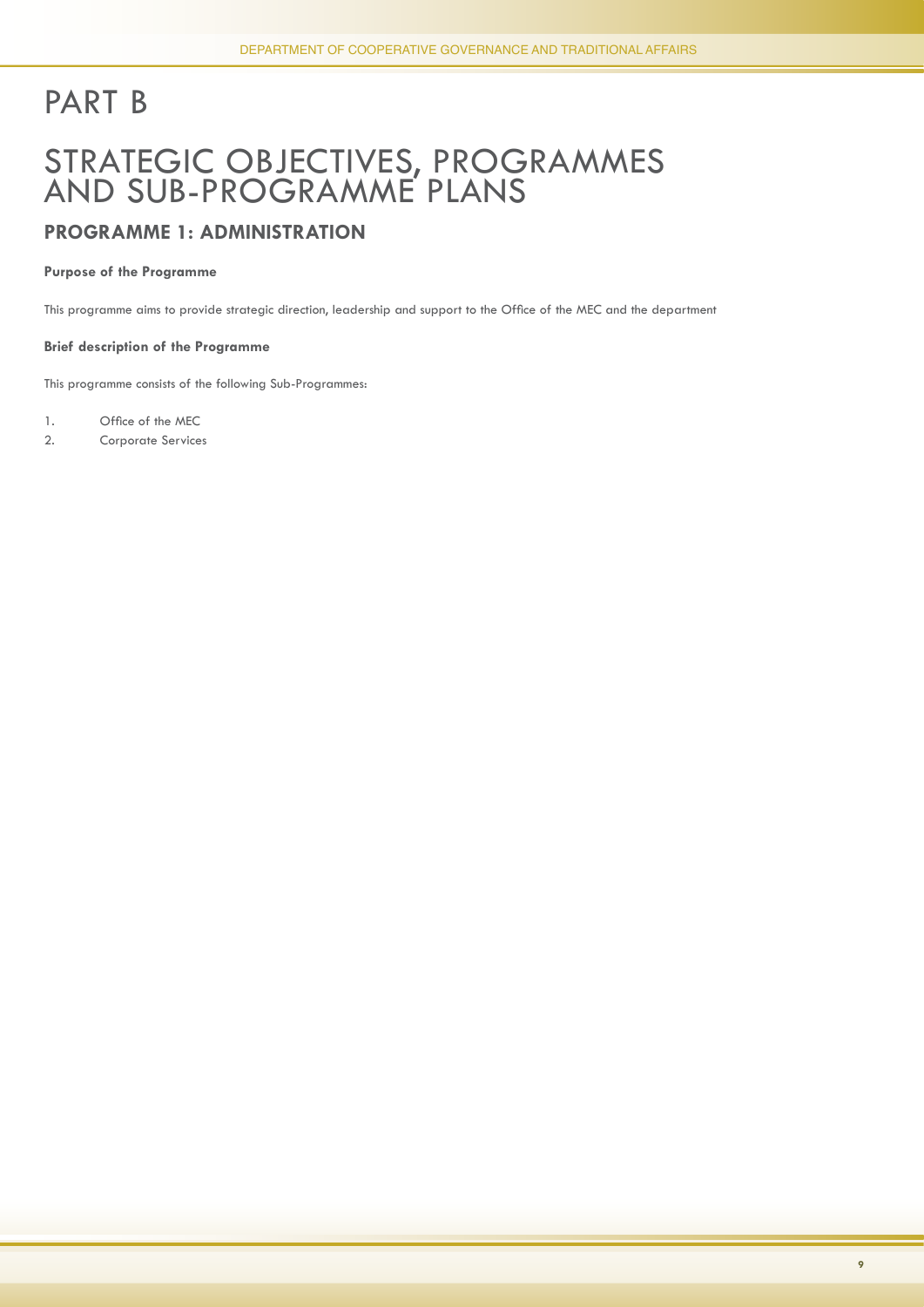|   | <b>SUB PROGRAMME</b>                                                                                                                                                                                                                                                                                     |                                                                                                                                                                                                                                                                                              |                                                                                                                                                                                                                                                                                        |                                                                                                                                             | STRATEGIC OBJECTIVE        |               |               |                                                                                                         |                                                                                                   |                                                                                                   |                                                                                                   |
|---|----------------------------------------------------------------------------------------------------------------------------------------------------------------------------------------------------------------------------------------------------------------------------------------------------------|----------------------------------------------------------------------------------------------------------------------------------------------------------------------------------------------------------------------------------------------------------------------------------------------|----------------------------------------------------------------------------------------------------------------------------------------------------------------------------------------------------------------------------------------------------------------------------------------|---------------------------------------------------------------------------------------------------------------------------------------------|----------------------------|---------------|---------------|---------------------------------------------------------------------------------------------------------|---------------------------------------------------------------------------------------------------|---------------------------------------------------------------------------------------------------|---------------------------------------------------------------------------------------------------|
|   | CORPORATE SERVICES                                                                                                                                                                                                                                                                                       |                                                                                                                                                                                                                                                                                              |                                                                                                                                                                                                                                                                                        |                                                                                                                                             |                            |               |               |                                                                                                         | IMPROVED CAPABILITY OF THE DEPARTMENT TO MEET ITS OBLIGATIONS                                     |                                                                                                   |                                                                                                   |
|   |                                                                                                                                                                                                                                                                                                          | ALIGNMENT                                                                                                                                                                                                                                                                                    |                                                                                                                                                                                                                                                                                        |                                                                                                                                             | Audited/Actual performance |               |               |                                                                                                         | Medium-term targets                                                                               |                                                                                                   |                                                                                                   |
|   | ndicators and 2014-2017<br>Strategic Objective<br><b>Annual Targets</b>                                                                                                                                                                                                                                  | $\frac{a}{2}$                                                                                                                                                                                                                                                                                | <b>MTSF</b>                                                                                                                                                                                                                                                                            | <b>FSGDS</b>                                                                                                                                | 2010/<br>2011              | 2011/<br>2012 | 2012/<br>2013 | <b>Baseline</b><br>2013/<br>2014                                                                        | 2014/2015<br>Target                                                                               | 2015/2016<br>Target                                                                               | 2016/2017<br>Target                                                                               |
|   | Requirements in relation<br>Strategic Management<br>Assessment Tool) MPAT<br>Effective and efficient<br>Financial and Supply<br>Chain Management<br>the department as<br>per (Management<br>administration of<br>Human Resources<br>Governance and<br>Administration<br>Management<br>Performance<br>jo: | Safer Communities and<br>Chapter 14: Promoting<br>Chapters 12: Building<br>Developmental State<br>Chapter 13: Building<br>Chapter 3: Economy<br>Chapter 15: Nation<br><b>Building and Social</b><br>Fighting Corruption<br>Accountability and<br>and Employment<br>a Capable and<br>Cohesion | in SA feel and are safe<br>and uniting the country<br>Outcome 3: All People<br>efficient, effective and<br>development oriented<br>employment through<br>Transforming society<br>Outcome 4: Decent<br>inclusive economic<br>Outcome 12: An<br>Outcome 14 :<br>public service<br>growth | governance - Driver 15:<br>Foster good governance<br>climate for growth and<br>to create a conducive<br>Pillar 6: Good<br>development       |                            |               |               | 34.5% at L1/L2<br><b>MPAT</b> standards<br>follows prior to<br>66% L3/L44<br>achieved as<br>moderation: | More than 80% of<br>achieved at Level<br><b>MPAT</b> standards<br>$3 /$ Level 4                   | All MPAT standards<br>3, with more than<br>achieved at level<br>$20%$ at level 4                  | All MPAT standards<br>3, with more than<br>achieved at level<br>40% at level 4                    |
|   | stakeholders, clients and<br>Improved collaboration<br>department and<br>its employees,<br>between the<br>the media                                                                                                                                                                                      | Chapter 15: Nation<br><b>Building and Social</b><br>Cohesion                                                                                                                                                                                                                                 | and uniting the country<br>Transforming society<br>Outcome 14:                                                                                                                                                                                                                         | governance to create<br>governance - Driver<br>a conducive climate<br>Foster good<br>for growth and<br>Pillar 6: Good<br>development<br>15: |                            |               |               | Unknown                                                                                                 | departmental help<br>complaints lodged<br>the number of<br>Reduction in<br>through the<br>desk    | departmental help<br>complaints lodged<br>the number of<br>Reduction in<br>through the<br>desk    | departmental help<br>complaints lodged<br>the number of<br>Reduction in<br>through the<br>desk    |
| ് | accommodation secured<br>for the department in<br>compliance with OHS<br>Suitable office<br>requirements                                                                                                                                                                                                 | Developmental State<br>Chapter 13: Building<br>a Capable and                                                                                                                                                                                                                                 | efficient, effective and<br>development oriented<br>Outcome 12: An<br>public service                                                                                                                                                                                                   | Governance - Driver 15:<br>Foster good governance<br>climate for growth and<br>to create a conducive<br>Pillar 6: Good<br>development       |                            |               |               | square meters<br>3853                                                                                   | secured towards<br>accommodating<br>Additional and<br>suitable space<br>departmental<br>employees | secured towards<br>accommodating<br>Additional and<br>suitable space<br>departmental<br>employees | secured towards<br>accommodating<br>Additional and<br>suitable space<br>departmental<br>employees |

Strategic Objective and Programme Performance Indicators with Annual and Quarterly Targets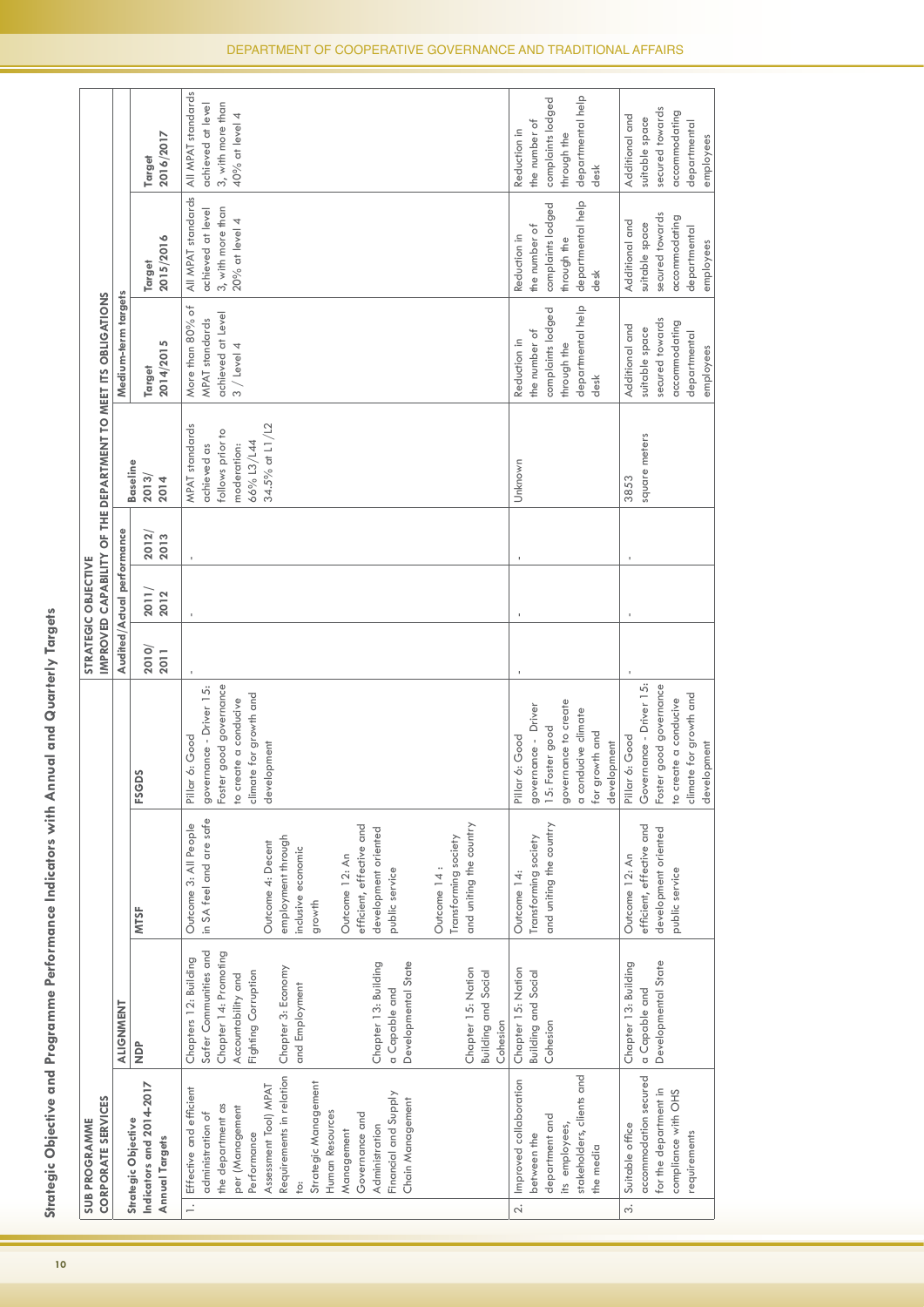|    |                                                                                                                             |                               |               | <b>Audited/Actual performance</b> |               | Baseline      |                              | <b>Medium-term targets</b> |               |
|----|-----------------------------------------------------------------------------------------------------------------------------|-------------------------------|---------------|-----------------------------------|---------------|---------------|------------------------------|----------------------------|---------------|
|    | Programme Performance Indicators and 2014-2017 Annual<br><b>Targets</b>                                                     | <b>Alignment</b><br>with MTSF | 2010/<br>2011 | 2011/<br>2012                     | 2012/<br>2013 | 2013/<br>2014 | 2014/<br>2015                | 2015/<br>2016              | 2016/<br>2017 |
| 1. | Effective strategic management practices applied in the department                                                          |                               |               |                                   |               |               |                              |                            |               |
|    | (a) Strategic Planning: Strategic Plans                                                                                     | Sub-                          |               |                                   |               |               |                              |                            |               |
|    | 2014-2019 Strategic Plan is compliant with Treasury                                                                         | Outcome 4,                    |               |                                   |               | $\mathbf{1}$  | $\mathbf{1}$                 | $\mathbf{1}$               |               |
|    | Regulations and planning guidelines in respect of                                                                           | Outcome 12                    |               |                                   |               |               |                              |                            |               |
|    | submission dates and format                                                                                                 |                               |               |                                   |               | 1             | 1                            |                            |               |
|    | Link between Strategic Plan and MTSF / FSGDS clear                                                                          |                               |               |                                   |               | 1             | $\mathbf{1}$                 | $\mathbf{1}$               |               |
|    | and follows a logic progression                                                                                             |                               |               |                                   |               |               |                              |                            |               |
|    | Performance of the department against the strategic                                                                         |                               |               |                                   |               |               |                              |                            |               |
|    | plan is revised during the 2014-2019 period                                                                                 |                               |               |                                   |               |               |                              |                            |               |
|    | (b) Strategic Planning: Annual Performance Plans                                                                            |                               |               |                                   |               |               |                              |                            |               |
|    | Annual Performance Plan complies with Treasury                                                                              |                               |               |                                   |               | 1             | $\mathbf{1}$                 |                            |               |
|    | Regulations and planning guidelines in respect of format                                                                    |                               |               |                                   |               |               |                              |                            |               |
|    | and submission dates                                                                                                        |                               |               |                                   |               | 1             | $\mathbf{1}$                 | -1                         |               |
|    | Quarterly Performance Reports submitted to EA and                                                                           |                               |               |                                   |               | 1             | $\mathbf{1}$                 |                            |               |
|    | Treasury on time                                                                                                            |                               |               |                                   |               |               |                              |                            |               |
|    | Annual Performance Plan contains updated analysis on<br>$\bullet$<br>information relevant to external and internal factors, |                               |               |                                   |               | 1             | 1                            |                            |               |
|    | strategic objectives and performance indicators which                                                                       |                               |               |                                   |               |               | $\mathbf{1}$                 | $\mathbf{1}$               |               |
|    | conform to SMART principles                                                                                                 |                               |               |                                   |               |               |                              |                            |               |
|    | Management meets towards exploring quarterly                                                                                |                               |               |                                   |               |               |                              |                            |               |
|    | performance information                                                                                                     |                               |               |                                   |               |               |                              |                            |               |
|    | Performance targets substantially met and expressed in<br>$\bullet$                                                         |                               |               |                                   |               |               |                              |                            |               |
|    | Annual Report                                                                                                               |                               |               |                                   |               |               |                              |                            |               |
|    | (c) Monitoring and Evaluation: Integration of monitoring                                                                    |                               |               |                                   |               |               |                              |                            |               |
|    | and evaluation in performance and strategic management                                                                      |                               |               |                                   |               |               |                              |                            |               |
|    | M&E Policy Framework approved                                                                                               |                               |               |                                   |               | 1             | 1                            | -1                         |               |
|    | Standardized mechanisms and/or processes and<br>$\bullet$                                                                   |                               |               |                                   |               | $\mathbf{1}$  | $\mathbf{1}$                 |                            |               |
|    | procedures in place to collect, manage and store data                                                                       |                               |               |                                   |               |               |                              |                            |               |
|    | that enable the monitoring of progress made towards                                                                         |                               |               |                                   |               |               |                              |                            |               |
|    | achieving departmental goals, targets and core                                                                              |                               |               |                                   |               |               |                              |                            |               |
|    | objectives                                                                                                                  |                               |               |                                   |               |               |                              | -1                         |               |
|    | One of the major programmes of the department<br>evaluated                                                                  |                               |               |                                   |               |               |                              |                            |               |
|    |                                                                                                                             |                               |               |                                   |               |               |                              |                            |               |
| 2. | Good governance and accountability practices in place in the department                                                     |                               |               |                                   |               |               |                              |                            |               |
|    | Service Delivery Improvement Mechanisms<br>a)                                                                               | Sub-                          |               |                                   |               |               |                              |                            |               |
|    | Service Delivery Charter, service standards and SDIP<br>approved and displayed                                              | outcomes                      |               |                                   |               | 1             | $\mathbf{1}$<br>$\mathbf{1}$ | $\mathbf{1}$               |               |
|    | Stakeholders / service recipients on service standards Outcome 12                                                           | 4 and 6,                      |               |                                   |               |               | $\mathbf{1}$                 |                            |               |
|    | and SDIP consulted                                                                                                          |                               |               |                                   |               |               |                              |                            |               |
|    | Compliance to service delivery standards and                                                                                |                               |               |                                   |               |               |                              | -1                         |               |
|    | implementation of the approved SDIP monitored                                                                               |                               |               |                                   |               |               |                              |                            |               |
|    | Monitoring reports on compliance with service delivery                                                                      |                               |               |                                   |               |               |                              |                            |               |
|    | standards considered and used by management to                                                                              |                               |               |                                   |               |               |                              |                            |               |
|    | inform improvements to business processes                                                                                   |                               |               |                                   |               |               |                              |                            |               |
|    | <b>Functionality of Management Structures</b><br>b)                                                                         | Sub-                          |               |                                   |               |               |                              |                            |               |
|    | $\bullet$<br>Management structures with formal terms of reference                                                           | Outcome 4,                    |               |                                   |               | 1             | 1                            |                            |               |
|    | in place                                                                                                                    | Outcome 12                    |               |                                   |               | 1             | $\mathbf{1}$                 |                            |               |
|    | Meetings scheduled and held<br>$\bullet$                                                                                    |                               |               |                                   |               | 1             | $\mathbf{1}$                 | 1                          |               |
|    | Management decisions<br>documented<br>$\bullet$<br>and<br>clear,                                                            |                               |               |                                   |               |               |                              |                            |               |
|    | responsibility allocated and followed through<br>$\bullet$                                                                  |                               |               |                                   |               |               | 1                            |                            |               |
|    | Senior Management Meetings agenda focuses on<br>strategic objectives and priorities of the department as                    |                               |               |                                   |               |               | $\mathbf{1}$                 | 1                          |               |
|    | per the Strategic Plan and APP                                                                                              |                               |               |                                   |               |               |                              |                            |               |
|    | Senior Management discuss IGR / Inter-departmental<br>$\bullet$                                                             |                               |               |                                   |               |               |                              |                            |               |
|    | Reports and Resolutions emanating from MINMEC,                                                                              |                               |               |                                   |               |               |                              |                            |               |
|    | Technical MINMEC and Food                                                                                                   |                               |               |                                   |               |               |                              |                            |               |
|    | <b>MPAT</b> Implementation<br>c)                                                                                            | Sub-                          |               |                                   |               |               |                              |                            |               |
|    | MPAT Self-Assessment for previous cycle completed and                                                                       | Outcome 4,                    |               |                                   |               | 1             | 1                            |                            |               |
|    | signed-off by HOD                                                                                                           | Outcome 12                    |               |                                   |               | 1             | $\mathbf{1}$                 |                            |               |
|    | MPAT results discussed by Senior Management                                                                                 |                               |               |                                   |               | 1             | $\mathbf{1}$                 | 1                          |               |
|    | MPAT Improvement Plan developed                                                                                             |                               |               |                                   |               | 1             | $\mathbf{1}$                 | $\mathbf{1}$               |               |
|    | MPAT Improvement Plan monitored quarterly                                                                                   |                               |               |                                   |               |               |                              |                            |               |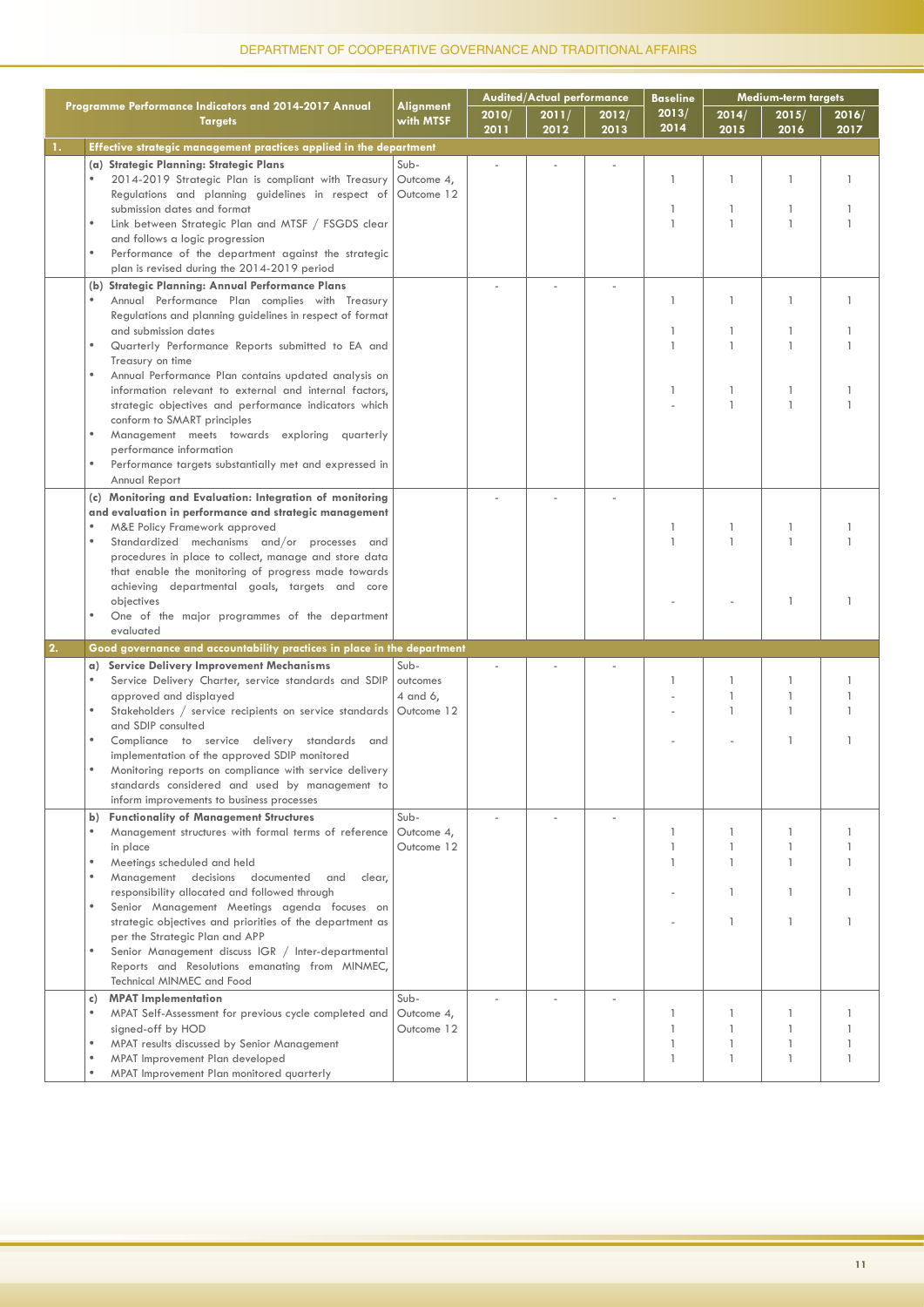|                                                                                                                                                                                                                                                                                                                                                                                                                                                                                                                                                                                                                                                                                                                                                                                                                                                                                                                                                                                                                                                                                                                                                                                 |                                                                          |               | <b>Audited/Actual performance</b> |               | <b>Baseline</b>             | Medium-term targets              |                                                                                     |                                |
|---------------------------------------------------------------------------------------------------------------------------------------------------------------------------------------------------------------------------------------------------------------------------------------------------------------------------------------------------------------------------------------------------------------------------------------------------------------------------------------------------------------------------------------------------------------------------------------------------------------------------------------------------------------------------------------------------------------------------------------------------------------------------------------------------------------------------------------------------------------------------------------------------------------------------------------------------------------------------------------------------------------------------------------------------------------------------------------------------------------------------------------------------------------------------------|--------------------------------------------------------------------------|---------------|-----------------------------------|---------------|-----------------------------|----------------------------------|-------------------------------------------------------------------------------------|--------------------------------|
| Programme Performance Indicators and 2014-2017 Annual<br><b>Targets</b>                                                                                                                                                                                                                                                                                                                                                                                                                                                                                                                                                                                                                                                                                                                                                                                                                                                                                                                                                                                                                                                                                                         | Alignment<br>with MTSF                                                   | 2010/<br>2011 | 2011/<br>2012                     | 2012/<br>2013 | 2013/<br>2014               | 2014/<br>2015                    | 2015/<br>2016                                                                       | 2016/<br>2017                  |
| d) Assessment of accountability mechanisms (Audit Sub-<br>Committee)<br>Audit Committee in place and constituted in accordance<br>$\bullet$<br>with Chapter 3 of the National Treasury Regulations<br>Audit Committee meets as scheduled<br>$\bullet$<br>$\bullet$<br>Audit Committee has an approved Audit Committee<br>Charter with clearly defined objectives, key performance<br>indicators and reviewed annually                                                                                                                                                                                                                                                                                                                                                                                                                                                                                                                                                                                                                                                                                                                                                           | Outcome 4,<br>Outcome 12                                                 |               | ÷.                                |               | 1<br>1                      | 1                                | 1<br>-1<br>$\mathbf{1}$<br>-1<br>$\mathbf{1}$                                       | 1                              |
| Audit Committee assessed by stakeholders such as AG<br>$\bullet$<br>and departmental managers<br>Audit Committee reviewed management responses to<br>$\bullet$<br>audit issues and reports thereon                                                                                                                                                                                                                                                                                                                                                                                                                                                                                                                                                                                                                                                                                                                                                                                                                                                                                                                                                                              |                                                                          |               |                                   |               |                             |                                  |                                                                                     |                                |
| Ethics: Assessment of policies and systems to ensure Sub-<br>e)<br>professional ethics<br>Mechanisms in place towards providing / communicating<br>$\bullet$<br>the Code of Conduct to employees<br>All SMS Members completed financial disclosures, signed<br>$\bullet$<br>by EA and submitted to PSC by 31 May<br>$\bullet$<br>Disciplinary action taken for non-compliance regarding<br>submission of financial disclosures<br>Financial disclosures analyzed, potential conflicts of<br>$\bullet$                                                                                                                                                                                                                                                                                                                                                                                                                                                                                                                                                                                                                                                                           | Outcomes<br>4, 6 and 8:<br>Outcome 12<br>Sub-<br>Outcome 6,<br>Outcome 3 |               |                                   |               | 1<br>1<br>N.A.              | $\mathbf{1}$<br>N.A.             | $\mathbf{1}$<br>$\mathbf{1}$<br>N.A.<br>$\mathbf{1}$                                | $\mathbf{1}$<br>1<br>N.A.<br>1 |
| interests identified and action taken to address such<br><b>Ethics: Prevention of Fraud and Corruption</b><br>f)<br>Fraud Prevention Plan with policy statement and<br>$\bullet$<br>implementation plan approved<br>Whistle-blowing Policy and implementation plan<br>$\bullet$<br>approved<br>Minimum Anti-Corruption Capacity (MACC) Requirements   Sub-<br>$\bullet$<br>Implementation Plan approved<br>Feedback provided to PSC on anti-corruption hotline<br>cases within 40 days<br>Disciplinary procedures and/or criminal procedures<br>$\bullet$<br>and/or civil procedures applied where fraud and<br>corruption occur<br>Fraud and Corruption Risk Assessment conducted to<br>improve internal controls                                                                                                                                                                                                                                                                                                                                                                                                                                                              | Sub-<br>Outcomes<br>4 and 8,<br>Outcome 12<br>Outcome 6,<br>Outcome 3    |               |                                   |               | 1                           |                                  | $\mathbf{1}$<br>$\mathbf{1}$<br>$\mathbf{1}$<br>-1<br>-1<br>$\mathbf{1}$            |                                |
| Internal Audit: Assessment of internal audit Sub-<br>g)<br>arrangements<br>Three-year strategic internal audit plan and operational<br>plan that is risk-based approved and monitored<br>quarterly<br>Internal audit charter approved for internal audit unit<br>Internal assessment conducted by internal audit unit in<br>terms of ISPPIA 1311<br>External review of internal audit unit conducted at least<br>$\bullet$<br>once every 5 years in terms of ISPPIA 1312<br>$\bullet$<br>Internal audit recommendations acted on by Management<br>Risk Management: Assessment of risk management Sub-<br>h)<br>arrangements<br>Risk Management Committee in place in accordance with<br>$\bullet$<br>Chapter 13 of risk management framework<br>$\bullet$<br>Risk assessment or review conducted by the department<br>Risk assessment and risk management implementation<br>$\bullet$<br>plan approved by the Accounting Officer and Audit<br>Committee<br>Regular reports provided to the Audit Committee by the<br>$\bullet$<br>Risk Management Committee on the implementation of<br>the Risk Management Plan<br>$\bullet$<br>Risk Management Reports acted on by Management | Outcome 4,<br>Outcome 12<br>Outcome 4,<br>Outcome 12                     |               |                                   |               | 1<br>1<br>(by PT)<br>1<br>1 | 1<br>1<br>1<br>$\mathbf{1}$<br>1 | 1<br>$\mathbf{1}$<br>$\overline{1}$<br>$\mathbf{1}$<br>1<br>$\mathbf{1}$<br>-1<br>1 | 1<br>1<br>1<br>1               |
| Delegations: Approved EA and HOD Delegations for Sub-<br>i)<br>public administration in terms of the PSA and PSR<br>$\bullet$<br>Delegations approved in compliance with the PSA and<br><b>PSR</b><br>$\bullet$<br>Delegations from EA to HOD and to all relevant<br>performer levels appropriate for the levels<br>Delegations: Approved HOD delegations for financial Sub-<br>$\vert$                                                                                                                                                                                                                                                                                                                                                                                                                                                                                                                                                                                                                                                                                                                                                                                         | Outcomes<br>1 and 4,<br>Outcome 12                                       |               |                                   |               |                             | 1                                | -1<br>$\mathbf{1}$                                                                  |                                |
| administration in terms of the PFMA<br>$\bullet$<br>Delegations approved in alignment to National Treasury<br>guidelines and approved structure<br>$\bullet$<br>Delegations from HOD to all relevant performer levels<br>appropriate for the levels                                                                                                                                                                                                                                                                                                                                                                                                                                                                                                                                                                                                                                                                                                                                                                                                                                                                                                                             | Outcome 4,<br>Outcome 12                                                 |               |                                   |               | $\mathbf{1}$<br>1           | $\mathbf{1}$<br>$\mathbf{1}$     | $\mathbf{1}$<br>$\mathbf{1}$                                                        | $\mathbf{1}$                   |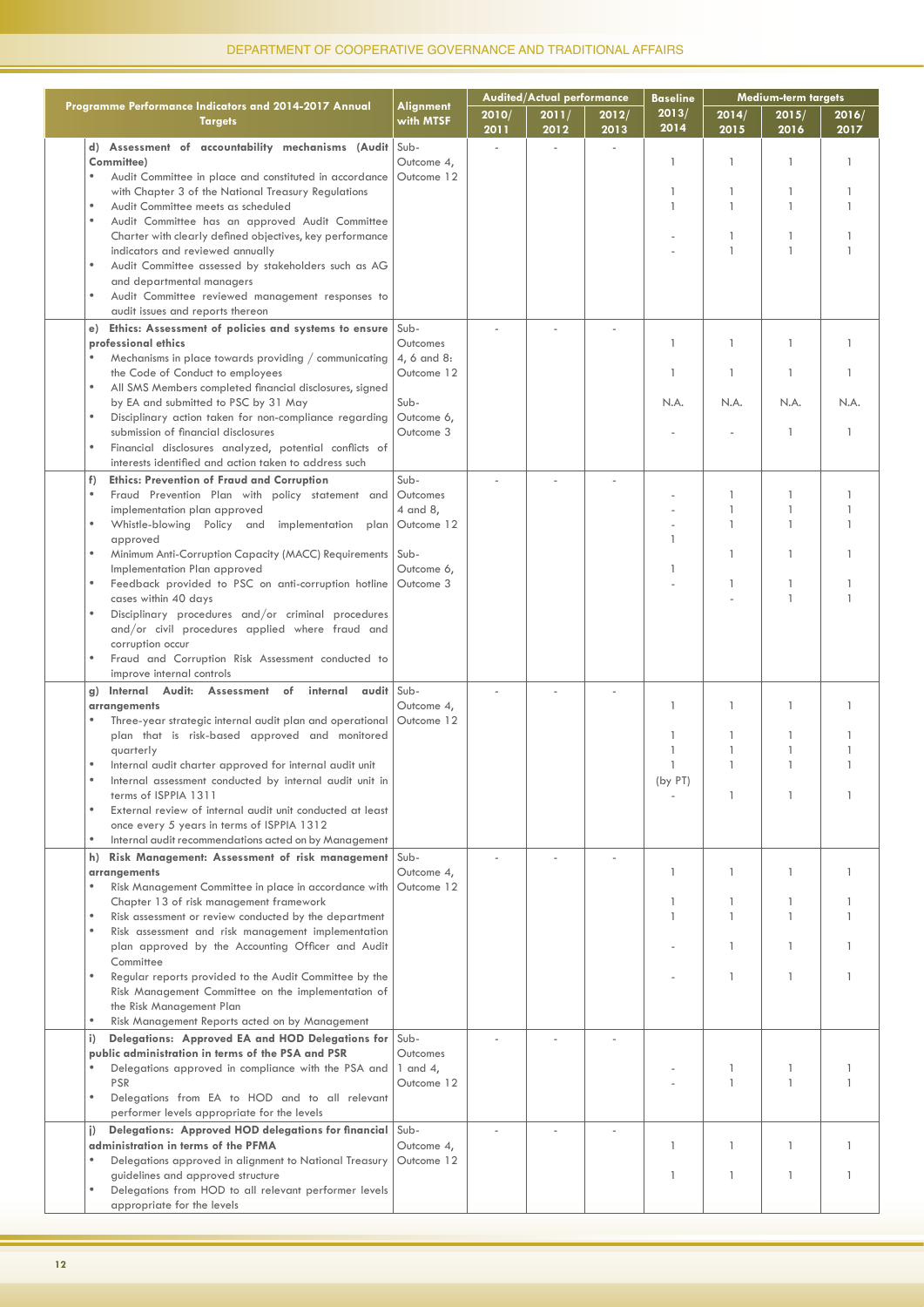|    |                                                                                                                                                                                                                                                                                                                                                                                                                                                                                                                                                                                                               |                                                           |               | <b>Audited/Actual performance</b> |               | <b>Baseline</b>        |                                                                          | <b>Medium-term targets</b>                                 |                         |
|----|---------------------------------------------------------------------------------------------------------------------------------------------------------------------------------------------------------------------------------------------------------------------------------------------------------------------------------------------------------------------------------------------------------------------------------------------------------------------------------------------------------------------------------------------------------------------------------------------------------------|-----------------------------------------------------------|---------------|-----------------------------------|---------------|------------------------|--------------------------------------------------------------------------|------------------------------------------------------------|-------------------------|
|    | Programme Performance Indicators and 2014-2017 Annual<br><b>Targets</b>                                                                                                                                                                                                                                                                                                                                                                                                                                                                                                                                       | Alignment<br>with MTSF                                    | 2010/<br>2011 | 2011/<br>2012                     | 2012/<br>2013 | 2013/<br>2014          | 2014/<br>2015                                                            | 2015/<br>2016                                              | 2016/<br>2017           |
|    | k) ICT: Corporate Governance of ICT<br>$\bullet$<br>Approved:<br>Corporate Governance of ICT Policy / Framework<br>Corporate Governance of ICT Charter<br>ICT Plan<br>ICT Implementation Plan<br><b>ICT Operational Plan</b><br>Implemented:<br>$\bullet$<br>Corporate Governance of ICT Policy / Framework<br>Corporate Governance of ICT Charter<br>ICT Plan<br>ICT Implementation Plan<br><b>ICT Operational Plan</b><br>$\bullet$<br>ICT Plan periodically improved                                                                                                                                       | Sub-<br>Outcome 4,<br>Outcome 12                          | ÷.            |                                   |               |                        | $\mathbf{1}$                                                             | -1<br>-1                                                   | $\mathbf{1}$<br>1       |
|    | Good governance and accountability practices in place<br>$\vert$<br>in the department in relation to access to information:<br>Deputy Information Officer appointed<br>$\bullet$<br>Section 14 manual updated annually and in compliance<br>with all requirements;<br>$\bullet$<br>Section 15 notice issued, information disclosed voluntary<br>and records made available<br>Section 32 report submitted to the Human Rights<br>٠<br>Commission annually, fully compliant with requirements<br>Compliance to PAIA and periodic review of the<br>Implementation Plan informed<br>by management<br>discussions | Sub-<br>Outcomes<br>4 and 6:<br>Outcome 12                |               |                                   |               | 1<br>1<br>1            | $\mathbf{1}$<br>$\overline{\phantom{a}}$<br>$\mathbf{1}$<br>$\mathbf{1}$ | $\mathbf{1}$<br>$\mathbf{1}$<br>-1<br>$\overline{1}$<br>-1 | 1                       |
| 3. | Effective and efficient human resources management practices applied in the department                                                                                                                                                                                                                                                                                                                                                                                                                                                                                                                        |                                                           |               |                                   |               |                        |                                                                          |                                                            |                         |
|    | a) Human Resource Strategy and Planning:<br>Human Sub-<br><b>Resource Planning</b><br>Annual Adjusted Human Resource (HR) Plan approved by<br>the MEC in line with DPSA's format and standards, and<br>submitted to DPSA by 30 June annually<br>Annual Human Resources Planning Implementation Report<br>for previous cycle compiled and submitted to DPSA by<br>31 March annually<br>Minutes of review of previous year's HR Annual Report at<br>top management level kept                                                                                                                                   | Outcomes<br>$2$ and $4$ :<br>Outcome 12                   |               |                                   |               |                        | $\mathbf{1}$                                                             | $\mathbf{1}$<br>-1<br>-1                                   |                         |
|    | a) Human<br><b>Resource</b><br>Strategy<br>and<br>Planning:<br>Organizational Design and Implementation<br>Approved structure, aligned with MTEF, implemented in<br>the Department, with only funded vacancies captured on<br>PERSAL<br>Approved structure based on assessment of functions<br>Structure reviewed periodically, at least in the last 5<br>years                                                                                                                                                                                                                                               | Sub-<br>Outcome 4,<br>Outcome 12                          |               |                                   |               | 1<br>1<br>$\mathbf{1}$ | 1<br>1<br>$\mathbf{1}$                                                   | $\mathbf{1}$<br>-1                                         |                         |
|    | a) Human Resource Strategy and Planning: Human Sub-<br><b>Resources Development Planning</b><br>Approved annual HRD Plan submitted to DPSA (1st Draft 2 and 4:<br>by 31 March and final plan by 31 March)<br>HRD monitoring questionnaire on implementation<br>submitted (1st Draft by 31 March and final plan by 31<br>May)<br>٠<br>HRD Implementation Plan reviewed by Management<br>based on analysis of human resource development<br>planning information                                                                                                                                                | Outcomes<br>Outcome 12<br>Sub-<br>Outcome 7:<br>Outcome 4 |               |                                   |               | 1                      | $\mathbf{1}$<br>1                                                        | -1<br>$\mathbf{1}$<br>$\mathbf{1}$                         | 1<br>1                  |
|    | b) Human Resource Practices and Administration: Pay<br>sheet certification<br>Pay sheet certification process in place<br>$\bullet$<br>Pay sheet certification process fully implemented on a<br>monthly basis<br>Process of transferring and terminating staff in place to<br>avoid fruitless expenditure<br>Payroll certification analyzed towards identifying<br>$\bullet$<br>possible 'ghost workers' and corrective measures<br>implemented if necessary                                                                                                                                                 | Sub-<br>Outcome 4,<br>Outcome 12                          |               |                                   |               |                        | $\mathbf{1}$<br>12<br>$\mathbf{1}$                                       | $\mathbf{1}$<br>12<br>$\mathbf{1}$<br>$\mathbf{1}$         | $\mathbf{1}$<br>12<br>1 |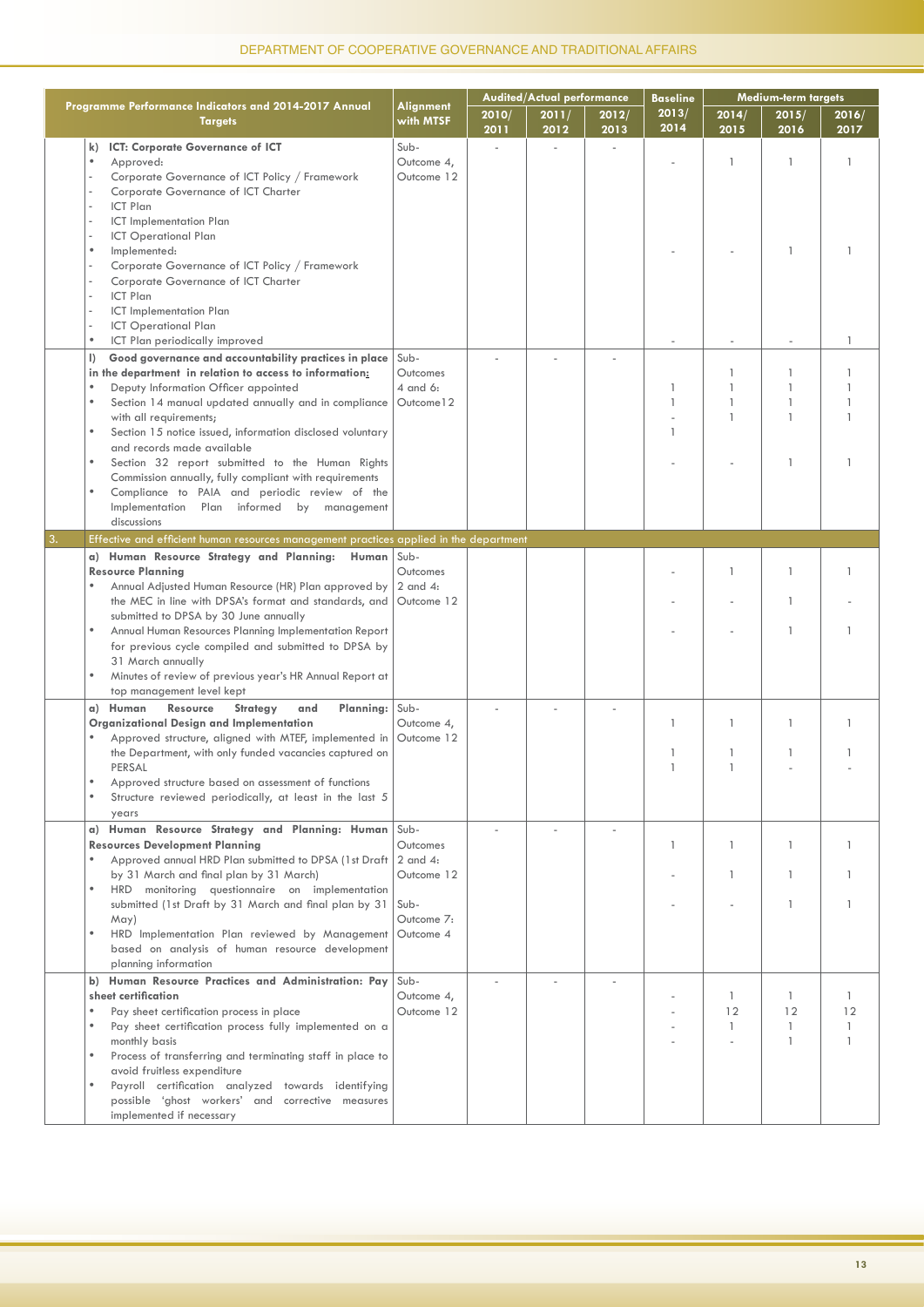|                                                                                                                                                                                                                                                                                                                                                                                                                                                                                                                                                                                                                                                                                                                                                                                                                                                                                                                                                                               |                                                              |               | <b>Audited/Actual performance</b> |               | <b>Baseline</b> |                                                                               | Medium-term targets                                                    |                                   |
|-------------------------------------------------------------------------------------------------------------------------------------------------------------------------------------------------------------------------------------------------------------------------------------------------------------------------------------------------------------------------------------------------------------------------------------------------------------------------------------------------------------------------------------------------------------------------------------------------------------------------------------------------------------------------------------------------------------------------------------------------------------------------------------------------------------------------------------------------------------------------------------------------------------------------------------------------------------------------------|--------------------------------------------------------------|---------------|-----------------------------------|---------------|-----------------|-------------------------------------------------------------------------------|------------------------------------------------------------------------|-----------------------------------|
| Programme Performance Indicators and 2014-2017 Annual<br><b>Targets</b>                                                                                                                                                                                                                                                                                                                                                                                                                                                                                                                                                                                                                                                                                                                                                                                                                                                                                                       | Alignment<br>with MTSF                                       | 2010/<br>2011 | 2011/<br>2012                     | 2012/<br>2013 | 2013/<br>2014   | 2014/<br>2015                                                                 | 2015/<br>2016                                                          | 2016/<br>2017                     |
| Human Resource Practices and Administration:<br>c)<br>Application of recruitment and retention practices<br>Recruitment process with clear roles and responsibilities<br>approved and fully and consistently implemented<br>Exit interviews conducted with all employees leaving the<br>$\bullet$<br>department<br>Exit interviews analyzed and remedial actions taken if<br>necessary<br>Working environment assessment performed and<br>$\bullet$<br>improvements implemented                                                                                                                                                                                                                                                                                                                                                                                                                                                                                               | Sub-<br>Outcomes<br>$2$ and $4$ :<br>Outcome 12              |               | L.                                |               | 1               | 1<br>1<br>1                                                                   | -1<br>-1<br>$\mathbf{1}$<br>$\mathbf{1}$                               | 1<br>1                            |
| d) Human Resource Practices and Administration: Sub-<br><b>Management of diversity</b><br>Job Access Strategic Framework Implementation Plan in<br>$\bullet$<br>place<br>$\bullet$<br>Gender Equality Strategic Framework Implementation<br>Plan in place<br>Job Access Strategic Framework Implementation Report<br>$\bullet$<br>submitted to DPSA 6-monthly<br>Gender Equality Strategic Framework Implementation<br>$\bullet$<br>Report submitted to DPSA 6-monthly<br>Minimum targets of 50% for SMS Female and 2% for<br>$\bullet$<br>disability met by the Department<br>Initiatives in place to address perceptions (e.g.<br>$\bullet$<br>stereotyping) regarding diversity                                                                                                                                                                                                                                                                                            | Outcome 4:<br>Outcome 12<br>Sub-<br>Outcome 2:<br>Outcome 14 |               |                                   |               |                 | 1<br>$\mathbf{1}$<br>$\mathbf{1}$<br>$\mathbf{1}$                             | $\overline{\phantom{a}}$<br>$\mathbf{1}$<br>-1<br>-1<br>$\overline{1}$ | $\mathbf{1}$<br>1<br>$\mathbf{1}$ |
| Human Resource Practices and Administration:<br>e)<br><b>Management of Employee Health</b><br>Employee Health and Wellness (EH&W) Operational<br>$\bullet$<br>Plan, addressing Gender and Human Rights Dimensions of<br>HIV&AIDS and TB in place developed and implemented<br>$\bullet$<br>Systems Monitoring Tool (SMT) report submitted to DPSA<br>by 30 September<br>All 4 Employee Health and Wellness Policies implemented<br>$\bullet$<br>$\bullet$<br>Approved GSRB HIV&AIDS Mainstreamed Operational<br>Plans for the next financial year submitted to DPSA by<br>31 March 2013<br>$\bullet$<br>Quarterly and Annual EH&W Implementation Review<br>reports submitted to DPSA by the following dates:<br>31st July<br>i.<br>31st October<br>i.<br>31st January<br>15th May<br>Budget for EH&W Programme committed in Department's<br>$\bullet$<br>approved budget<br>Health risk assessment conducted towards informing<br>GSRB HIV&AIDS Mainstreamed Operational Plan | Sub-<br>Outcome 4,<br>Outcome 12                             |               |                                   |               | 1               | $\mathbf{1}$<br>1<br>$\mathbf{1}$<br>$\mathbf{1}$<br>$\overline{\mathcal{A}}$ | -1<br>-1<br>$\overline{1}$<br>$\overline{1}$<br>$\overline{A}$<br>-1   | 1                                 |
| Management of Performance: Implementation of Level<br>f)<br>1 - 12 PDM System<br>Approved PDMS Policy in place<br>$\bullet$<br>Mid-year assessments and feedback sessions for current<br>$\bullet$<br>cycle performed<br>Annual assessment for previous cycle finalized by due<br>$\bullet$<br>date<br>Moderation for previous cycle by due date<br>$\bullet$<br>Performance outcomes in relation to the development of<br>$\bullet$<br>employees, the management of poor performance and<br>the recognition of performance actively managed by the<br>department                                                                                                                                                                                                                                                                                                                                                                                                             | Sub-<br>Outcome 4,<br>Outcome 12                             |               |                                   |               | 1<br>1<br>1     | 1<br>$\mathbf{1}$<br>$\mathbf{1}$<br>$\mathbf{1}$                             | -1<br>-1<br>-1<br>-1<br>$\overline{1}$                                 | 1                                 |
| Management of Performance: Implementation of SMS Sub-<br>g)<br>Performance Management System (excluding HOD)<br>Signed Performance Agreements signed and submitted<br>$\bullet$<br>by all SMS Members by the 31st of May<br>Mid-year assessments and feedback sessions for current<br>$\bullet$<br>cycle performed<br>Annual assessment for previous cycle finalized by due<br>$\bullet$<br>date<br>$\bullet$<br>Moderation concluded for previous cycle by due date<br>$\bullet$<br>Performance outcomes in relation to the development of<br>employees, the management of poor performance and<br>the recognition of performance actively managed by the<br>Department                                                                                                                                                                                                                                                                                                      | Outcome 4,<br>Outcome 12                                     |               |                                   |               | 1               | $\mathbf{1}$                                                                  | -1<br>$\mathbf{1}$<br>$\mathbf{1}$                                     |                                   |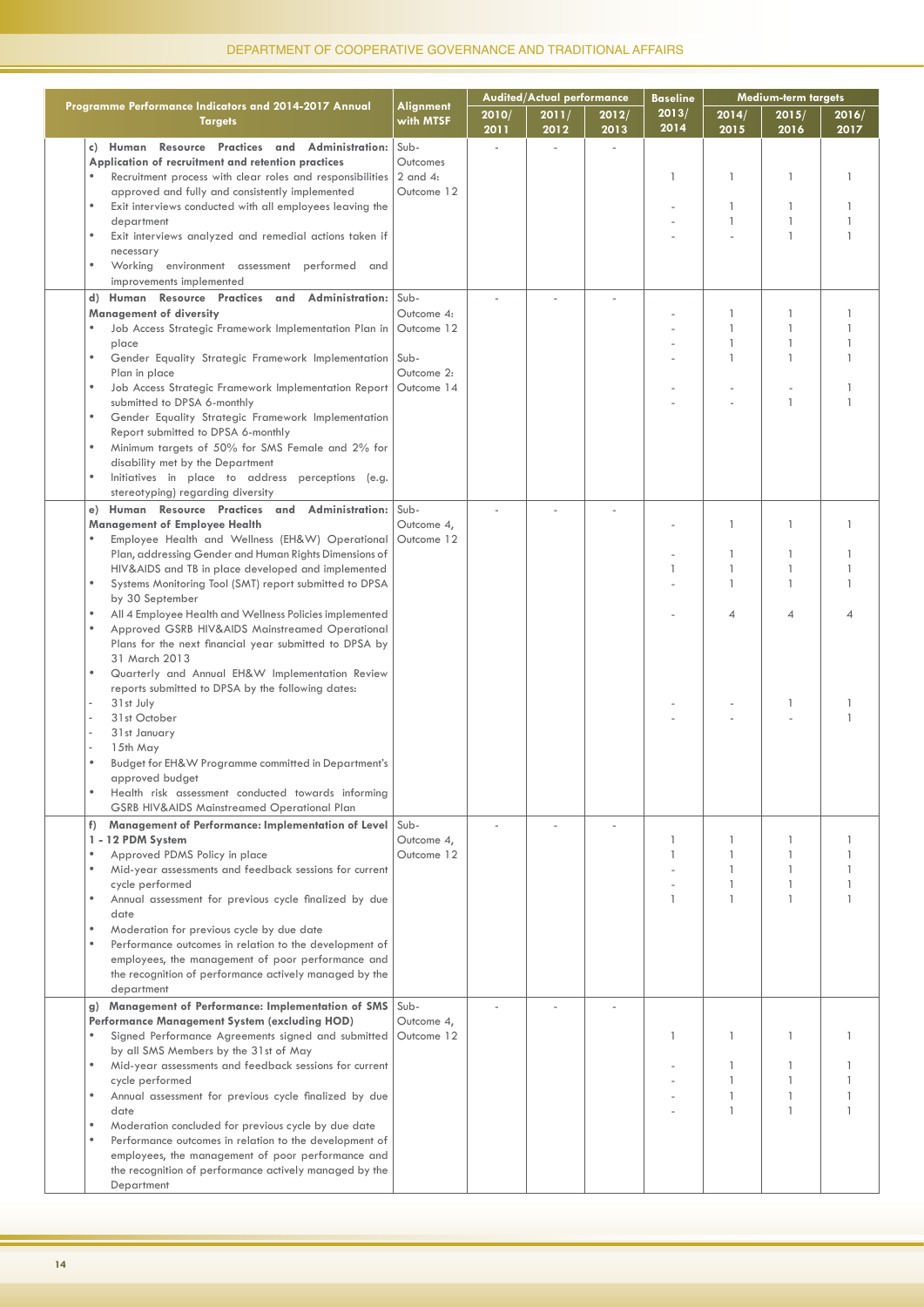|    |                                                                                                                                                                                                                                                                                                                                                                                                                                                                                                                                                                                                                                                                                                                                                                                                                                                                                                                      |                                                                                          |               | <b>Audited/Actual performance</b> |               | <b>Baseline</b>        |                                                                                                          | <b>Medium-term targets</b>                                                                                                               |                                  |
|----|----------------------------------------------------------------------------------------------------------------------------------------------------------------------------------------------------------------------------------------------------------------------------------------------------------------------------------------------------------------------------------------------------------------------------------------------------------------------------------------------------------------------------------------------------------------------------------------------------------------------------------------------------------------------------------------------------------------------------------------------------------------------------------------------------------------------------------------------------------------------------------------------------------------------|------------------------------------------------------------------------------------------|---------------|-----------------------------------|---------------|------------------------|----------------------------------------------------------------------------------------------------------|------------------------------------------------------------------------------------------------------------------------------------------|----------------------------------|
|    | Programme Performance Indicators and 2014-2017 Annual<br><b>Targets</b>                                                                                                                                                                                                                                                                                                                                                                                                                                                                                                                                                                                                                                                                                                                                                                                                                                              | Alignment<br>with MTSF                                                                   | 2010/<br>2011 | 2011/<br>2012                     | 2012/<br>2013 | 2013/<br>2014          | 2014/<br>2015                                                                                            | 2015/<br>2016                                                                                                                            | 2016/<br>2017                    |
|    | h) Management of Performance: Implementation of SMS<br>Performance Management System for HODs<br>Signed Performance agreement for the current cycle<br>submitted to EA by 31 May<br>$\bullet$<br>Performance Agreement filed with PSC<br>$\bullet$<br>Changes as directed PSC incorporated<br>$\bullet$<br>Verification statement submitted on time to relevant<br>authority for the previous cycle<br>$\bullet$<br>Performance in relation to the development of poor<br>performance and recognition of performance managed                                                                                                                                                                                                                                                                                                                                                                                         | Sub-<br>Outcome 4,<br>Outcome 12                                                         |               |                                   |               | 1<br>$\mathbf{1}$<br>1 | 1<br>$\mathbf{1}$<br>$\mathbf{1}$<br>$\mathbf{1}$<br>$\mathbf{1}$                                        | -1<br>$\overline{1}$<br>$\overline{1}$<br>$\mathbf{1}$<br>$\mathbf{1}$                                                                   |                                  |
|    | Employee Relations: Management of disciplinary<br>i)<br>cases<br>$\bullet$<br>Disciplinary cases finalized within policy requirements<br>and captured on PERSAL (with 80% of suspensions not<br>longer than 60 days and 80% of cases finalized within<br>90 days of identification and 60 days from notice)<br>$\bullet$<br>Disciplinary cases finalized within policy requirements<br>and captured on PERSAL (with no suspensions longer<br>than 60 days and cases finalized within 90 days of<br>identification and 60 days from notice)<br>Analysis conducted on nature of misconduct and/<br>or preventative measures implemented unless the<br>department has less than 10 disciplinary cases for the<br>previous 12 months                                                                                                                                                                                     | Sub-<br>Outcome 4,<br>Outcome 12<br>Sub-<br>Outcome 4:<br>Outcome 4                      |               |                                   |               | 1<br>1                 | $\mathbf{1}$<br>$\mathbf{1}$                                                                             | $\mathbf{1}$<br>$\overline{1}$                                                                                                           |                                  |
| 4. | Effective financial management practices applied in the department                                                                                                                                                                                                                                                                                                                                                                                                                                                                                                                                                                                                                                                                                                                                                                                                                                                   |                                                                                          |               |                                   |               |                        |                                                                                                          |                                                                                                                                          |                                  |
|    | a) Supply Chain Management: Demand Management<br>Procurement plan iro departmental procurement above<br>R500,000 that meets Treasury requirements approved<br>and submitted to Treasury by 30 April<br>Demand Management Plan that covers all the<br>departmental procurement needs above and below<br>R500,000 approved<br>Reports on the procurement plan regularly reviewed<br>$\bullet$<br>Sourcing strategy that reflect various procurement<br>options for different categories of spending in place<br>b) Supply Chain Management: Acquisition Management<br>$\bullet$<br>Supplier database in place that meets NT minimum<br>reauirements<br>Bid Committees in place and meeting when required<br>Code of Conduct signed by Bid Committee Members and<br><b>SCM</b> practitioners<br>Suppliers' performances reviewed and updated on<br>the supplier database and information used in future<br>acquisitions | Sub-<br>Outcomes<br>4 and 5,<br>Outcome 12<br>Sub-<br>Outcomes<br>4 and 5,<br>Outcome 12 |               |                                   |               | 1<br>1<br>1<br>1<br>1  | $\mathbf{1}$<br>$\mathbf{1}$<br>$\mathbf{1}$<br>$\mathbf{1}$<br>$\overline{\phantom{a}}$<br>$\mathbf{1}$ | $\overline{1}$<br>$\mathbf{1}$<br>$\overline{1}$<br>$\overline{1}$<br>-1<br>$\overline{1}$<br>$\overline{\phantom{a}}$<br>$\overline{1}$ | 1<br>1<br>$\mathbf{1}$<br>1<br>1 |
|    | Supply Chain Management: Logistics Management<br>c)<br>Policy / processes for the setting of inventory levels,<br>placing of orders, receiving, inspection and issuing of<br>goods documented<br>Stock holding and distribution policy that minimises stock<br>holdings towards minimizing costs approved<br>Inventory management techniques to minimise stock<br>holding costs while ensuring uninterrupted service<br>progressively reviewed<br>Internal customer satisfaction survey conducted and<br>actions taken on findings                                                                                                                                                                                                                                                                                                                                                                                   | Sub-<br>Outcome 4:<br>Outcome 12                                                         |               |                                   |               | 1<br>1                 | $\mathbf{1}$<br>$\mathbf{1}$                                                                             | $\overline{1}$<br>-1<br>$\mathbf{1}$<br>$\overline{1}$                                                                                   | 1<br>1<br>1                      |
|    | d) Supply Chain Management: Disposal Management<br>Disposal strategy / policy in place and implemented<br>Disposal Committee appointed and meetings held<br>$\bullet$<br>Record of redundant assets unserviceable an obsolete<br>assets maintained<br>$\bullet$<br>Financial, social and environmental factors in the disposal<br>processes considered<br>Disposal policy / strategy on the basis of reports on<br>disposals periodically reviewed                                                                                                                                                                                                                                                                                                                                                                                                                                                                   | Sub-<br>Outcome 4:<br>Outcome 12                                                         |               |                                   |               | 1<br>1                 | 1<br>1<br>$\mathbf{1}$<br>$\mathbf{1}$                                                                   | -1<br>$\mathbf{1}$<br>$\mathbf{1}$                                                                                                       |                                  |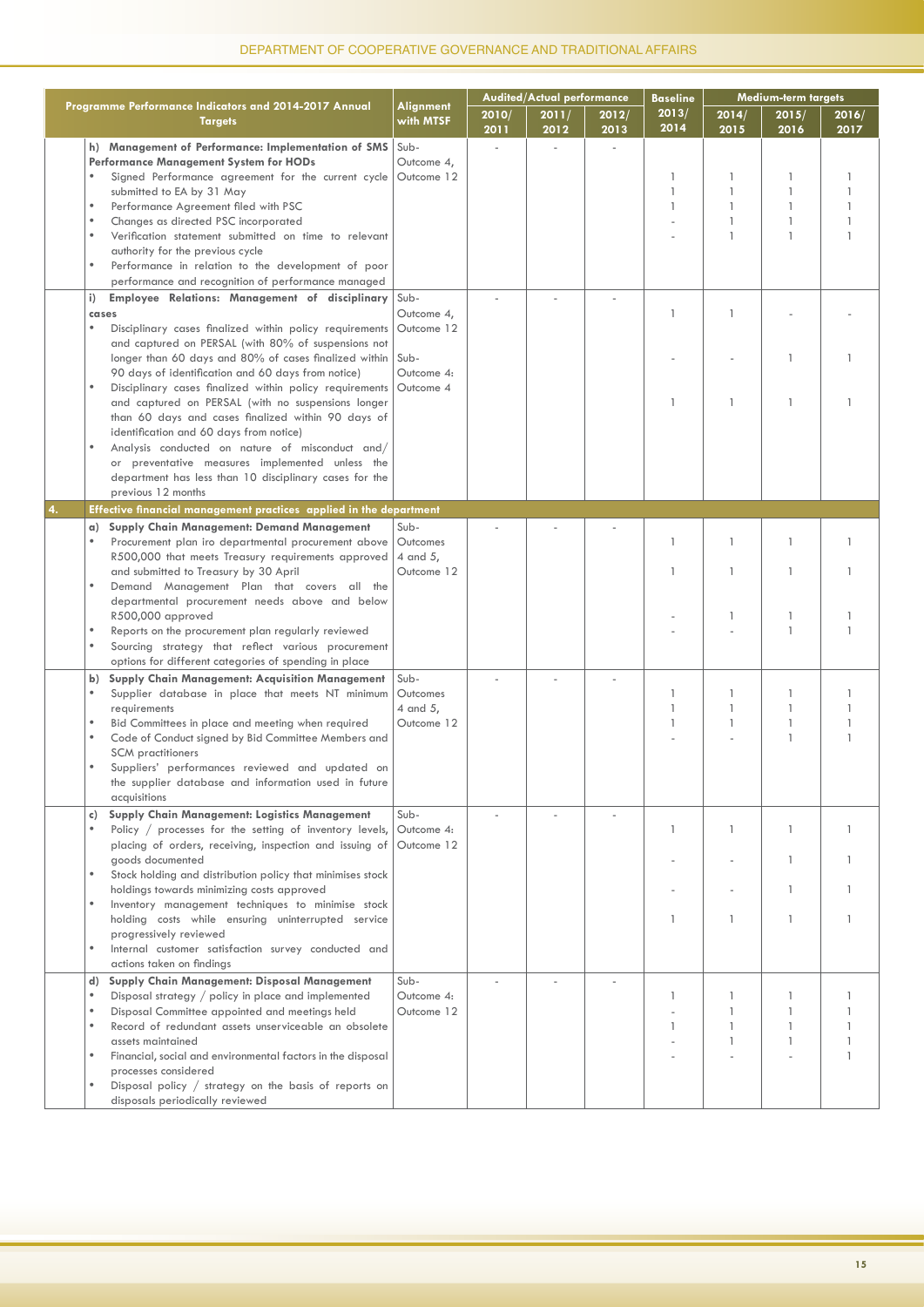|    |                                                                          |                        |               | <b>Audited/Actual performance</b> |               | <b>Baseline</b> | Medium-term targets      |                |                |
|----|--------------------------------------------------------------------------|------------------------|---------------|-----------------------------------|---------------|-----------------|--------------------------|----------------|----------------|
|    | Programme Performance Indicators and 2014-2017 Annual<br><b>Targets</b>  | Alignment<br>with MTSF | 2010/<br>2011 | 2011/<br>2012                     | 2012/<br>2013 | 2013/<br>2014   | 2014/<br>2015            | 2015/<br>2016  | 2016/<br>2017  |
|    | e) Expenditure Management: Management of cash flow Sub-                  |                        |               |                                   |               |                 |                          |                |                |
|    | and expenditure vs. Budget                                               | Outcome 4:             |               |                                   |               |                 |                          |                |                |
|    | Cash-flow projection in place and submitted to Provincial                | Outcome 12             |               |                                   |               | 1               | 1                        | -1             |                |
|    | Treasury on time                                                         |                        |               |                                   |               |                 | $\mathbf{1}$             | $\mathbf{1}$   | $\mathbf{1}$   |
|    | $\bullet$<br>Expenditure vs. planned budget regularly reviewed by        |                        |               |                                   |               |                 |                          |                |                |
|    | management and actions taken to prevent under/over                       |                        |               |                                   |               | 4               | $\overline{\mathcal{A}}$ | 4              | 4              |
|    | expenditure                                                              |                        |               |                                   |               |                 |                          |                |                |
|    | Reports provided towards monitoring spending versus                      |                        |               |                                   |               |                 |                          |                |                |
|    | planned expenditure                                                      |                        |               |                                   |               |                 |                          |                |                |
|    | f)<br><b>Expenditure Management: Payment of suppliers</b>                | Sub-                   |               |                                   |               |                 |                          |                |                |
|    | Monthly exception reports on payment of suppliers                        | Outcome 4:             |               |                                   |               | 1               | 1                        | -1             |                |
|    | submitted to Provincial Treasury                                         | Outcome 12             |               |                                   |               | 1               | 1                        | $\mathbf{1}$   |                |
|    | $\bullet$<br>Invoice tracking system in place                            |                        |               |                                   |               |                 | $\mathbf{1}$             | $\mathbf{1}$   |                |
|    | Reports provided towards monitoring the no. of invoices                  |                        |               |                                   |               |                 | $\mathbf{1}$             | $\mathbf{1}$   |                |
|    | not paid within 30 days                                                  |                        |               |                                   |               |                 |                          |                |                |
|    | Reasons for late or non-payment of invoices investigated                 |                        |               |                                   |               |                 |                          |                |                |
|    | and effectiveness of business processes for managing                     |                        |               |                                   |               |                 |                          |                |                |
|    | payments reviewed where necessary                                        |                        |               |                                   |               |                 |                          |                |                |
|    | g) Expenditure<br>Management<br>Management:<br>of                        | Sub-                   |               |                                   |               |                 |                          |                |                |
|    | unauthorized, irregular, fruitless and wasteful expenditure              | Outcome 4:             |               |                                   |               |                 |                          |                |                |
|    | Process in place to prevent and detect unauthorized,                     | Outcome 12             |               |                                   |               | 1               | 1                        | 1              |                |
|    | irregular, fruitless and wasteful expenditure                            |                        |               |                                   |               |                 |                          | $\mathbf{1}$   |                |
|    | $\bullet$<br>Unauthorized, irregular, fruitless and<br>wasteful          |                        |               |                                   |               |                 | 1                        |                |                |
|    | expenditure identified and investigated, management                      |                        |               |                                   |               |                 |                          |                |                |
|    | findings communicated to responsible officials and                       |                        |               |                                   |               |                 |                          |                |                |
|    | disciplinary action taken against negligent officials                    |                        |               |                                   |               |                 | 1                        | 1              |                |
|    | Audit findings on fruitless, unauthorized and irregular                  |                        |               |                                   |               |                 |                          | $\mathbf{1}$   |                |
|    | expenditure addressed                                                    |                        |               |                                   |               |                 |                          |                |                |
|    | Effectiveness of controls and systems analyzed and                       |                        |               |                                   |               |                 |                          | $\mathbf{1}$   |                |
|    | reviewed towards preventing recurrence of unauthorized,                  |                        |               |                                   |               |                 |                          |                |                |
|    | irregular, fruitless and wasteful expenditure                            |                        |               |                                   |               |                 |                          |                |                |
|    | Corrective measures implemented                                          |                        |               |                                   |               |                 |                          |                |                |
| 5. | Improved communication planning, strategy development and implementation |                        |               |                                   |               |                 |                          |                |                |
|    | Departmental communication planning, strategy<br>(a)                     | Sub-                   |               |                                   |               |                 |                          |                |                |
|    | development and implementation                                           | Outcome 7:             |               |                                   |               |                 | 1                        | 1              |                |
|    | Communication Strategy and implementation plan Outcome 4                 |                        |               |                                   |               | 1               | $\mathbf{1}$             | $\mathbf{1}$   |                |
|    | developed and approved                                                   |                        |               |                                   |               |                 |                          |                |                |
|    | Effective involvement in the development<br>and                          | Sub-                   |               |                                   |               |                 |                          | $\mathbf{1}$   |                |
|    | implementation of the LGCS, Provincial communication                     | Outcome 4:             |               |                                   |               |                 |                          |                |                |
|    | strategy                                                                 | Outcome 12             |               |                                   |               |                 |                          |                |                |
|    | All key milestones in the approved departmental                          |                        |               |                                   |               |                 |                          |                |                |
|    | communication strategy implemented                                       |                        |               |                                   |               |                 |                          |                |                |
|    | (b) Effective implementation and management of<br>campaigns              |                        |               |                                   |               |                 | 1                        | 1              | 1              |
|    | (c) Effective management and use of<br>appropriate                       |                        | ä,            |                                   |               | $\mathbf{1}$    | $\mathbf{1}$             | $\mathbf{1}$   | $\mathbf{1}$   |
|    | communication channels                                                   |                        |               |                                   |               |                 |                          |                |                |
|    | (d) Building and sustaining a positive reputation of the                 |                        | ä,            | J.                                | ×.            | $\mathbf{1}$    | $\mathbf{1}$             | $\mathbf{1}$   | $\mathbf{1}$   |
|    | department                                                               |                        |               |                                   |               |                 |                          |                |                |
|    | (e) Effective management of unplanned and urgent                         |                        | L,            |                                   |               | $\mathbf{1}$    | $\mathbf{1}$             | $\mathbf{1}$   | $\mathbf{1}$   |
|    | communication                                                            |                        |               |                                   |               |                 |                          |                |                |
| 6. | No. of reports provided towards monitoring the extent to                 | Sub-Outcome            | ÷,            | Î,                                |               | $\overline{2}$  | $\overline{2}$           | $\overline{2}$ | $\overline{2}$ |
|    | which the department's accommodation is in line with its needs           | 4 (Outcome             |               |                                   |               |                 |                          |                |                |
|    |                                                                          | 12)                    |               |                                   |               |                 |                          |                |                |
| 7. | Effective record management practices applied in the                     |                        | ä,            |                                   |               |                 |                          |                |                |
|    | department                                                               |                        |               |                                   |               | 1               | 1                        | 1              | $\mathbf{1}$   |
|    | Record Management Policy approved and/or updated                         |                        |               |                                   |               |                 | $\mathbf{1}$             | $\mathbf{1}$   | $\mathbf{1}$   |
|    | Record Management Policy fully implemented                               |                        |               |                                   |               |                 |                          |                |                |
| 7. | No. of Monthly Key Control Matrix Reports submitted to -                 |                        | ä,            | ÷                                 |               | 12              | 12                       | 12             | 12             |
|    | <b>Provincial Treasury</b>                                               |                        |               |                                   |               |                 |                          |                |                |
| 8. | No. of Quarterly Key Control Matrix Reports submitted to -               |                        | ÷,            | ÷                                 |               | 4               | 4                        | 4              | 4              |
|    | Provincial Treasury                                                      |                        |               |                                   |               |                 |                          |                |                |
| 9. | No. of reports produced towards monitoring the utilisation of $\vert$ -  |                        |               |                                   |               | $\overline{4}$  | 12                       | 12             | 12             |
|    | all vehicles in the department                                           |                        |               |                                   |               |                 |                          |                |                |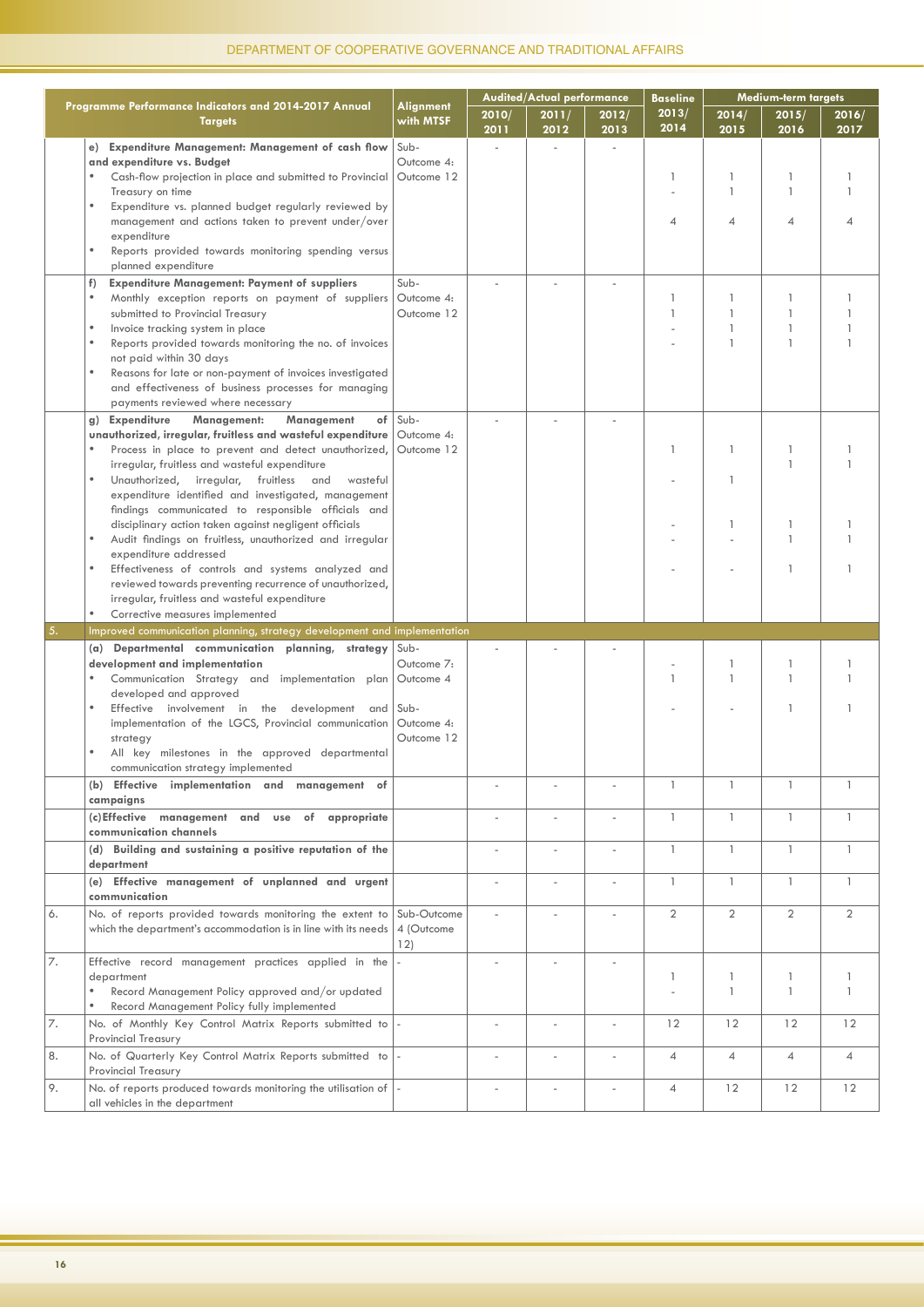#### **Reconciling performance targets with the Budget and MTEF: Programme 1 - Administration**

#### **Expenditure estimates**

| Summary of payments and estimates: Programme 1: Administration |         |         |         |                       |                           |                     |         |                       |         |
|----------------------------------------------------------------|---------|---------|---------|-----------------------|---------------------------|---------------------|---------|-----------------------|---------|
|                                                                |         | Outcome |         | Main<br>appropriation | Adiusted<br>appropriation | Revised<br>estimate |         | Medium-term estimates |         |
| <b>R</b> thousand                                              | 2010/11 | 2011/12 | 2012/13 |                       | 2013/14                   |                     | 2014/15 | 2015/16               | 2016/17 |
| Office of the MEC                                              | 7.246   | 7.212   | 9.839   | 11.799                | 10.237                    | 9.342               | 10.122  | 10.639                | 11.266  |
| Corpotate Services                                             | 102.666 | 122.867 | 104.059 | 120.860               | 87.272                    | 83.955              | 100.001 | 105.874               | 111.163 |
|                                                                |         |         |         |                       |                           |                     |         |                       |         |
| Total payments and estimates                                   | 109.912 | 130.079 | 113.898 | 132.659               | 97.509                    | 93.297              | 110.123 | 116.513               | 122.429 |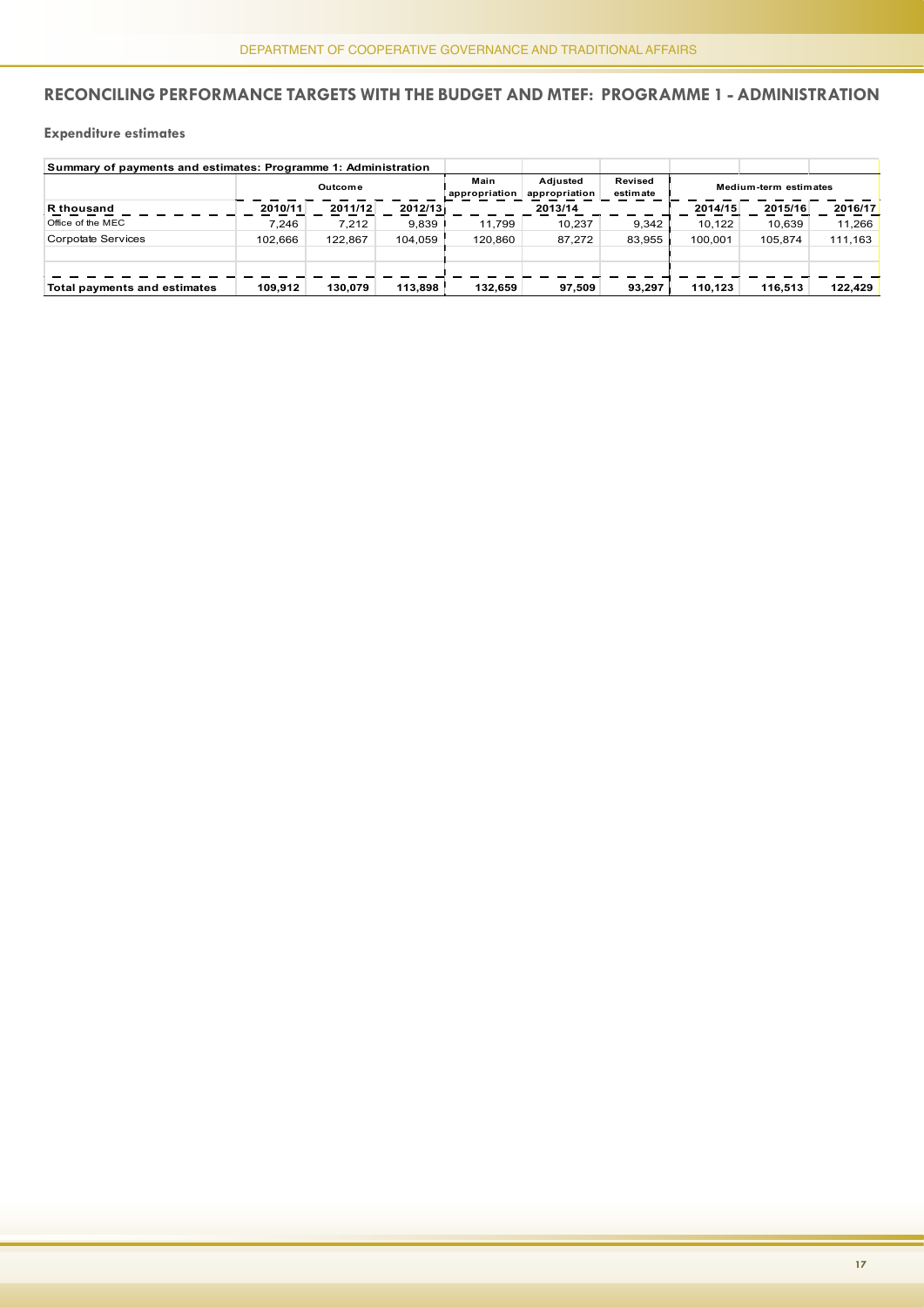| Payments and estimates by economic classification: Programme 1 Administration                                                                |                |                |                 |                       |                           |                     |                |                       |                |
|----------------------------------------------------------------------------------------------------------------------------------------------|----------------|----------------|-----------------|-----------------------|---------------------------|---------------------|----------------|-----------------------|----------------|
|                                                                                                                                              |                | Outcome        |                 | Main<br>appropriation | Adjusted<br>appropriation | Revised<br>estimate |                | Medium-term estimates |                |
| R thousand                                                                                                                                   | 2010/11        | 2011/12        | 2012/13         |                       | 2013/14                   |                     | 2014/15        | 2015/16               | 2016/17        |
| <b>Current payments</b>                                                                                                                      | 108,029        | 126,444        | 109,086         | 131,284               | 94,011                    | 89,865              | 108,099        | 115,052               | 120,890        |
| Compensation of employees                                                                                                                    | 62,234         | 70,775         | 56,503          | 73,337                | 41,149                    | 39,089              | 56,838         | 60,507                | 64,412         |
| Salaries and wages                                                                                                                           | 54,560         | 61,760         | 49823           | 66,103                | 33,907                    | 31,847              | 50,559         | 51,181                | 54,592         |
| Social contributions                                                                                                                         | 7,674          | 9,015          | 6680            | 7,234                 | 7,242                     | 7,242               | 6,279          | 9,326                 | 9,820          |
| Goods and services                                                                                                                           | 45,795         | 55,669         | 52,583          | 57,947                | 52,862                    | 50,776              | 51,261         | 54,545                | 56,478         |
|                                                                                                                                              |                |                |                 |                       |                           |                     |                |                       |                |
| of which                                                                                                                                     |                |                |                 |                       |                           |                     |                |                       |                |
| Administrative fees                                                                                                                          | 179            | 118            | 185             | 240                   | 266                       | 266                 | 259            | 301                   | 316            |
| Advertising                                                                                                                                  | 1,160          | 1,838          | 2199            | 681                   | 924                       | 928                 | 1,115          | 1,171                 | 1229           |
| Assets <r5000< td=""><td>720</td><td>558</td><td>397</td><td>1,075</td><td>323</td><td>509</td><td>434</td><td>456</td><td>479</td></r5000<> | 720            | 558            | 397             | 1,075                 | 323                       | 509                 | 434            | 456                   | 479            |
| Audit cost: External                                                                                                                         | 4,948          | 3,276          | 4518            | 5,454                 | 4,580                     | 4,580               | 4,152          | 4,360                 | 4578           |
| <b>Bursaries</b> (employees)                                                                                                                 | 98             | 125            | 188             | 218                   | 158                       | 158                 | 150            | 158                   | 166            |
| <b>Catering: Departmental Activties</b>                                                                                                      | 1,495          | 1,679          | 1223            | 1,431                 | 907                       | 916                 | 910            | 955                   | 1003           |
| Communication                                                                                                                                | 2,437          | 2,857          | 2283            | 4,746                 | 3,293                     | 3,292               | 2,924          | 3,070                 | 3224           |
| <b>Computer Services</b>                                                                                                                     | 3,054          | 4,232          | 4378            | 6,234                 | 5,437                     | 2,334               | 2,482          | 2,671                 | 2805           |
| Cons/prof:business & advisory services                                                                                                       | 296            | 181            | 1136            | 3,536                 | 325                       | 3,401               | 239            | 251                   | 264            |
| Cons/prof: Infrastucture & Planning                                                                                                          |                |                |                 |                       |                           |                     |                |                       |                |
| Cons/prof: Legal cost                                                                                                                        | 4,715          | 3,650          | 1 <sub>1</sub>  | 211                   | 110                       | 110                 | $\overline{2}$ | 3                     | $\overline{4}$ |
|                                                                                                                                              |                |                | 1295            |                       |                           |                     |                |                       | 1820           |
| Contractors                                                                                                                                  | 683            | 1,737          |                 | 1,190                 | 2,104                     | 1,869               | 2,029          | 1,733                 |                |
| Agency & Support/Outsourced Services                                                                                                         | 2,239          | 1,552          | 1331            | 587                   | 4,717                     | 1,641               | 4,259          | 5,472                 | 5746           |
| Entertainment                                                                                                                                | 4              | 19             | 105             | 124                   | 110                       | 113                 | 72             | 73                    | 77             |
| Government motor transport                                                                                                                   |                |                |                 |                       | 2,082                     | 2,537               | 2,750          | 3,887                 | 4081           |
| Inventory: Food and food supliies                                                                                                            | 79             | 74             | 5421            |                       |                           |                     |                |                       |                |
| Inventory: Fuel, oil and gas                                                                                                                 | $\overline{1}$ | $\overline{1}$ |                 |                       |                           |                     |                |                       |                |
| Inventory: Clothing Material and Accessories                                                                                                 |                |                |                 |                       |                           |                     |                |                       |                |
| Inventory: Other consumables                                                                                                                 |                |                |                 |                       |                           |                     |                |                       |                |
| Consumable: Stationery, Printing and Office Supplies                                                                                         | 1,621          | 1,460          | 904             | 1,958                 | 470                       | 1,358               | 1,448          | 1,520                 | 1596           |
| Consumable Supplies                                                                                                                          | 3              | 6              | 15              | 249                   | 1,288                     | 482                 | 308            | 323                   | 340            |
| <b>Operating Leases</b>                                                                                                                      | 235            | 3,830          | 4710            | 4,142                 | 2,309                     | 2,722               | 2,954          | 3,102                 | 3257           |
| Owned & Leasehold property expenditure                                                                                                       | 11,941         | 15,922         | 17477           | 9,873                 | 14,812                    | 14,812              | 14,337         | 14,371                | 15090          |
| <b>Travel and Subsistence</b>                                                                                                                |                |                | 6854            |                       | 5,283                     | 5,414               | 4,930          |                       | 5435           |
|                                                                                                                                              | 8,238          | 9,327          |                 | 10,714                |                           |                     |                | 5,176                 |                |
| Training & Staff Development                                                                                                                 | 534            | 1,781          | 511             | 2,862                 | 1,580                     | 1,580               | 2,500          | 2,389                 | 2509           |
| <b>Operating Expenditure</b>                                                                                                                 | 479            | 821            | 593             | 282                   | 1,087                     | 1,057               | 795            | 835                   | 877            |
| Venues and Ficilities                                                                                                                        | 636            | 625            | 1738            | 2,140                 | 697                       | 697                 | 2,212          | 2,268                 | 1582           |
| Other                                                                                                                                        |                |                |                 |                       |                           |                     |                |                       |                |
| Interest and rent on land                                                                                                                    | 189            | 198            | 28              |                       | 30                        | 30                  |                |                       |                |
| Interest                                                                                                                                     | 189            | 198            | $\overline{28}$ |                       | $\overline{30}$           | 30                  |                |                       |                |
| Rent on land                                                                                                                                 |                |                |                 |                       |                           |                     |                |                       |                |
|                                                                                                                                              |                |                |                 |                       |                           |                     |                |                       |                |
|                                                                                                                                              |                |                |                 |                       |                           |                     |                |                       |                |
|                                                                                                                                              |                |                |                 |                       |                           |                     |                |                       |                |
| Transfers and subsidies to <sup>1</sup> :                                                                                                    | 192            | 393            | 186             | 169                   | 1,051                     | 1,051               | 182            | 183                   | 193            |
| Provinces and municipalities                                                                                                                 |                |                |                 |                       |                           |                     |                |                       |                |
| Provinces <sup>2</sup>                                                                                                                       |                |                |                 |                       |                           |                     |                |                       |                |
| Provincial Revenue Funds                                                                                                                     |                |                |                 |                       |                           |                     |                |                       |                |
|                                                                                                                                              |                |                |                 |                       |                           |                     |                |                       |                |
| Provincial agencies and funds                                                                                                                |                |                |                 |                       |                           |                     |                |                       |                |
| Municipalities $3$                                                                                                                           |                |                |                 |                       |                           |                     |                |                       |                |
| Municipalities                                                                                                                               |                |                |                 |                       |                           |                     |                |                       |                |
| of which: Regional service council levies                                                                                                    |                |                |                 |                       |                           |                     |                |                       |                |
| Municipal agencies and funds                                                                                                                 |                |                |                 |                       |                           |                     |                |                       |                |
| Departmental agencies and accounts                                                                                                           |                |                |                 |                       |                           |                     |                |                       |                |
| Social security funds                                                                                                                        |                |                |                 |                       |                           |                     |                |                       |                |
| Provide list of entities receiving transfers <sup>4</sup>                                                                                    |                |                |                 |                       |                           |                     |                |                       |                |
| Universities and technikons                                                                                                                  |                |                |                 |                       |                           |                     |                |                       |                |
| Transfers and subsidies to <sup>1</sup> : - continued                                                                                        |                |                |                 |                       |                           |                     |                |                       |                |
| Public corporations and private enterprises <sup>5</sup>                                                                                     |                |                |                 |                       |                           |                     |                |                       |                |
| Public corporations                                                                                                                          |                |                |                 |                       |                           |                     |                |                       |                |
| Subsidies on production                                                                                                                      |                |                |                 |                       |                           |                     |                |                       |                |
| Other transfers                                                                                                                              |                |                |                 |                       |                           |                     |                |                       |                |
|                                                                                                                                              |                |                |                 |                       |                           |                     |                |                       |                |
| Private enterprises                                                                                                                          |                |                |                 |                       |                           |                     |                |                       |                |
| Subsidies on production                                                                                                                      |                |                |                 |                       |                           |                     |                |                       |                |
| Other transfers                                                                                                                              |                |                |                 |                       |                           |                     |                |                       |                |
| Foreign governments and international organisations                                                                                          |                |                |                 |                       |                           |                     |                |                       |                |
| Non-profit institutions                                                                                                                      |                |                |                 |                       |                           |                     |                |                       |                |
| Households                                                                                                                                   | 192            | 393            | 186             | 169                   | 1,051                     | 1,051               | 182            | 183                   | 193            |
| Social benefits                                                                                                                              |                |                |                 |                       |                           |                     |                |                       |                |
| Other transfers to households                                                                                                                | 192            | 393            | 186             | 169                   | 1,051                     | 1,051               | 182            | 183                   | 193            |
|                                                                                                                                              |                |                |                 |                       |                           |                     |                |                       |                |
|                                                                                                                                              |                |                |                 |                       |                           |                     |                |                       |                |
| Payments for capital assets                                                                                                                  | 1,317          | 2,429          | 2,878           | 1,206                 | 2,417                     | 2,351               | 1,842          | 1,278                 | 1,346          |
|                                                                                                                                              |                |                |                 |                       |                           |                     |                |                       |                |
| Buildings and other fix ed structures                                                                                                        |                |                |                 |                       |                           |                     |                |                       |                |
| <b>Buildings</b>                                                                                                                             |                |                |                 |                       |                           |                     |                |                       |                |
| Other fix ed structures                                                                                                                      |                |                |                 |                       |                           |                     |                |                       |                |
| Machinery and equipment                                                                                                                      | 1,317          | 2,429          | 2,878           | 1,206                 | 2,417                     | 2,351               | 1,842          | 1,278                 | 1,346          |
| Transport equipment                                                                                                                          |                |                |                 |                       |                           |                     |                |                       |                |
| Other machinery and equipment                                                                                                                | 1,317          | 2,429          | 2878            | 1,206                 | 2,417                     | 2,351               | 1,842          | 1,278                 | 1,346          |
| Cultivated assets                                                                                                                            |                |                |                 |                       |                           |                     |                |                       |                |
| Software and other intangible assets                                                                                                         |                |                |                 |                       |                           |                     |                |                       |                |
| Land and subsoil assets                                                                                                                      |                |                |                 |                       |                           |                     |                |                       |                |
| Payments for financial assets                                                                                                                | 185            | 615            | 1720            |                       |                           |                     |                |                       |                |
| Total economic classification: Programme 1: Administratio                                                                                    | 109,912        | 130,079        | 113,898         | 132,659               | 97,509                    | 93,297              | 110,123        | 116,513               | 122,429        |
|                                                                                                                                              |                |                |                 |                       |                           |                     |                |                       |                |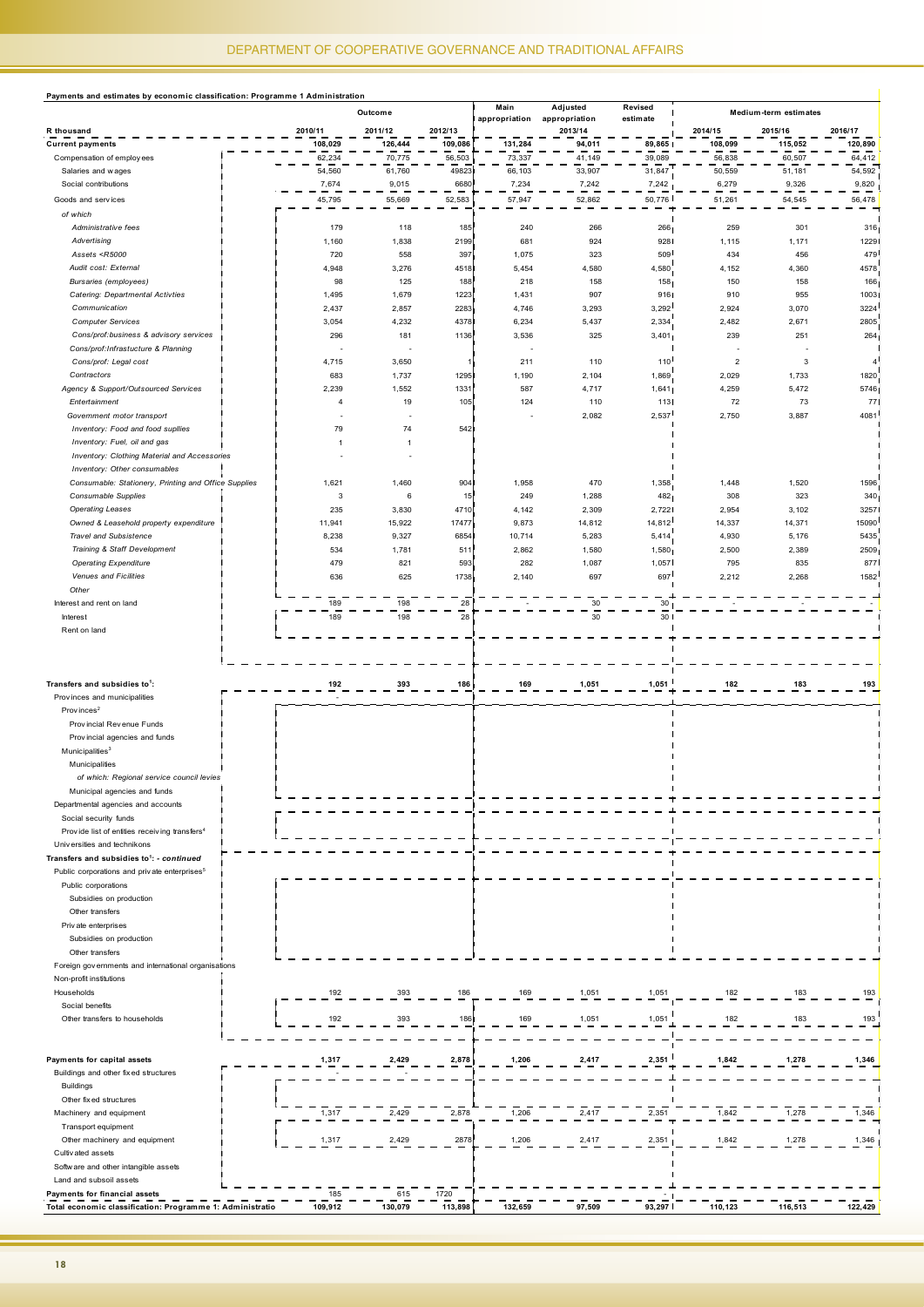#### **PROGRAMME 2: LOCAL GOVERNANCE**

#### **Purpose of the Programme**

This Programme aims at establishing, monitoring, regulating, strengthening, supporting and capacitating municipalities in terms of the Constitution of 1996

#### **Brief description of the Programme**

This Programme consists of the following Sub-Programmes:

- 1. Municipal Administration
- 2. Municipal Finance
- 3. Public Participation
- 4. Capacity Development
- 5. Municipal Performance Monitoring, Reporting and Evaluation

#### **Strategic Objective and Programme Performance Indicators with Annual and Quarterly Targets**

|                       |                                                                                                                                                                                                                                                 | <b>SUB-PROGRAMME</b><br><b>MUNICIPAL ADMINISTRATION</b>                          |                                                                                                                                          |                                                                                                                                                     | <b>STRATEGIC OBJECTIVE</b><br>ADMINISTRATIVELY AND INSTITUTIONALLY VIABLE AND SUSTAINABLE<br><b>MUNICIPALITIES</b> |               |               |                 |                            |                            |                     |  |  |  |
|-----------------------|-------------------------------------------------------------------------------------------------------------------------------------------------------------------------------------------------------------------------------------------------|----------------------------------------------------------------------------------|------------------------------------------------------------------------------------------------------------------------------------------|-----------------------------------------------------------------------------------------------------------------------------------------------------|--------------------------------------------------------------------------------------------------------------------|---------------|---------------|-----------------|----------------------------|----------------------------|---------------------|--|--|--|
|                       | <b>Strategic Objective Indicators</b>                                                                                                                                                                                                           | <b>ALIGNMENT</b>                                                                 |                                                                                                                                          |                                                                                                                                                     | <b>Audited/Actual</b><br>performance                                                                               |               |               | <b>Baseline</b> | Medium-term targets        |                            |                     |  |  |  |
| and 2014-2017 Targets |                                                                                                                                                                                                                                                 | <b>NDP</b>                                                                       | <b>MTSF</b>                                                                                                                              | <b>FSGDS</b>                                                                                                                                        | 2010/<br>2011                                                                                                      | 2011/<br>2012 | 2012/<br>2013 | 2013/<br>2014   | <b>Target</b><br>2014/2015 | <b>Target</b><br>2015/2016 | Target<br>2016/2017 |  |  |  |
| 1.                    | No. of municipalities<br>whose top 6 posts are<br>filled:<br>Municipal Manager<br>٠<br>CFO<br>$\bullet$<br>CS Manager<br>$\bullet$<br>Technical Manager /<br>٠<br>Engineer<br><b>Town Planner</b><br>$\bullet$<br>Communication<br>٠<br>Manager | Chapter 13:<br>Building a<br>capable and<br>developmental<br>state<br>Chapter 5: | Outcome 9:<br>Responsive,<br>accountable,<br>effective<br>and efficient<br>developmental<br>local<br>aovernment<br>system<br>Outcome 10: | Pillar 6:<br>Good<br>Governance.<br>Driver 15:<br>Foster good<br>governance<br>to create a<br>conducive<br>climate for<br>arowth and<br>development |                                                                                                                    |               |               | 6               | 12                         | 16                         | 20                  |  |  |  |
| 2.                    | No. of municipalities with<br>skills development plans<br>adopted                                                                                                                                                                               | Transition to<br>a low carbon<br>economy                                         | Protect and<br>Enhance our<br>Environmental                                                                                              |                                                                                                                                                     |                                                                                                                    |               |               | 19              | 19                         | 19                         | 19                  |  |  |  |
| 3.                    | No. of municipalities<br>that have adopted<br>standardized and<br>customized by-laws                                                                                                                                                            |                                                                                  | Assets and<br>Natural<br>Resources                                                                                                       |                                                                                                                                                     |                                                                                                                    |               | ٠             | 23              | 23                         | 23                         | 23                  |  |  |  |

|                  | Programme Performance Indicators                                                                                                                                                               | <b>Alignment with MTSF</b>                                  |               | <b>Audited/Actual performance</b> |               | <b>Baseline</b>          |                            | <b>Medium-term targets</b> |                            |
|------------------|------------------------------------------------------------------------------------------------------------------------------------------------------------------------------------------------|-------------------------------------------------------------|---------------|-----------------------------------|---------------|--------------------------|----------------------------|----------------------------|----------------------------|
|                  | and 2014-2017 Annual Targets                                                                                                                                                                   |                                                             | 2010/<br>2011 | 2011/<br>2012                     | 2012/<br>2013 | 2013/<br>2014            | <b>Target</b><br>2014/2015 | <b>Target</b><br>2015/2016 | <b>Target</b><br>2016/2017 |
|                  | Standardized Performance Indicators and Targets                                                                                                                                                |                                                             |               |                                   |               |                          |                            |                            |                            |
| 1.               | No. of municipalities supported with<br>fraud and anti-corruption strategy                                                                                                                     | Sub-Outcome 8:<br>Outcome 9<br>Sub-Outcome 6: Outcome 3     |               |                                   |               | $\Omega$                 | 4                          | 24                         | 24                         |
| 2.               | No. of reports on the filling of<br>Municipal Managers and section 56<br>managers' posts compiled                                                                                              | Sub-Outcome 5:<br>Outcome 9                                 |               |                                   |               | $\boldsymbol{\varDelta}$ | $\overline{2}$             | $\varDelta$                | 4                          |
|                  | Non-standardized Performance Indicators and Targets                                                                                                                                            |                                                             |               |                                   |               |                          |                            |                            |                            |
| 3.               | No. of municipalities assisted and<br>supported towards customizing and/or<br>adopting municipal by-laws                                                                                       | Sub-Outcome 4:<br>Outcome 9<br>Sub-Outcome 5:<br>Outcome 10 |               | $\Omega$                          | 23            | 14                       | 23                         | 23                         | 23                         |
| $\overline{4}$ . | No. of municipalities supported on<br>revenue enhancement through the<br>development of standardised policies<br>in relation to:<br>Credit control<br>٠<br>Indigent<br>$\bullet$<br>Rates<br>٠ | Sub-Outcome 3:<br>Outcome 9                                 |               |                                   |               |                          | 24                         | 24                         | 24                         |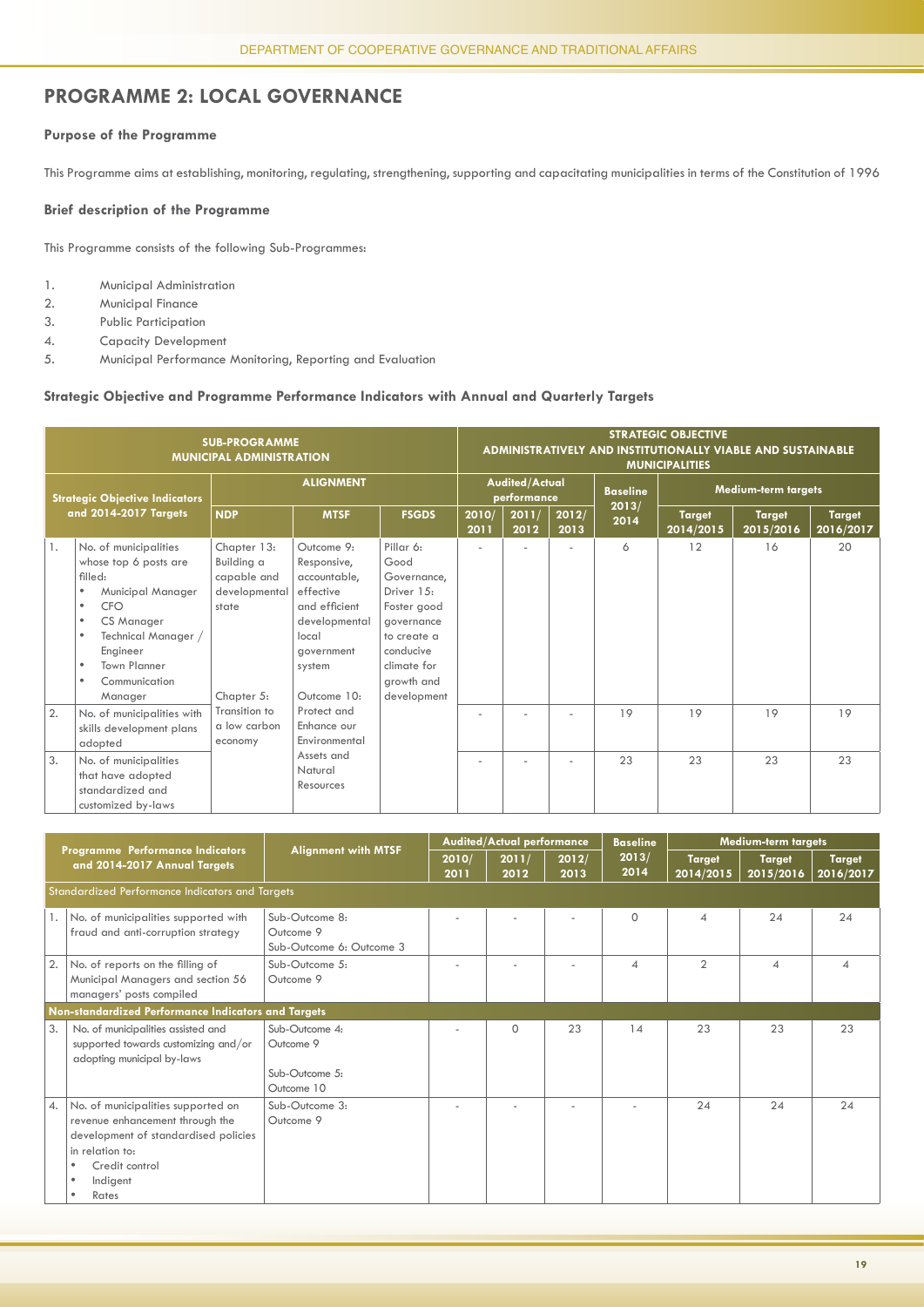| 5. | No. of municipalities supported on     | Sub-Outcome 5:            | 10 | 24 |  | 24 | 24 | 24 |
|----|----------------------------------------|---------------------------|----|----|--|----|----|----|
|    | their skills development plans         | Outcome 9                 |    |    |  |    |    |    |
| 6. | No. of municipalities supported on     | Sub-Outcome 8:            |    |    |  |    |    |    |
|    | fraud prevention and anti-corruption   | Outcome 9                 |    |    |  |    |    |    |
|    | through the development of             |                           |    |    |  |    |    |    |
|    | standardized:                          | Sub-Outcome 6: Outcome 3  |    |    |  |    |    |    |
|    | Policy Framework                       |                           |    |    |  |    |    |    |
|    | Procedure Manual                       |                           |    |    |  |    |    |    |
|    | No. of municipalities supported on the | Sub-Outcome 4: Outcome 9  |    |    |  | 24 | 24 | 24 |
|    | implementation of municipal by-laws    |                           |    |    |  |    |    |    |
|    | through the development of a guide     | Sub-Outcome 5: Outcome 10 |    |    |  |    |    |    |

|                 | 2014-2015 Quarterly Targets                                                                                                                                       | <b>Reporting Period</b> | <b>Annual Target</b><br>2014/2015 | Q1                       | Q <sub>2</sub> | Q <sub>3</sub> | Q <sub>4</sub> |
|-----------------|-------------------------------------------------------------------------------------------------------------------------------------------------------------------|-------------------------|-----------------------------------|--------------------------|----------------|----------------|----------------|
|                 | Standardized Performance Indicators and Targets                                                                                                                   |                         |                                   |                          |                |                |                |
|                 | No. of reports on the filling of Municipal Managers and section 56 managers' posts<br>compiled                                                                    | Bi-Quarterly            | $\mathfrak{D}$                    | $\overline{\phantom{a}}$ |                |                |                |
| 2.              | No. of municipalities supported with fraud and anti-corruption strategy                                                                                           | Quarterly               | 4                                 |                          |                |                |                |
|                 | Non-Standardized Performance Indicators and Targets                                                                                                               |                         |                                   |                          |                |                |                |
| 3.              | No. of municipalities assisted and supported towards customizing and/or adopting municipal<br>by-laws                                                             | Quarterly               | 23                                | 4                        | 6              | 6              |                |
| $\mathcal{A}$ . | No. of municipalities supported on revenue enhancement through the development of<br>standardised policies in relation to:<br>Credit control<br>Indigent<br>Rates | Annually                | 24                                |                          |                |                | 24             |
| 5.              | No. of municipalities supported on their skills development plans                                                                                                 | Annually                | 24                                |                          |                |                | 24             |
| 6.              | No. of municipalities supported on fraud prevention and anti-corruption through the<br>development of standardized:<br>Policy Framework<br>Procedure Manual       | Annually                |                                   |                          |                |                |                |
|                 | No. of municipalities supported on the implementation of municipal by-laws through<br>the development of a guide                                                  | Annually                | 24                                |                          |                |                | 24             |

|                         | <b>SUB-PROGRAMME</b><br><b>MUNICIPAL FINANCE</b>                                   |                                          |                                                                    |                                                                      | <b>STRATEGIC OBJECTIVE</b><br><b>FINANCIALLY VIABLE AND SUSTAINABLE MUNICIPALITIES</b> |  |                 |                            |                            |                     |      |     |  |
|-------------------------|------------------------------------------------------------------------------------|------------------------------------------|--------------------------------------------------------------------|----------------------------------------------------------------------|----------------------------------------------------------------------------------------|--|-----------------|----------------------------|----------------------------|---------------------|------|-----|--|
|                         | <b>Strategic Objective Indicators</b>                                              | <b>ALIGNMENT</b>                         |                                                                    | <b>Audited/Actual</b><br>performance                                 |                                                                                        |  | <b>Baseline</b> | Medium-term targets        |                            |                     |      |     |  |
|                         | and 2014-2017 Targets                                                              | <b>NDP</b>                               | <b>MTSF</b>                                                        | <b>FSGDS</b>                                                         | 2011/<br>2010/<br>2012/<br>2012<br>2011<br>2013                                        |  | 2013/<br>2014   | <b>Target</b><br>2014/2015 | <b>Target</b><br>2015/2016 | Target<br>2016/2017 |      |     |  |
|                         | Improved average monthly<br>collection rate on billings<br>within municipalities   | Chapter 13:<br>Building a<br>capable and | Outcome 9:<br>Responsive,<br>accountable,                          | Pillar 6:<br>Good<br>Governance,                                     |                                                                                        |  | ٠               | 85%                        | 100%                       | 100%                | 100% |     |  |
| 2.                      | % Reduction of debt owed to<br>municipalities                                      | developmental<br>state                   | effective<br>and efficient<br>developmental<br>local<br>aovernment | Driver 1.5:<br>Foster good<br>governance<br>to create a<br>conducive |                                                                                        |  |                 | ٠                          | 20%                        | 25%                 | 30%  | 50% |  |
| 3.                      | No. of municipalities with<br>debtors more than 50% of<br>own revenue              |                                          |                                                                    |                                                                      |                                                                                        |  |                 | 14                         | 23                         | 23                  | 23   |     |  |
| $\mathcal{A}_{\bullet}$ | No. of municipalities with<br>unqualified audits                                   |                                          | system                                                             | climate for<br>growth and<br>development                             |                                                                                        |  |                 | 15                         | 24                         | 24                  | 24   |     |  |
| 5.                      | No. of municipalities with<br>expenditure management<br>systems                    |                                          |                                                                    |                                                                      |                                                                                        |  |                 | 24                         | 24                         | 24                  | 24   |     |  |
| 6.                      | No. of municipalities with<br>credible and standardized<br>cash management systems |                                          |                                                                    |                                                                      |                                                                                        |  | ٠               | 24                         | 24                         | 24                  | 24   |     |  |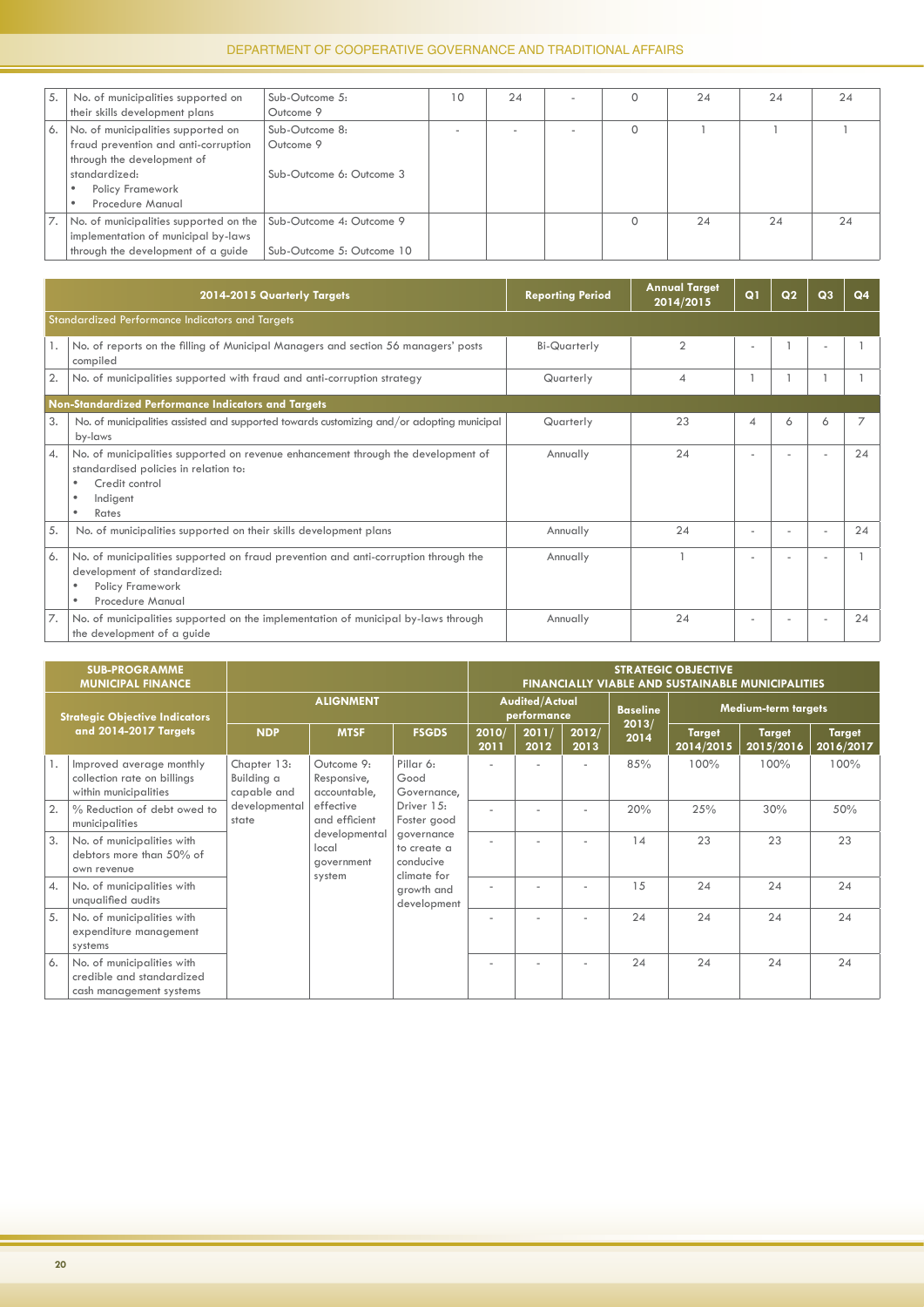|    | Programme Performance Indicators                                                                                                          | <b>Alignment with MTSF</b>  |                | <b>Audited/Actual</b><br>performance |                | <b>Baseline</b>                                                                                                                                                                                         |                            | Medium-term targets        |                            |
|----|-------------------------------------------------------------------------------------------------------------------------------------------|-----------------------------|----------------|--------------------------------------|----------------|---------------------------------------------------------------------------------------------------------------------------------------------------------------------------------------------------------|----------------------------|----------------------------|----------------------------|
|    | and 2014-2017 Annual Targets                                                                                                              |                             | 2010/<br>2011  | 2011/<br>2012                        | 2012/<br>2013  | 2013/<br>2014                                                                                                                                                                                           | <b>Target</b><br>2014/2015 | <b>Target</b><br>2015/2016 | <b>Target</b><br>2016/2017 |
|    | Non-standardized Performance Indicators and Targets                                                                                       |                             |                |                                      |                |                                                                                                                                                                                                         |                            |                            |                            |
| 1. | No. of vulnerable municipalities financially assisted                                                                                     | Sub-Outcome 3:<br>Outcome 9 | 10             | 10                                   | $\overline{7}$ | 6                                                                                                                                                                                                       | 8                          | 8                          | 8                          |
| 2. | No. of vulnerable municipalities supported through<br>customized support programmes                                                       |                             | 9              | 5                                    | $\overline{7}$ | 14<br>Maluti-a-<br>Phofung<br>Mafube<br>Phumelela<br>Nketoana<br>Dihlabeng<br>Ngwathe<br>$\ddot{\phantom{0}}$<br>Moghaka<br>Naledi<br>Kopanong<br>Nala<br>Mohokare<br>Setsoto<br>Mantsopa<br>Matjhabeng | 14                         | 14                         | 14                         |
| 3. | No. of municipalities supported to address unauthorised,<br>irregular, fruitless and wasteful expenditures                                | Sub-Outcome 3:<br>Outcome 9 | $\overline{7}$ | $\mathcal{S}$                        | 23             | 22                                                                                                                                                                                                      | 23                         | 23                         | 23                         |
| 4. | No. of municipalities supported in AFS preparation,<br>submission of work files, and predetermined objectives<br>and draft annual reports | Sub-Outcome 7:<br>Outcome 9 | $\overline{7}$ | $\overline{4}$                       | 23             | 23                                                                                                                                                                                                      | 23                         | 23                         | 23                         |
| 5. | No. of municipalities supported to comply with MPRA                                                                                       | Sub-Outcome 3:<br>Outcome 9 | $\overline{2}$ | 3                                    | 13             | 20                                                                                                                                                                                                      | 20                         | 20                         | 20                         |
| 6. | No. of municipalities supported towards GRAP 17<br>compliance (asset registers)                                                           |                             |                |                                      |                | 8<br>Moghaka<br>Kopanong<br>Nala<br>Setsoto<br>Dihlabeng<br>Mantsopa<br>Matjhabeng<br>Mohokare                                                                                                          | 8                          | 3                          |                            |

|  | F COOPERATIVE GOVERNANCE AND TRADITIONA<br><b>ENT OF</b><br>71 1 1 1 V 1 L | ,我们就会在这里,我们就会在这里,我们就会在这里,我们就会在这里,我们就会在这里,我们就会在这里,我们就会在这里,我们就会在这里,我们就会在这里,我们就会在这里<br>$-100111$ |
|--|----------------------------------------------------------------------------|-----------------------------------------------------------------------------------------------|
|--|----------------------------------------------------------------------------|-----------------------------------------------------------------------------------------------|

|                  | 2014-2015 Quarterly Targets                                                                                                               | <b>Reporting Period</b> | Annual Target 2014/2015 | Q <sub>1</sub>           | Q <sub>2</sub>           | Q <sub>3</sub>           | Q <sub>4</sub> |
|------------------|-------------------------------------------------------------------------------------------------------------------------------------------|-------------------------|-------------------------|--------------------------|--------------------------|--------------------------|----------------|
|                  | Non-Standardized Performance Indicators and Targets                                                                                       |                         |                         |                          |                          |                          |                |
| ٠.               | No. of vulnerable municipalities financially assisted                                                                                     | Annually                | 8                       | $\overline{\phantom{a}}$ | $\overline{\phantom{a}}$ | $\overline{\phantom{a}}$ | 8              |
| 2.               | No. of vulnerable municipalities supported through<br>customized support programmes                                                       | Annually                | 4                       | $\overline{\phantom{a}}$ |                          | $\overline{\phantom{a}}$ | 14             |
| 3.               | No. of municipalities supported to address unauthorised,<br>irregular, fruitless and wasteful expenditures                                | Annually                | 23                      | $\overline{\phantom{a}}$ |                          |                          | 23             |
| $\overline{4}$ . | No. of municipalities supported in AFS preparation,<br>submission of work files, and predetermined objectives<br>and draft annual reports | Annually                | 23                      | $\overline{\phantom{a}}$ |                          | $\overline{\phantom{a}}$ | 23             |
| 5.               | No. of municipalities supported to comply with MPRA                                                                                       | Annually                | 20                      | $\overline{\phantom{a}}$ |                          | $\overline{\phantom{a}}$ | 20             |
| 6.               | No. of municipalities supported towards GRAP 17<br>compliance (asset registers)                                                           | Annually                | 8                       | $\overline{\phantom{a}}$ |                          | $\overline{\phantom{a}}$ | 8              |

|                                                                          | <b>SUB-PROGRAMME</b><br><b>PUBLIC PARTICIPATION</b>                                              |                                                                                                   |                                                                                                                                                                    |                                                                                                                                | <b>STRATEGIC OBJECTIVE</b><br><b>COOPERATIVE GOVERNANCE AND SERVICE DELIVERY THROUGH EFFECTIVE</b><br><b>COMMUNITY PARTICIPATION</b> |                                      |               |                |                            |                            |                            |  |
|--------------------------------------------------------------------------|--------------------------------------------------------------------------------------------------|---------------------------------------------------------------------------------------------------|--------------------------------------------------------------------------------------------------------------------------------------------------------------------|--------------------------------------------------------------------------------------------------------------------------------|--------------------------------------------------------------------------------------------------------------------------------------|--------------------------------------|---------------|----------------|----------------------------|----------------------------|----------------------------|--|
| <b>Strategic Objective</b><br><b>Indicators</b><br>and 2014-2017 Targets |                                                                                                  | <b>ALIGNMENT</b>                                                                                  |                                                                                                                                                                    |                                                                                                                                |                                                                                                                                      | <b>Audited/Actual</b><br>performance |               |                | <b>Medium-term targets</b> |                            |                            |  |
|                                                                          |                                                                                                  | <b>NDP</b>                                                                                        | <b>MTSF</b>                                                                                                                                                        | <b>FSGDS</b>                                                                                                                   | 2010/<br>2011                                                                                                                        | 2011/<br>2012                        | 2012/<br>2013 | 2013/<br>2014  | <b>Target</b><br>2014/2015 | <b>Target</b><br>2015/2016 | <b>Target</b><br>2016/2017 |  |
|                                                                          | No. of functional<br><b>Ward Committees</b>                                                      | Chapter 13:<br>Building a                                                                         | Outcome 9:<br>Responsive,                                                                                                                                          | Pillar 6:<br>Good                                                                                                              |                                                                                                                                      |                                      |               | 311            | 317                        | 317                        | 317                        |  |
| 2.                                                                       | No. of functional<br>(district) IGR<br>structures with sector<br>and municipal<br>representation | capable and<br>developmental<br>state<br>Chapter 15:<br>Nation Building<br>and Social<br>Cohesion | accountable,<br>effective<br>and efficient<br>developmental local<br>government system<br>Outcome 14:<br><b>Transforming Society</b><br>and Uniting the<br>Country | Governance,<br>Driver 15:<br>Foster good<br>governance<br>to create a<br>conducive<br>climate for<br>growth and<br>development |                                                                                                                                      |                                      |               | $\mathfrak{D}$ | 4                          | $\boldsymbol{\Delta}$      | $\Delta$                   |  |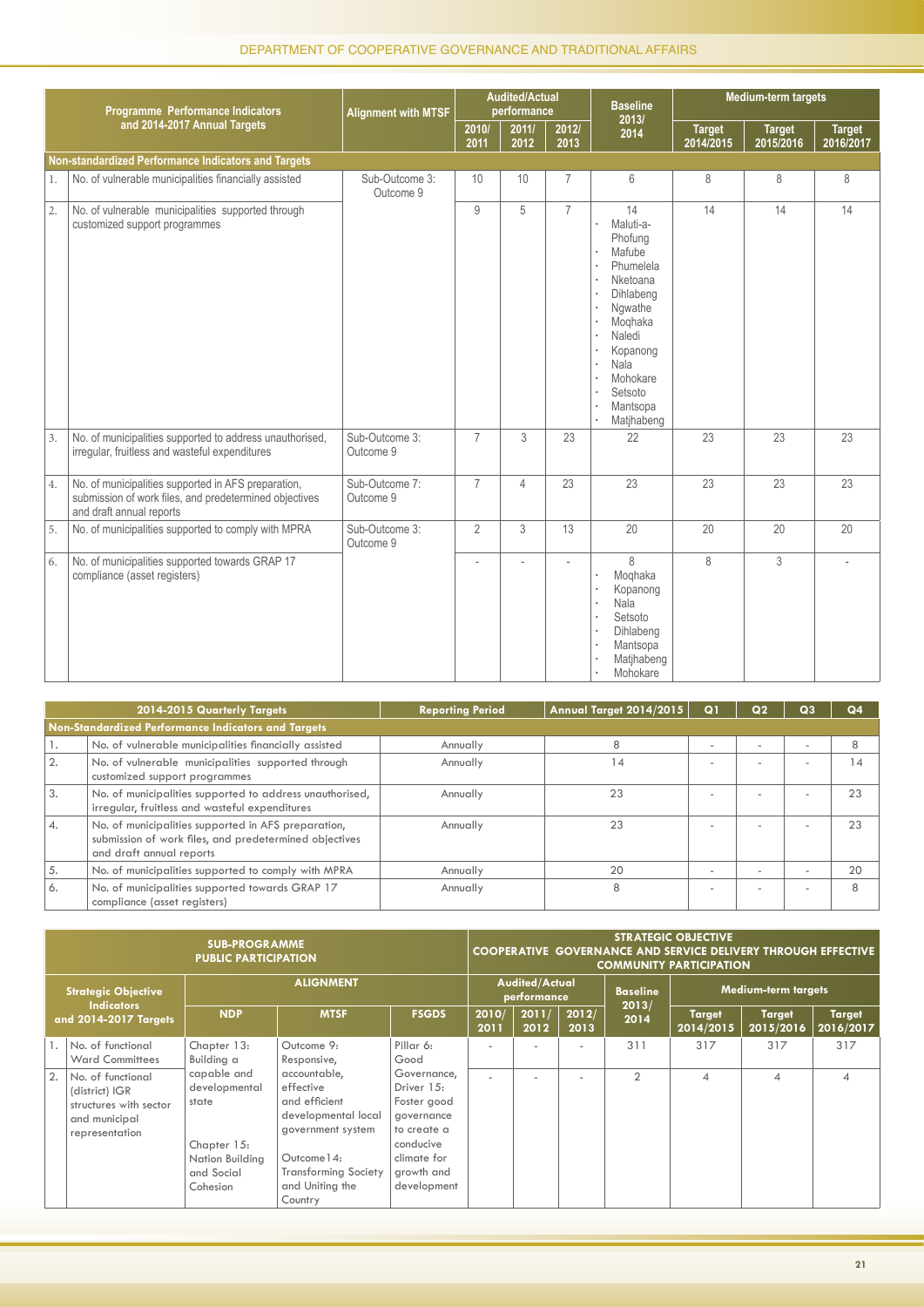|     |                                                                                                                                               |                               |               | <b>Audited/Actual performance</b> |               | <b>Baseline</b> |                            | <b>Medium-term targets</b> |                            |
|-----|-----------------------------------------------------------------------------------------------------------------------------------------------|-------------------------------|---------------|-----------------------------------|---------------|-----------------|----------------------------|----------------------------|----------------------------|
|     | Programme Performance Indicators<br>and 2014-2017 Annual Targets                                                                              | <b>Alignment with MTSF</b>    | 2010/<br>2011 | 2011/<br>2012                     | 2012/<br>2013 | 2013/<br>2014   | <b>Target</b><br>2014/2015 | <b>Target</b><br>2015/2016 | <b>Target</b><br>2016/2017 |
|     | Non-standardized Performance Indicators and Targets                                                                                           |                               |               |                                   |               |                 |                            |                            |                            |
|     | 1. No. of reports produced towards monitoring the<br>functionality of all Ward Committees                                                     | Sub-Outcome 2:<br>Outcome 9   |               |                                   |               |                 | 4                          | ⊿                          | ⊿                          |
|     | No. of district IGR structures supported towards<br>improving their functionality                                                             |                               |               |                                   |               | ⊿               | ⊿                          |                            |                            |
| 3.1 | No. of Municipalities supported to develop<br>participatory ward level service improvement<br>plans                                           |                               |               |                                   |               | 15              | 20                         | 20                         | 20                         |
|     | 4. No. of municipalities supported to implement<br>community-based planning as the ward-based<br>planning model                               |                               |               |                                   |               | 18              | 20                         | 20                         | 20                         |
|     | 5. No. municipalities supported to implement<br>customer care mechanism                                                                       | Sub-Outcome 3<br>(Outcome 14) |               |                                   |               | 19              | 20                         | 20                         | 20                         |
|     | 6. No. of reports produced on the functionality of<br>District IGR structures                                                                 | Sub-Outcome 9<br>(Outcome 14) |               |                                   |               | $\Omega$        |                            |                            |                            |
| 7.1 | No. of capacity building initiatives implemented<br>towards building the capacity of ward<br>committees to participate in municipal processes | Sub-Outcome 2:<br>Outcome 9   |               |                                   |               |                 | $\mathcal{P}$              | $\mathfrak{D}$             | $\mathfrak{D}$             |

|                  | 2014-2015 Quarterly Targets                                                                                                              | <b>Reporting Period</b> | <b>Annual Target</b><br>2014/2015 | Q <sub>1</sub> | Q <sub>2</sub> | Q <sub>3</sub>           | Q <sub>4</sub> |
|------------------|------------------------------------------------------------------------------------------------------------------------------------------|-------------------------|-----------------------------------|----------------|----------------|--------------------------|----------------|
|                  | Non-Standardized Performance Indicators and Targets                                                                                      |                         |                                   |                |                |                          |                |
|                  | No. of reports produced towards monitoring the functionality of all Ward<br>Committees                                                   | Quarterly               |                                   |                |                |                          |                |
|                  | No. of district IGR structures supported towards improving their<br>functionality                                                        | Quarterly               |                                   | $\overline{A}$ | 4              | $\overline{A}$           |                |
| 3.               | No. of Municipalities supported to develop participatory ward level<br>service improvement plans                                         | Annually                | 20                                | ۰              |                | $\overline{a}$           | 20             |
| $\overline{A}$ . | No. of municipalities supported to implement community-based planning<br>as the ward-based planning model                                | Annually                | 20                                | ۰              |                | $\overline{\phantom{a}}$ | 20             |
| 5.               | No. municipalities supported to implement customer care mechanisms                                                                       | Annually                | 20                                | ۰              |                | . .                      | 20             |
| 6.               | No. of reports produced on the functionality of District IGR structures                                                                  | Quarterly               |                                   |                |                |                          |                |
|                  | No. of capacity building initiatives implemented towards building the<br>capacity of ward committees to participate in municipal process | Annually                |                                   | ۰              |                |                          |                |

|                                                                                 | <b>SUB-PROGRAMME</b><br><b>CAPACITY DEVELOPMENT</b>                                                                             |                                                                    |                                                                                          |                                                                                         |                                      | <b>STRATEGIC OBJECTIVE</b><br><b>COORDINATED MUNICIPAL SERVICE DELIVERY INITIATIVES</b> |                          |                 |                            |                            |                            |  |  |  |
|---------------------------------------------------------------------------------|---------------------------------------------------------------------------------------------------------------------------------|--------------------------------------------------------------------|------------------------------------------------------------------------------------------|-----------------------------------------------------------------------------------------|--------------------------------------|-----------------------------------------------------------------------------------------|--------------------------|-----------------|----------------------------|----------------------------|----------------------------|--|--|--|
| <b>Strategic Objective</b><br>Indicators and 2014-2017<br><b>Annual Targets</b> |                                                                                                                                 | <b>ALIGNMENT</b>                                                   |                                                                                          |                                                                                         | <b>Audited/Actual</b><br>performance |                                                                                         |                          | <b>Baseline</b> | <b>Medium-term targets</b> |                            |                            |  |  |  |
|                                                                                 |                                                                                                                                 | <b>NDP</b>                                                         | <b>MTSF</b>                                                                              | <b>FSGDS</b>                                                                            | 2010/<br>2011                        | 2011/<br>2012                                                                           | 2012/<br>2013            | 2013/<br>2014   | <b>Target</b><br>2014/2015 | <b>Target</b><br>2015/2016 | <b>Target</b><br>2016/2017 |  |  |  |
|                                                                                 | No. of municipalities<br>successfully<br>implementing capacity<br>building initiatives<br>towards improving<br>service delivery | Chapter 13:<br>Building a<br>capable and<br>developmental<br>state | Outcome 9:<br>Responsive,<br>accountable,<br>effective<br>and efficient<br>developmental | Pillar 6: Good<br>Governance,<br>Driver 15:<br>Foster good<br>governance<br>to create a |                                      | $\sim$                                                                                  | 19                       | 19              | 19                         | 19                         | 19                         |  |  |  |
| 2.                                                                              | Reduction in the<br>no. of vulnerable<br>municipalities                                                                         |                                                                    | local government<br>system                                                               | conducive<br>climate for<br>growth and<br>development                                   |                                      |                                                                                         | $\overline{\phantom{a}}$ | 12              | 10                         | 8                          | 6                          |  |  |  |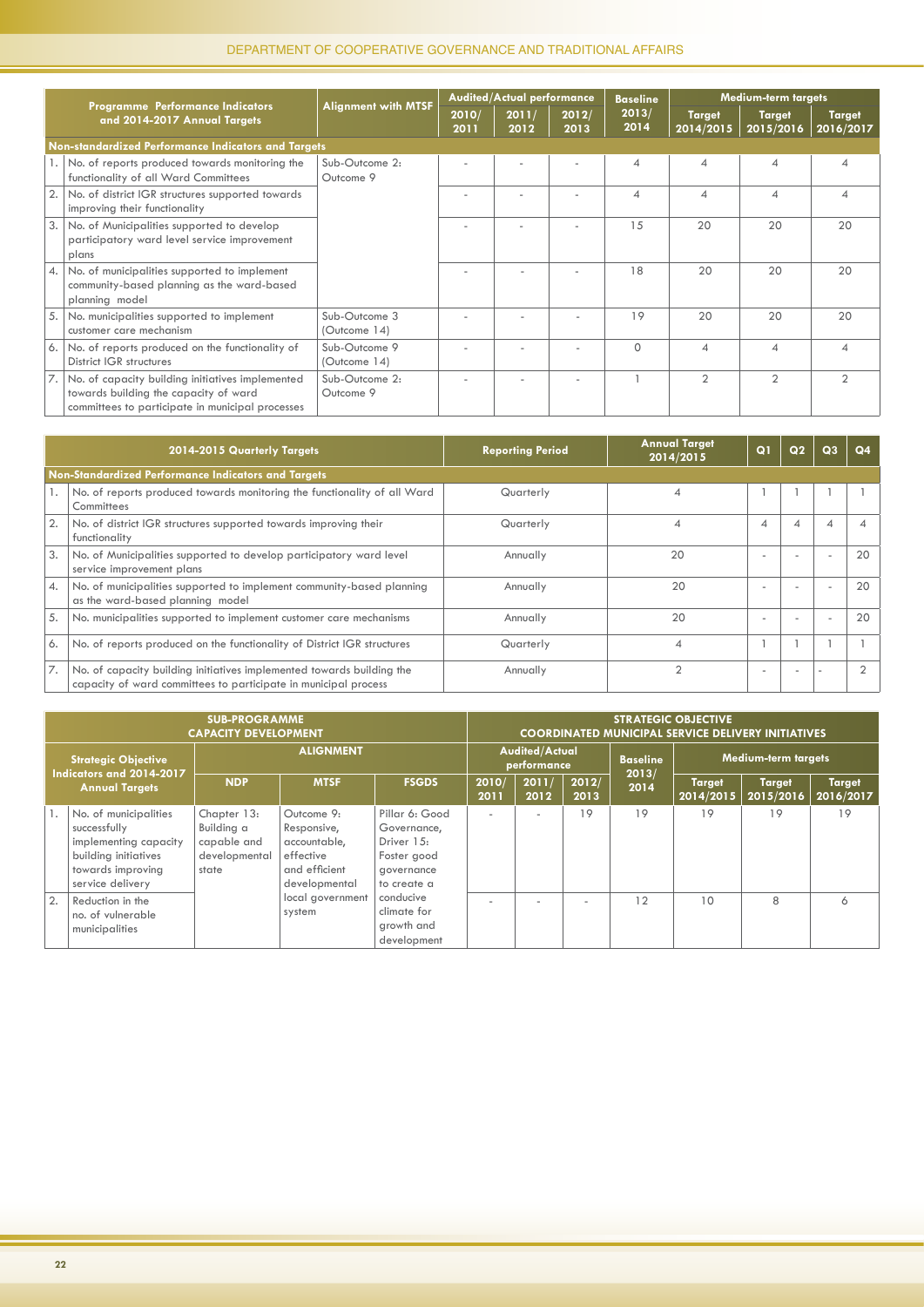|    |                                                                                                                                                          |                             |               | <b>Audited/Actual performance</b> |               | <b>Baseline</b> |                            | <b>Medium-term targets</b> |                            |
|----|----------------------------------------------------------------------------------------------------------------------------------------------------------|-----------------------------|---------------|-----------------------------------|---------------|-----------------|----------------------------|----------------------------|----------------------------|
|    | Programme Performance Indicators<br>and 2014-2017 Annual Targets                                                                                         | <b>Alignment with MTSF</b>  | 2010/<br>2011 | 2011/<br>2012                     | 2012/<br>2013 | 2013/<br>2014   | <b>Target</b><br>2014/2015 | <b>Target</b><br>2015/2016 | <b>Target</b><br>2016/2017 |
|    | Non-standardized Performance Indicators and Targets                                                                                                      |                             |               |                                   |               |                 |                            |                            |                            |
|    | No. of vulnerable municipalities receiving<br>targeted support                                                                                           | Sub-Outcome 4:<br>Outcome 9 |               |                                   | 12            | $\Omega$        | 12                         | 12                         | 12                         |
|    | No. of meetings held with municipalities<br>towards implementing capacity building<br>programmes                                                         |                             |               |                                   | $\Omega$      | $\overline{2}$  | $\overline{2}$             | $\overline{2}$             | $\mathfrak{D}$             |
| 3. | Training plan developed and implemented<br>in municipalities as identified in the<br>Councillor Profile Report                                           | Sub-Outcome 7:<br>Outcome 9 |               |                                   |               | $\Omega$        |                            |                            |                            |
| 4. | Integrated municipal capacity building<br>support plan developed.                                                                                        | Sub-Outcome 4:<br>Outcome 9 |               |                                   | $\Omega$      |                 |                            |                            |                            |
| 5. | Municipal early warning system developed<br>and implemented towards monitoring<br>the functioning of municipalities towards<br>improved service delivery |                             |               |                                   |               | $\Omega$        |                            |                            |                            |

|    | 2014-2015 Quarterly Targets                                                                                                                                        | <b>Reporting Period</b> | <b>Annual Target</b><br>2014/2015 | וס                       | $\Omega$ | Q <sub>3</sub>           | Q <sub>4</sub> |
|----|--------------------------------------------------------------------------------------------------------------------------------------------------------------------|-------------------------|-----------------------------------|--------------------------|----------|--------------------------|----------------|
|    | Non-Standardized Performance Indicators and Targets                                                                                                                |                         |                                   |                          |          |                          |                |
|    | No. of vulnerable municipalities receiving targeted support                                                                                                        | Annually                | 12                                |                          |          | $\overline{\phantom{a}}$ | 12             |
| 2. | No. of joint interventions implemented in identified municipalities                                                                                                | Annually                |                                   | $\overline{\phantom{a}}$ |          | $\overline{\phantom{a}}$ | 12             |
| 3. | No. of assessments conducted towards determining the impact of<br>capacity building programmes on the performance of municipalities<br>(in partnership with SALGA) | Annually                |                                   |                          |          | ۰                        |                |
| 4. | Integrated municipal capacity building support plans developed and<br>implemented in identified municipalities                                                     | Annually                |                                   |                          |          | ۰                        |                |
| 5. | Municipal early warning system developed and implemented<br>towards monitoring the state of affairs in all municipalities                                          | Annually                |                                   |                          |          | ۰                        |                |

|    | <b>MUNICIPAL PERFORMANCE MONITORING, REPORTING AND EVALUATION</b>                        | <b>SUB-PROGRAMME</b>                                               |                                                                                          |                                                                                         |                                      | <b>EFFECTIVE MUNICIPAL PERFORMANCE MONITORING AND REPORTING</b> |               |                 |                            |                            |                            |  |
|----|------------------------------------------------------------------------------------------|--------------------------------------------------------------------|------------------------------------------------------------------------------------------|-----------------------------------------------------------------------------------------|--------------------------------------|-----------------------------------------------------------------|---------------|-----------------|----------------------------|----------------------------|----------------------------|--|
|    | <b>Strategic Objective</b>                                                               |                                                                    | <b>ALIGNMENT</b>                                                                         |                                                                                         | <b>Audited/Actual</b><br>performance |                                                                 |               | <b>Baseline</b> | <b>Medium-term targets</b> |                            |                            |  |
|    | Indicators and 2014-2017<br><b>Annual Targets</b><br>No. of municipalities               | <b>NDP</b>                                                         | <b>MTSF</b>                                                                              | <b>FSGDS</b>                                                                            | 2010/<br>2011                        | 2011/<br>2012                                                   | 2012/<br>2013 | 2013/<br>2014   | <b>Target</b><br>2014/2015 | <b>Target</b><br>2015/2016 | <b>Target</b><br>2016/2017 |  |
|    | complying with the<br>LGTAS:<br>Metro<br>٠<br><b>District</b><br>$\bullet$<br>٠<br>Local | Chapter 13:<br>Building a<br>capable and<br>developmental<br>state | Outcome 9:<br>Responsive,<br>accountable,<br>effective<br>and efficient<br>developmental | Pillar 6: Good<br>Governance,<br>Driver 15:<br>Foster good<br>governance<br>to create a |                                      |                                                                 |               | 24              | 24                         | 24                         | 24                         |  |
| 2. | Consolidated municipal<br>performance report<br>produced and submitted                   |                                                                    | local government<br>system                                                               | conducive<br>climate for<br>growth and<br>development                                   |                                      |                                                                 |               |                 |                            |                            |                            |  |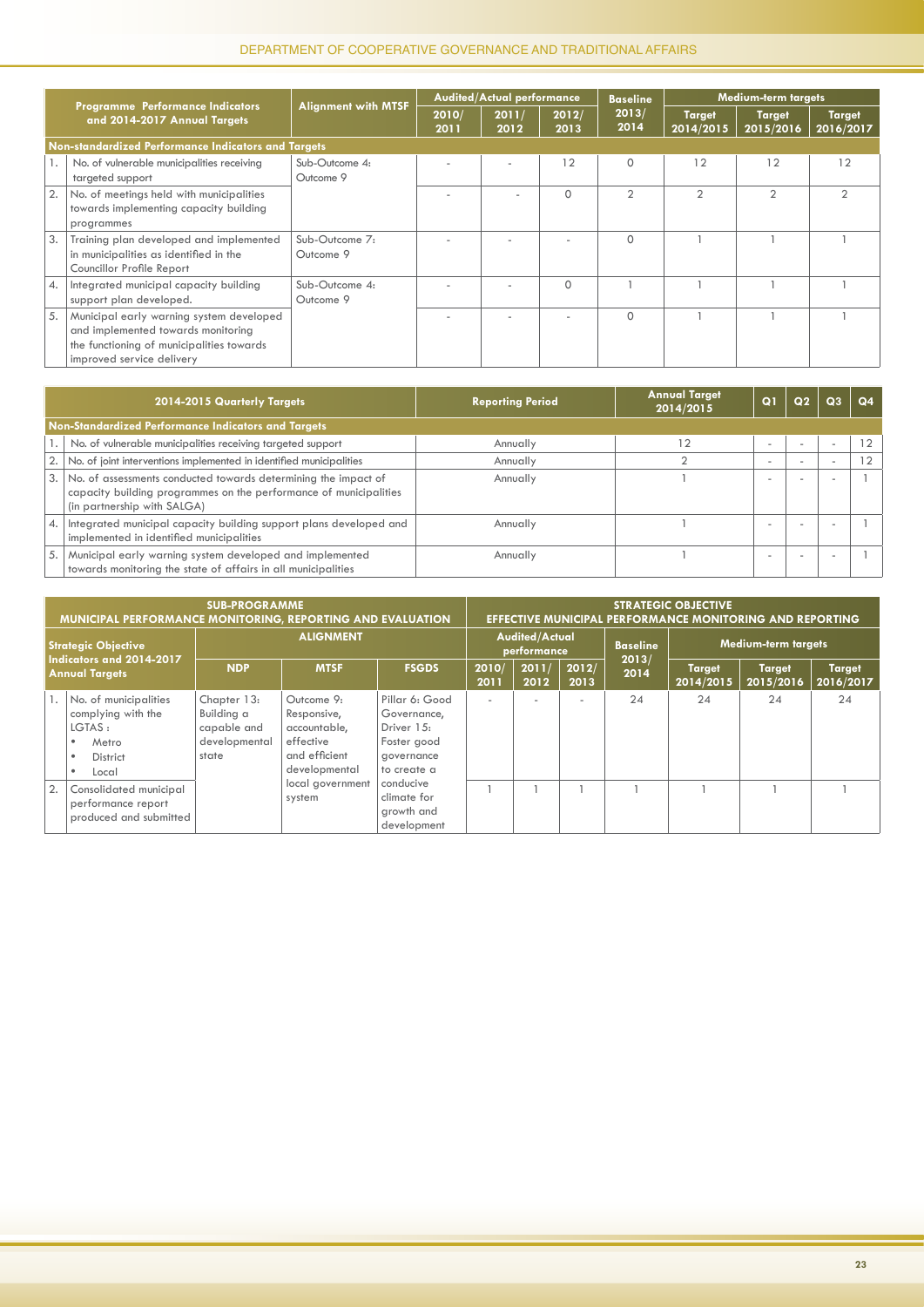|                  |                                                                                                                                                               |                                      |               | Audited/Actual performance |                          |                                  |                                | <b>Medium-term targets</b>     |                                |
|------------------|---------------------------------------------------------------------------------------------------------------------------------------------------------------|--------------------------------------|---------------|----------------------------|--------------------------|----------------------------------|--------------------------------|--------------------------------|--------------------------------|
|                  | Programme Performance Indicators<br>and 2014-2017 Annual Targets                                                                                              | <b>Alignment with</b><br><b>MTSF</b> | 2010/<br>2011 | 2011/<br>2012              | 2012/<br>2013            | <b>Baseline</b><br>2013/<br>2014 | <b>Target</b><br>2014/<br>2015 | <b>Target</b><br>2015/<br>2016 | <b>Target</b><br>2016/<br>2017 |
|                  | <b>Standardized Performance Indicators and Targets</b>                                                                                                        |                                      |               |                            |                          |                                  |                                |                                |                                |
|                  | 1. No. of municipalities with functional performance management<br>system (PMS)                                                                               | Sub-Outcome 4:<br>Outcome 9          |               |                            |                          |                                  |                                |                                |                                |
| 2.               | No. of municipal performance reports compiled as per the<br>requirements of Section 47 of the MSA                                                             | Sub-Outcome 7:<br>Outcome 9          |               |                            |                          |                                  |                                |                                |                                |
|                  | Non-standardized Performance Indicators and Targets                                                                                                           |                                      |               |                            |                          |                                  |                                |                                |                                |
| 3.               | No. of provincial reports produced towards monitoring the<br>implementation of the LGTAS in municipalities                                                    | $Sub-Outcome 9:$<br>Outcome          |               |                            | $\overline{\mathcal{A}}$ |                                  | $\overline{2}$                 | $\overline{2}$                 | $\overline{2}$                 |
| $\overline{4}$ . | No. of Outcome 9 reports produced                                                                                                                             |                                      | ٠             |                            | ٠                        |                                  | $\overline{2}$                 | $\overline{2}$                 | $\overline{2}$                 |
| 5.               | No. of reports produced towards monitoring the signing of<br>performance agreements by Section 54A Managers that<br>include key LGTAS performance indicators  | Sub-Outcomes 4 and<br>9: Outcome 9   |               |                            |                          | $\overline{2}$                   |                                |                                |                                |
| 6.               | No. of reports produced towards monitoring section 54A and<br>s57 managers with:<br>Signed employment contracts<br>Signed performance agreements<br>$\bullet$ |                                      |               |                            |                          | $\overline{2}$                   |                                |                                |                                |
|                  | No. of municipalities supported towards producing their annual<br>performance report in terms of Section 46 of the MSA                                        | Sub-Outcome 7:<br>Outcome 9          |               | 17                         |                          | 20                               | 12                             | 12                             | 24                             |
| 8.               | Integrated annual performance report compiled and<br>submitted in terms of Section 47 of the MSA                                                              |                                      |               |                            |                          |                                  |                                |                                |                                |

|      | 2014-2015 Quarterly Targets                                                                                                                              | <b>Reporting Period</b> | <b>Annual Target</b><br>2014/2015 | $\Omega$                 |                          |                          |    |
|------|----------------------------------------------------------------------------------------------------------------------------------------------------------|-------------------------|-----------------------------------|--------------------------|--------------------------|--------------------------|----|
|      | <b>Standardized Performance Indicators and Targets</b>                                                                                                   |                         |                                   |                          |                          |                          |    |
| 1. I | No. of municipalities with functional performance management system (PMS)                                                                                |                         |                                   |                          |                          |                          |    |
| 2.1  | No. of municipal performance reports compiled as per the requirements of Section 47<br>of the MSA                                                        | Annually                |                                   | $\overline{\phantom{a}}$ |                          |                          |    |
|      | Non-Standardized Performance Indicators and Targets                                                                                                      |                         |                                   |                          |                          |                          |    |
| 3.   | No. of reports produced towards monitoring the implementation of the LGTAS in<br>municipalities                                                          | 6-Monthly               |                                   |                          |                          |                          |    |
| 4.1  | No. of Outcome 9 reports produced                                                                                                                        | 6-Monthly               |                                   | $\overline{\phantom{a}}$ |                          | $\overline{\phantom{a}}$ |    |
| 5.   | No. of reports produced towards monitoring the signing of performance agreements by<br>Section 56 Managers that include key LGTAS performance indicators | Annually                |                                   | $\overline{\phantom{a}}$ | $\overline{\phantom{a}}$ |                          |    |
| 6.   | No. of reports produced towards monitoring section 57 managers with<br>Signed employment contracts<br>Signed performance agreements                      | Annually                |                                   |                          |                          |                          |    |
|      | No. of municipalities supported towards producing their annual performance report in<br>terms of Section 46 of the MSA                                   | Annually                | 12                                | $\overline{\phantom{a}}$ |                          | $\overline{\phantom{a}}$ | 12 |
| 8.   | Integrated annual performance report compiled and submitted in terms of Section 47<br>of the MSA                                                         | Annually                |                                   | $\overline{\phantom{a}}$ | $\overline{\phantom{a}}$ | $\overline{\phantom{a}}$ |    |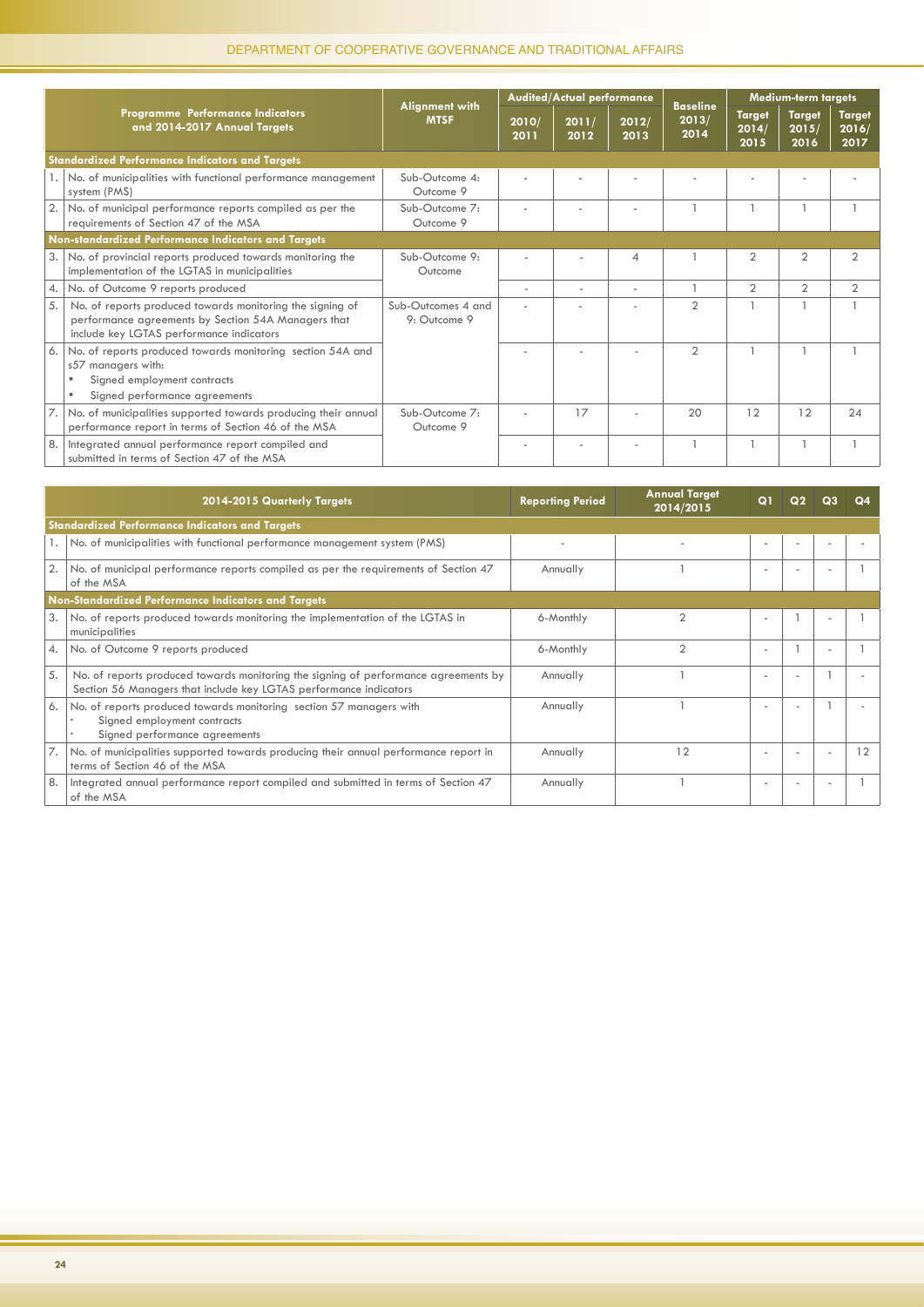#### Reconciliation of Performance Targets with the Budget and MTEF

#### **Expenditure estimates**

|                              | Summary of payments and estimates by economic classification: Programme 2: Local Governance |         |         |                       |                           |                            |         |                       |         |  |  |
|------------------------------|---------------------------------------------------------------------------------------------|---------|---------|-----------------------|---------------------------|----------------------------|---------|-----------------------|---------|--|--|
|                              |                                                                                             | Outcome |         | Main<br>appropriation | Adjusted<br>appropriation | <b>Estimated</b><br>Actual |         | Medium-term estimates |         |  |  |
| R thousand                   | 2010/11                                                                                     | 2011/12 | 2012/13 |                       | 2013/14                   |                            | 2014/15 | 2015/16               | 2016/17 |  |  |
| Municipal Administration     | 14,819                                                                                      | 14,622  | 18,121  | 19.768                | 19.843                    | 19,643                     | 19,424  | 20,578                | 21,860  |  |  |
| <b>Municipal Finance</b>     | 124,351                                                                                     | 64,998  | 59,470  | 66,824                | 77,156                    | 79,736                     | 71,286  | 77,037                | 74,675  |  |  |
| Public Participation         | 46,445                                                                                      | 82,250  | 20,100  | 15,683                | 11,906                    | 14,906                     | 18.040  | 18,806                | 19,882  |  |  |
| Capacity Dev elopment        |                                                                                             | - 1     | 4,090   | 6,725                 | 5,725                     | 5,725                      | 6,034   | 6,385                 | 6,780   |  |  |
|                              |                                                                                             |         |         |                       |                           |                            |         |                       |         |  |  |
|                              |                                                                                             |         |         |                       |                           |                            |         |                       |         |  |  |
| Total payments and estimates | 185,615                                                                                     | 161.870 | 101.781 | 109,000               | 114,630                   | 120,010                    | 114.784 | 122,806               | 123,197 |  |  |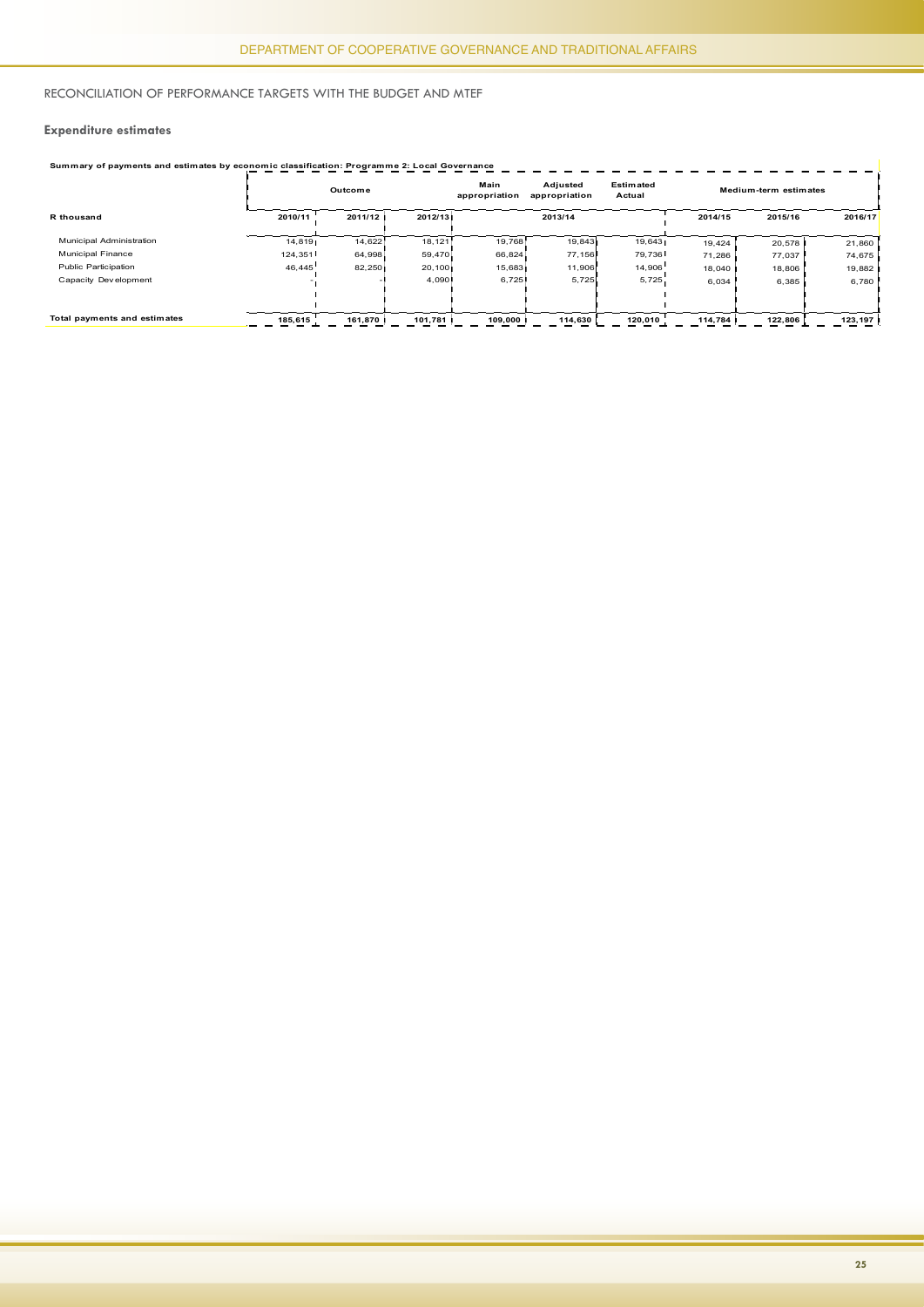| Table B.3: Payments and estimates by economic classification: Programme 3 Development and Planning                                                 |                                       |                                                           |                         |         |                           |                               |                     |                          |                          |                          |
|----------------------------------------------------------------------------------------------------------------------------------------------------|---------------------------------------|-----------------------------------------------------------|-------------------------|---------|---------------------------|-------------------------------|---------------------|--------------------------|--------------------------|--------------------------|
|                                                                                                                                                    |                                       |                                                           | Outcome                 |         | Main<br>appropriatio<br>n | Adjusted<br>appropriatio<br>n | Revised<br>estimate |                          | Medium-term estimates    |                          |
| R thousand                                                                                                                                         |                                       | 2010/11                                                   | 2011/12                 | 2012/13 |                           | 2013/14                       |                     | 2014/15                  | 2014/16                  | 2016/17                  |
| <b>Current payments</b>                                                                                                                            |                                       | 107,683                                                   | 124,279                 | 76,456  | 66,519                    | 68,150                        | 78,584              | 79,144                   | 82,591                   | 87,506                   |
|                                                                                                                                                    | Compensation of employ ees            | 53,739                                                    | 67,082                  | 24,898  | 31,044                    | 28,544                        | 31,924              | 45,793                   | 48,726                   | 51,847                   |
| Salaries and wages                                                                                                                                 |                                       | 44,400                                                    | 55,484                  | 21,943  | 27,940                    | 25,617                        | 28,957              | 42,184                   | 45,334                   | 48,274                   |
| Social contributions                                                                                                                               |                                       | 9,339                                                     | 11,598                  | 2,955   | 3,104                     | 2,927                         | 2,967               | 3,609                    | 3,392                    | 3,573                    |
| Goods and services                                                                                                                                 |                                       | 53,930                                                    | 57,181                  | 51,558  | 35,475                    | 39,606                        | 46,660              | 33,351                   | 33,865                   | 35,659                   |
| of which                                                                                                                                           |                                       |                                                           |                         |         |                           |                               |                     |                          |                          |                          |
|                                                                                                                                                    | <b>Administrative Fees</b>            | 38                                                        | 166                     | 51      | 84                        | 145                           | 156                 | 146                      | 98                       | 96                       |
| Advertising                                                                                                                                        |                                       |                                                           |                         |         |                           |                               |                     |                          |                          |                          |
| Assets <r5000< td=""><td></td><td>133</td><td>472</td><td>35</td><td>264</td><td>556</td><td>564</td><td>464</td><td>290</td><td>296</td></r5000<> |                                       | 133                                                       | 472                     | 35      | 264                       | 556                           | 564                 | 464                      | 290                      | 296                      |
| Audit cost: External                                                                                                                               |                                       |                                                           |                         |         |                           |                               |                     |                          |                          | ٦,                       |
|                                                                                                                                                    | Catering: Departmental                | 1,278                                                     | 718                     | 1,118   | 429                       | 1,299                         | 881                 | 1,132                    | 892                      | 955                      |
| Communication                                                                                                                                      |                                       | 926                                                       |                         |         |                           |                               | 4 <sub>1</sub>      | 31                       | $\mathbf{1}$             |                          |
|                                                                                                                                                    | <b>Computer Services</b>              |                                                           |                         |         |                           |                               |                     |                          |                          | $\overline{\phantom{a}}$ |
|                                                                                                                                                    | Cons/prof: Business & A               | 43,439                                                    | 48,434                  | 41,682  | 24,462                    | 27,131                        | 34,893              | 21,955                   | 20,785                   | 21,887                   |
|                                                                                                                                                    | Cons/prof: Infrastructure             |                                                           |                         |         |                           |                               |                     | ÷,                       |                          |                          |
|                                                                                                                                                    | Cons/prof: Laboratory so              |                                                           |                         |         |                           |                               |                     | ÷,                       |                          | -1                       |
|                                                                                                                                                    | Cons/Prof: Legal Cost 1               | 413                                                       |                         | 2,867   | 899                       | 2,313                         | 1,663               | 946                      | 990                      | 1,042                    |
| Contractors                                                                                                                                        |                                       | 63                                                        |                         | 142     | 74                        | 105                           | 123                 | 65                       | 87                       | 91                       |
|                                                                                                                                                    | Agency & Support/outsou               |                                                           | $\overline{\mathbf{A}}$ |         | 1,331                     | 145                           | 1,                  | 1,878                    | 2,124                    | 2,237                    |
| Entertainment                                                                                                                                      |                                       | 423                                                       | 3                       | з       | 33                        | 15                            | 17 <sub>1</sub>     | 27                       | 37                       | 42 <sub>1</sub>          |
|                                                                                                                                                    | Inventory: food and fo                | 25                                                        | 15                      | 17      |                           |                               |                     |                          |                          |                          |
|                                                                                                                                                    | Inventrory: Fuel, oil &C              |                                                           |                         | 1       |                           |                               |                     | $\overline{\phantom{a}}$ |                          |                          |
|                                                                                                                                                    | I nventory: Other consumables         |                                                           |                         |         |                           |                               |                     |                          |                          |                          |
|                                                                                                                                                    | Inventory: Stationery and Printing    |                                                           |                         |         |                           |                               |                     |                          |                          |                          |
|                                                                                                                                                    | Consumable Supplies                   | 191                                                       | 695                     | 2       | 305                       | 60                            | 57 I                | 65                       | 587                      | 608                      |
|                                                                                                                                                    | Consumables: Stational                | 463                                                       | 169                     | 528     | 936                       | 493                           | 535                 | 534                      | 1,713                    | 1,774                    |
| <b>Operating Leases</b>                                                                                                                            |                                       | 90                                                        | 63                      |         | 288                       |                               |                     |                          | 180                      | 253                      |
|                                                                                                                                                    | Travel and Subsistence                | 5,978                                                     | 5,335                   | 4,866   | 3,880                     | 4,792                         | 4,937               | 4,082                    | 4,788                    | 5,030                    |
|                                                                                                                                                    | Training & Staff Develd               |                                                           |                         |         |                           |                               | 190 <sup>1</sup>    |                          |                          |                          |
|                                                                                                                                                    | Operating expenditure                 | 374                                                       | 823                     | 246     | 823                       | 728                           | 821                 | 394                      | 1,148                    | 1,175                    |
|                                                                                                                                                    | Venues and facilities                 | 96                                                        | 284                     |         | 1,667                     | 1,818                         | 1,818               | 1,632                    | 145                      | 173                      |
| Other                                                                                                                                              |                                       |                                                           |                         |         |                           |                               |                     |                          |                          |                          |
| Interest and rent on land                                                                                                                          |                                       | 14                                                        | 16                      |         | $\sim$                    |                               |                     |                          | $\overline{\phantom{a}}$ |                          |
| Interest                                                                                                                                           |                                       | 14                                                        | 16                      |         |                           |                               |                     |                          |                          |                          |
| Rent on land                                                                                                                                       |                                       |                                                           |                         |         |                           |                               |                     |                          |                          |                          |
|                                                                                                                                                    |                                       |                                                           |                         |         |                           |                               |                     |                          |                          |                          |
|                                                                                                                                                    |                                       |                                                           |                         |         |                           |                               |                     |                          |                          |                          |
| Transfers and subsidies to <sup>1</sup>                                                                                                            |                                       | 77,588                                                    | 37,082                  | 24,894  | 41,872                    | 45,781                        | 40,751              | 35,008                   | 39,800                   | 35,253                   |
|                                                                                                                                                    | Provinces and municipalities          | 76,377                                                    | 34,127                  | 24,860  | 40,557                    | 45,619                        | 40,557              | 33,642                   | 38,384                   | 33,685                   |
| Prov inces <sup>2</sup>                                                                                                                            |                                       |                                                           |                         |         |                           |                               |                     |                          |                          |                          |
|                                                                                                                                                    | Provincial Revenue Funds              |                                                           |                         |         |                           |                               |                     |                          |                          |                          |
|                                                                                                                                                    | Provincial agencies and funds         |                                                           |                         |         |                           |                               |                     |                          |                          |                          |
| Municipalities <sup>3</sup>                                                                                                                        |                                       |                                                           |                         |         |                           |                               |                     |                          |                          |                          |
| Municipalities                                                                                                                                     |                                       | 76,377<br>of which: Regional service council levies       | 34,127                  | 24,860  | 40,557                    | 45,619                        | 40,557              | 33,642                   | 38,384                   | 33,685                   |
|                                                                                                                                                    | Municipal agencies and funds          |                                                           |                         |         |                           |                               |                     |                          |                          |                          |
|                                                                                                                                                    |                                       |                                                           |                         |         |                           |                               |                     |                          |                          |                          |
|                                                                                                                                                    | Departmental agencies and a           |                                                           | 2,870                   |         |                           |                               |                     |                          |                          |                          |
| Social security funds                                                                                                                              |                                       | Provide list of entities receiving transfers <sup>4</sup> | 2,870                   |         |                           |                               |                     |                          |                          |                          |
| Universities and technikons                                                                                                                        |                                       |                                                           |                         |         |                           |                               |                     |                          |                          |                          |
| Transfers and subsidies to <sup>1</sup> : - continued                                                                                              |                                       |                                                           |                         |         |                           |                               |                     |                          |                          |                          |
| Public corporations and priv.                                                                                                                      |                                       |                                                           |                         |         |                           |                               |                     |                          |                          |                          |
| Public corporations                                                                                                                                |                                       |                                                           |                         |         |                           |                               |                     |                          |                          |                          |
|                                                                                                                                                    | Subsidies on production               |                                                           |                         |         |                           |                               |                     |                          |                          |                          |
| Other transfers                                                                                                                                    |                                       |                                                           |                         |         |                           |                               |                     |                          |                          |                          |
| Priv ate enterprises                                                                                                                               |                                       |                                                           |                         |         |                           |                               |                     |                          |                          |                          |
|                                                                                                                                                    | Subsidies on production               |                                                           |                         |         |                           |                               |                     |                          |                          |                          |
| Other transfers                                                                                                                                    |                                       |                                                           |                         |         |                           |                               |                     |                          |                          |                          |
|                                                                                                                                                    |                                       | Foreign gov ernments and international organisations      |                         |         |                           |                               |                     |                          |                          |                          |
| Non-profit institutions                                                                                                                            |                                       |                                                           |                         |         | 1,200                     |                               |                     | 1,200                    | 1,200                    | 1,264                    |
| Households I                                                                                                                                       |                                       | 1,211                                                     | 85                      | 34      | 115                       | 164                           | 194                 | 166                      | 216                      | 304                      |
| Social benefits                                                                                                                                    |                                       |                                                           |                         |         |                           |                               |                     |                          |                          |                          |
|                                                                                                                                                    | Other transfers to househo            | 1,211                                                     | 85                      | 34      | 115                       | 164                           | 194                 | 166                      | 216                      | 304                      |
|                                                                                                                                                    |                                       |                                                           |                         |         |                           |                               |                     |                          |                          |                          |
|                                                                                                                                                    |                                       |                                                           |                         |         |                           |                               |                     |                          |                          |                          |
| Payments for capital assets                                                                                                                        |                                       | 344                                                       | 476                     | 431     | 609                       | 699                           | 675                 | 632                      | 415                      | 438                      |
|                                                                                                                                                    | Buildings and other fix ed stru       |                                                           |                         |         |                           |                               |                     |                          |                          |                          |
| Buildings                                                                                                                                          |                                       |                                                           |                         |         |                           |                               |                     |                          |                          |                          |
| Other fix ed structures                                                                                                                            |                                       |                                                           |                         |         |                           |                               |                     |                          |                          |                          |
| Machinery and equipment                                                                                                                            |                                       | 344                                                       | 476                     | 431     | 609                       | 699                           | 675                 | 632                      | 415                      | 438                      |
| Transport equipment                                                                                                                                |                                       |                                                           |                         |         |                           |                               |                     |                          |                          |                          |
|                                                                                                                                                    | Other machinery and equi-             | 344                                                       | 476                     | 431     | 609                       | 699                           | 675                 | 632                      | 415                      | 438                      |
| Cultiv ated assets                                                                                                                                 |                                       |                                                           |                         |         |                           |                               |                     |                          |                          |                          |
|                                                                                                                                                    | Softw are and other intangible assets |                                                           |                         |         |                           |                               |                     |                          |                          |                          |
| Land and subsoil assets                                                                                                                            |                                       |                                                           |                         |         |                           |                               |                     |                          |                          |                          |
| Payment for financial assets                                                                                                                       |                                       |                                                           | 33                      |         |                           |                               |                     |                          |                          |                          |
| Total economic classificatic                                                                                                                       |                                       | 185,615                                                   | 161,870                 | 101,781 | 109,000                   | 114,630                       | 120,010             | 114,784                  | 122,806                  | 123,197                  |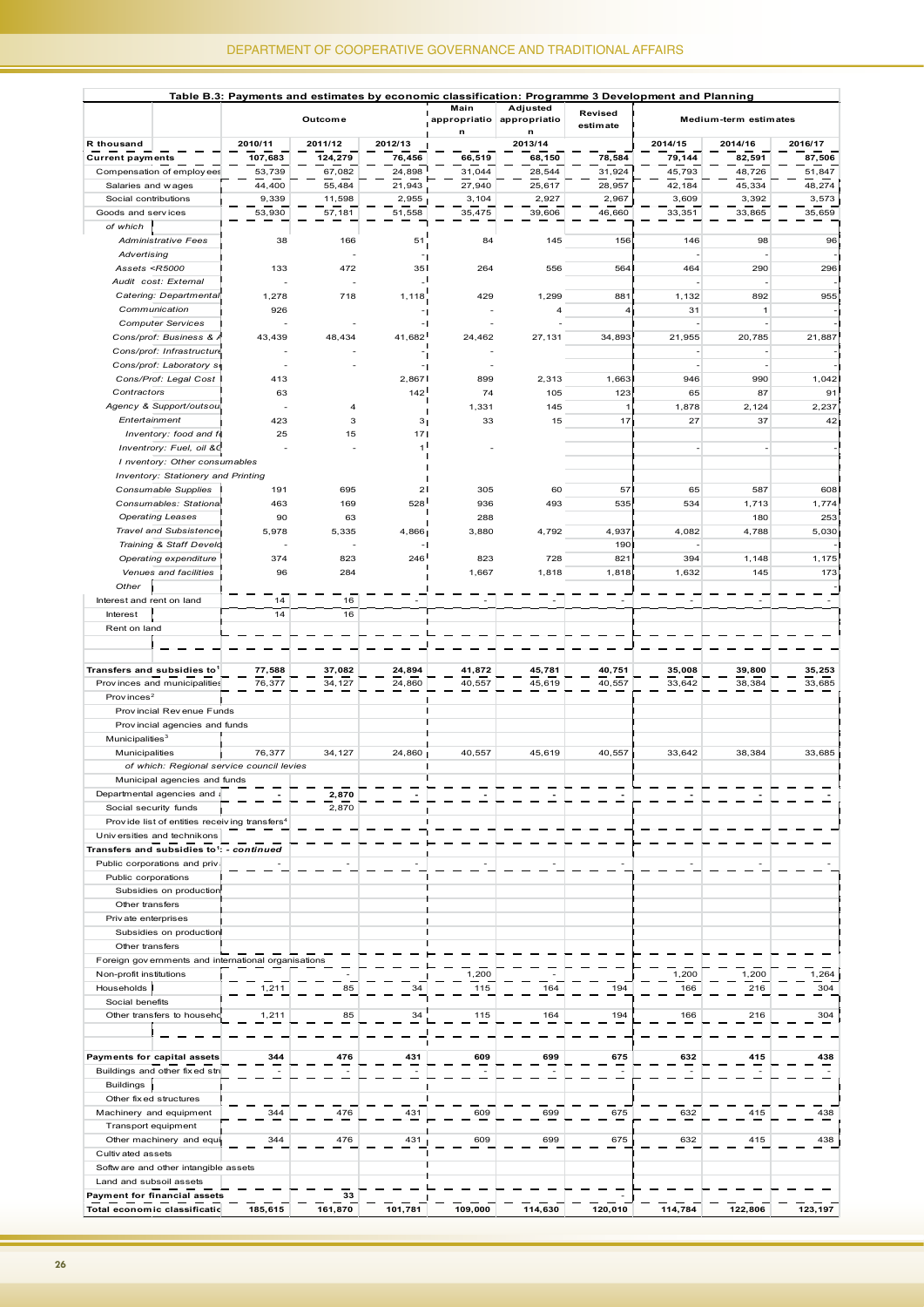#### **PROGRAMME 3: DEVELOPMENT AND PLANNING**

#### **Purpose of the Programme**

This Programme aims to facilitate and render support towards integrated planning and development on local government level

#### **Brief description of the Programme**

This Programme consists of the following Sub-Programmes:

- 1. Spatial Planning
- 2. Land Use Management
- 3. Integrated Development Planning
- 4. Local Economic Development
- 5. Municipal Infrastructure
- 6. Disaster Management

#### **Strategic Objective and Programme Performance Indicators with Annual and Quarterly Targets**

|                  | <b>SUB-PROGRAMME</b><br>SPATIAL PLANNING AND LAND USE MANAGEMENT                                                                                                                                      |                                                                       |                                                                                                                                 |                                                                          |               | <b>STRATEGIC OBJECTIVE</b><br><b>CREDIBLE SPATIAL DEVELOPMENT FRAMEWORKS</b><br>Audited/Actual<br>Medium-term targets<br>performance<br><b>Baseline</b><br>2013/<br><b>Target</b><br><b>Target</b><br><b>Target</b><br>2011/<br>2012/<br>2014<br>2016/<br>2014/<br>2015/<br>2012<br>2013<br>2015<br>2016<br>2017<br>8<br>8<br>$\circ$<br>6 |  |                         |                                 |                                              |                            |
|------------------|-------------------------------------------------------------------------------------------------------------------------------------------------------------------------------------------------------|-----------------------------------------------------------------------|---------------------------------------------------------------------------------------------------------------------------------|--------------------------------------------------------------------------|---------------|--------------------------------------------------------------------------------------------------------------------------------------------------------------------------------------------------------------------------------------------------------------------------------------------------------------------------------------------|--|-------------------------|---------------------------------|----------------------------------------------|----------------------------|
|                  | <b>Strategic Objective Indicators</b>                                                                                                                                                                 | <b>ALIGNMENT</b>                                                      |                                                                                                                                 |                                                                          |               |                                                                                                                                                                                                                                                                                                                                            |  |                         |                                 |                                              |                            |
| <b>Targets</b>   | and 2014-2017 Annual                                                                                                                                                                                  | <b>NDP</b>                                                            | <b>MTSF</b>                                                                                                                     | <b>FSGDS</b>                                                             | 2010/<br>2011 |                                                                                                                                                                                                                                                                                                                                            |  |                         |                                 |                                              |                            |
| 1.               | No. of municipalities with<br>functional Geographical<br>Information Systems (GIS)                                                                                                                    | Chapter 13:<br>Building a<br>capable and                              | Outcome 9<br>(A responsive,<br>accountable,                                                                                     | Pillar 6: Good<br>Governance,<br>Driver 15:                              |               |                                                                                                                                                                                                                                                                                                                                            |  |                         |                                 |                                              |                            |
| 2.               | No. of municipalities with<br>updated SDFs in terms<br>of Spatial Planning and<br>Land Use Management<br>Act (SPLUMA).                                                                                | developmental<br>state                                                | effective and<br>efficient local<br>government<br>system), and more<br>specifically on                                          | Foster good<br>governance<br>to create a<br>conducive<br>climate for     |               |                                                                                                                                                                                                                                                                                                                                            |  | $\circ$                 | $\overline{4}$                  | 6                                            | 6                          |
| 3.               | No. of local municipalities<br>with LUMS in terms of<br>SPLUMA                                                                                                                                        |                                                                       | matters related<br>to integrated<br>planning and<br>development                                                                 | growth and<br>development                                                |               |                                                                                                                                                                                                                                                                                                                                            |  | $\Omega$                | 5                               | $\varDelta$                                  | $\overline{\mathcal{A}}$   |
| $\overline{4}$ . | No. of sectors<br>participating in meetings<br>of the Provincial Land<br>Use Management Forum<br>Sector departments<br>$\bullet$<br>Metro<br><b>District Municipalities</b><br>• Local Municipalities | Chapter<br>6:Inclusive Rural<br>Economy<br>Chapter 8:<br>Transforming | across all spheres<br>of government<br>Outcome 7:<br>Vibrant, Equitable,<br>sustainable rural<br>communities<br>contributing to | Pillar 3, Driver<br>9: Facilitate<br>sustainable<br>human<br>settlements |               |                                                                                                                                                                                                                                                                                                                                            |  | 11<br>4<br>19           | 11<br>$\overline{1}$<br>4<br>19 | 11<br>$\overline{1}$<br>$\overline{A}$<br>19 | 11<br>$\overline{4}$<br>19 |
| 5.               | <b>Updated Provincial</b><br>Spatial Development<br>Framework in place                                                                                                                                | human<br>settlements                                                  | food security<br>for all<br>Outcome 8:<br>Sustainable human<br>settlements and<br>improved quality<br>of household life         |                                                                          |               |                                                                                                                                                                                                                                                                                                                                            |  | $\mathbf{1}$<br>(Draft) | $\overline{1}$                  | $\overline{1}$                               | $\mathbf{1}$               |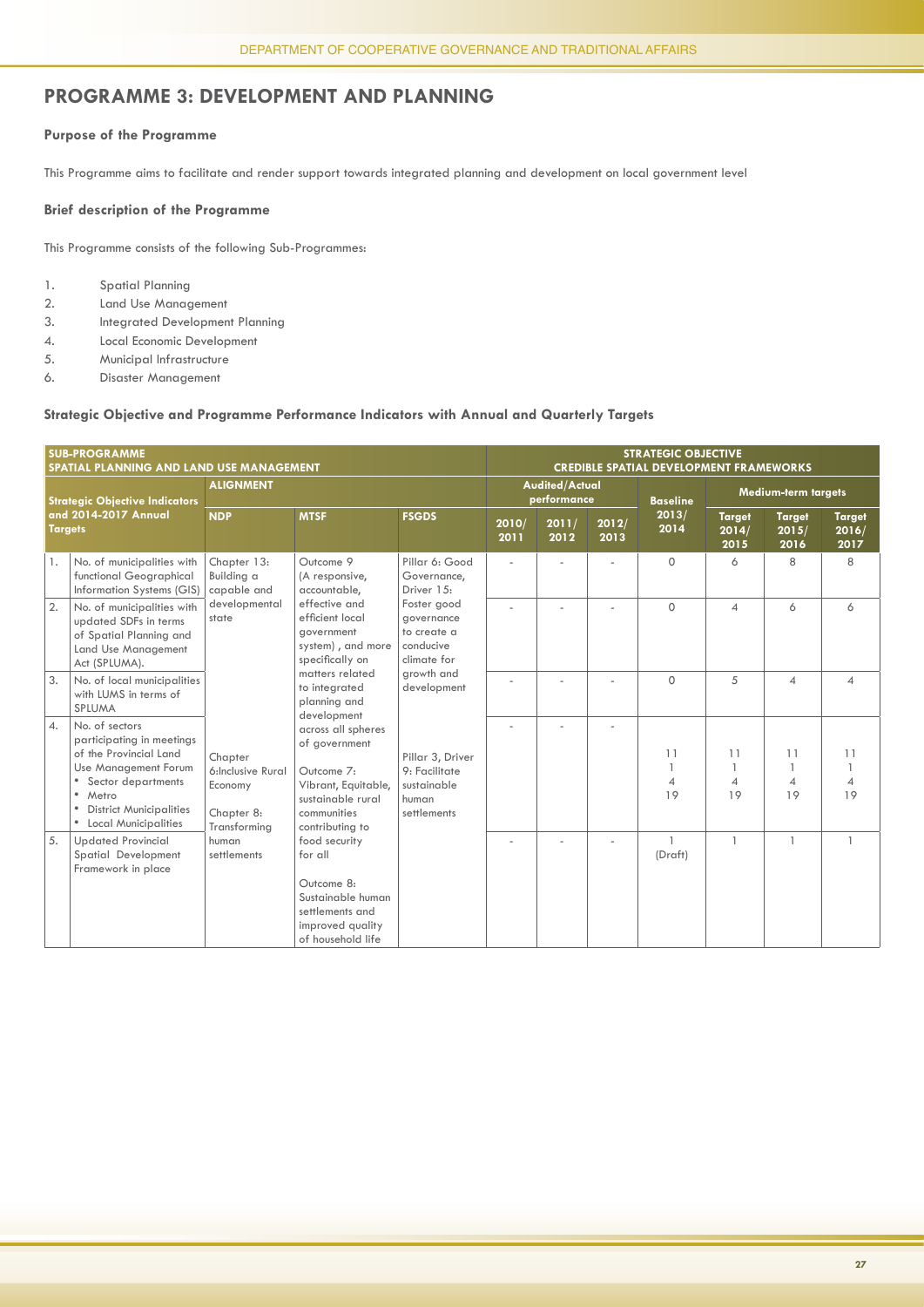|                         |                                                                                                                                                                                                                                                                                            | Alignment                                   |               | <b>Audited/Actual performance</b> |               | <b>Baseline</b> |                            | Medium-term targets        |                            |
|-------------------------|--------------------------------------------------------------------------------------------------------------------------------------------------------------------------------------------------------------------------------------------------------------------------------------------|---------------------------------------------|---------------|-----------------------------------|---------------|-----------------|----------------------------|----------------------------|----------------------------|
|                         | <b>Programme Performance Indicators</b><br>and 2014-2017 Annual Targets                                                                                                                                                                                                                    | with MTSF                                   | 2010/<br>2011 | 2011/<br>2012                     | 2012/<br>2013 | 2013/<br>2014   | <b>Target</b><br>2014/2015 | <b>Target</b><br>2015/2016 | <b>Target</b><br>2016/2017 |
|                         | No. of municipalities supported to implement SDFs in<br>terms of the guidelines                                                                                                                                                                                                            | Sub-Outcome<br>1: Outcome 8                 |               |                                   |               | $\Omega$        | 4                          | 5                          | 5                          |
| 2.                      | No. of municipalities supported for the development<br>of a Geographical Information Systems (GIS):<br>* Assessment conducted<br>* All municipalities supported                                                                                                                            | Sub-Outcome<br>3: Outcome 9<br>Sub-Outcomes |               |                                   |               | $\Omega$        |                            | 24                         | 24                         |
| 3.                      | No. of municipalities supported with the compilation<br>of Spatial Development Frameworks in terms of<br>SPLUMA.                                                                                                                                                                           | 1, 2 and 3:<br>Outcome <sub>7</sub>         |               |                                   |               | $\Omega$        | $\overline{A}$             | 6                          | 6                          |
| $\mathcal{A}_{\bullet}$ | No. of local municipalities supported on the<br>compilation of Land Use Management Schemes in<br>terms of SPLUMA                                                                                                                                                                           | Sub-Outcome<br>1, Outcome 8                 |               |                                   |               | $\Omega$        | 5                          | $\boldsymbol{\Delta}$      | 4                          |
| 5.                      | No. of meetings held by the Provincial Land Use<br>Management Forum                                                                                                                                                                                                                        |                                             |               |                                   |               | $\overline{2}$  | $\overline{4}$             | $\overline{\mathcal{A}}$   | 4                          |
| 6.                      | No. of municipalities supported on the<br>implementation of SPLUMA                                                                                                                                                                                                                         |                                             |               |                                   | $\Omega$      | $\Omega$        | 24                         | 24                         | 24                         |
| 17.                     | No. of meetings held by the Townships Board/<br>Provincial Planning Tribunal to consider land<br>development applications                                                                                                                                                                  |                                             | 24            | 16                                | 13            | 21              | 20                         | 10                         | 10                         |
| 8.                      | Development and/or implementation of the<br>Provincial Planning Act:<br>Proposals submitted for enactment<br>Advice and training provided to municipalities on<br>implications / implementation of the new Act<br>Status of implementation within municipalities<br>monitored and reported |                                             |               |                                   |               |                 |                            |                            |                            |

|    | 2014-2015 Quarter Targets                                                                                                     | <b>Reporting Period</b> | <b>Annual Target</b><br>2014/2015 | Q <sub>1</sub>              | Q <sub>2</sub> | Q <sub>3</sub>           | Q <sub>4</sub> |
|----|-------------------------------------------------------------------------------------------------------------------------------|-------------------------|-----------------------------------|-----------------------------|----------------|--------------------------|----------------|
| 1. | No. of municipalities supported to implement SDFs in terms of the guidelines                                                  | Quarterly               |                                   | $\Omega$                    |                |                          |                |
| 2. | No. of municipalities supported for the development of a Geographical<br>Information Systems (GIS):<br>* Assessment conducted | Annually                |                                   |                             |                | $\overline{\phantom{a}}$ |                |
| 3. | No. of municipalities supported with the compilation of Spatial Development<br>Frameworks                                     | Annually                | 4                                 | $\Omega$                    | $\Omega$       | $\Omega$                 | ⊿              |
| 4. | No. of local municipalities supported on the compilation of Land Use<br><b>Management Schemes</b>                             | Annually                | 5                                 | $\Omega$                    | $\Omega$       | $\Omega$                 | 5              |
| 5. | No. of meetings held by the Provincial Land Use Management Forum                                                              | Quarterly               | 4                                 |                             |                |                          |                |
| 6. | No. of municipalities supported on the implementation of SPLUMA                                                               | Annually                | 24                                | $\Omega$                    | 0              | $\Omega$                 | 24             |
| 7. | No. of meetings held by the Townships Board/Provincial Planning Tribunal to<br>consider land development applications         | Quarterly               | 20                                | $\boldsymbol{\vartriangle}$ | 6              | 5                        | 5              |
| 8. | Development and/or implementation of the Provincial Planning Act:<br>Proposals submitted for enactment                        | Annually                |                                   |                             |                |                          |                |

|                |                                                                         |                                                               | <b>SUB-PROGRAMME</b><br><b>LOCAL ECONOMIC DEVELOPMENT (LED)</b>                                                             |                                                       |                                      |               |               | <b>STRATEGIC OBJECTIVE</b><br><b>IMPROVED LOCAL ECONOMY</b> |                                |                                |                                |
|----------------|-------------------------------------------------------------------------|---------------------------------------------------------------|-----------------------------------------------------------------------------------------------------------------------------|-------------------------------------------------------|--------------------------------------|---------------|---------------|-------------------------------------------------------------|--------------------------------|--------------------------------|--------------------------------|
|                | <b>Strategic Objective</b>                                              |                                                               | <b>ALIGNMENT</b>                                                                                                            |                                                       | <b>Audited/Actual</b><br>performance |               |               | <b>Baseline</b>                                             | Medium-term targets            |                                |                                |
|                | <b>Indicators</b><br>and 2014-2017 Annual<br><b>Targets</b>             | <b>NDP</b>                                                    | <b>MTSF</b>                                                                                                                 | <b>FSGDS</b>                                          | 2010/<br>2011                        | 2011/<br>2012 | 2012/<br>2013 | 2013/<br>2014                                               | <b>Target</b><br>2014/<br>2015 | <b>Target</b><br>2015/<br>2016 | <b>Target</b><br>2016/<br>2017 |
|                | No. of municipalities<br>with updated LED<br>strategies                 | Chapter 3: Economy<br>and Employment                          | Outcome 4 (Decent employment<br>through inclusive growth                                                                    | Pillar 6: Good<br>Governance,<br>Driver 15:           |                                      |               | ٠             | 24                                                          | 24                             | 24                             | 24                             |
| 2.             | No. of municipalities<br>with functional LED<br>units                   | Chapter 13: Building<br>a capable and<br>developmental state  | Outcome 9 (A responsive,<br>accountable, effective and<br>efficient local government system)                                | Foster good<br>governance<br>to create a              |                                      |               |               | 24                                                          | 24                             | 24                             | 24                             |
| 3.             | No. of municipalities<br>implementing the<br>CWP in at least 2<br>wards | Chapter 6: Inclusive<br>rural economy                         | , and more specifically on matters<br>related to integrated planning<br>and development across all<br>spheres of government | conducive<br>climate for<br>growth and<br>development |                                      |               |               | 13                                                          | 20                             | 20                             | 20                             |
| $\overline{4}$ | No. of municipalities<br>with business<br>development forums            | Chapter 8:<br><b>Transforming Human</b><br><b>Settlements</b> | Outcome 7: Vibrant, Equitable,<br>sustainable rural communities<br>contributing to food security for all                    |                                                       |                                      |               | 3             | 3                                                           | 24                             | 24                             | 24                             |
| 5.             | No. of (temporary)<br>jobs created though<br>MIG projects               |                                                               | Outcome 8: Sustainable human<br>settlements and improved quality<br>of household life                                       |                                                       |                                      |               |               | 5748                                                        | 5000                           | 5000                           | 5000                           |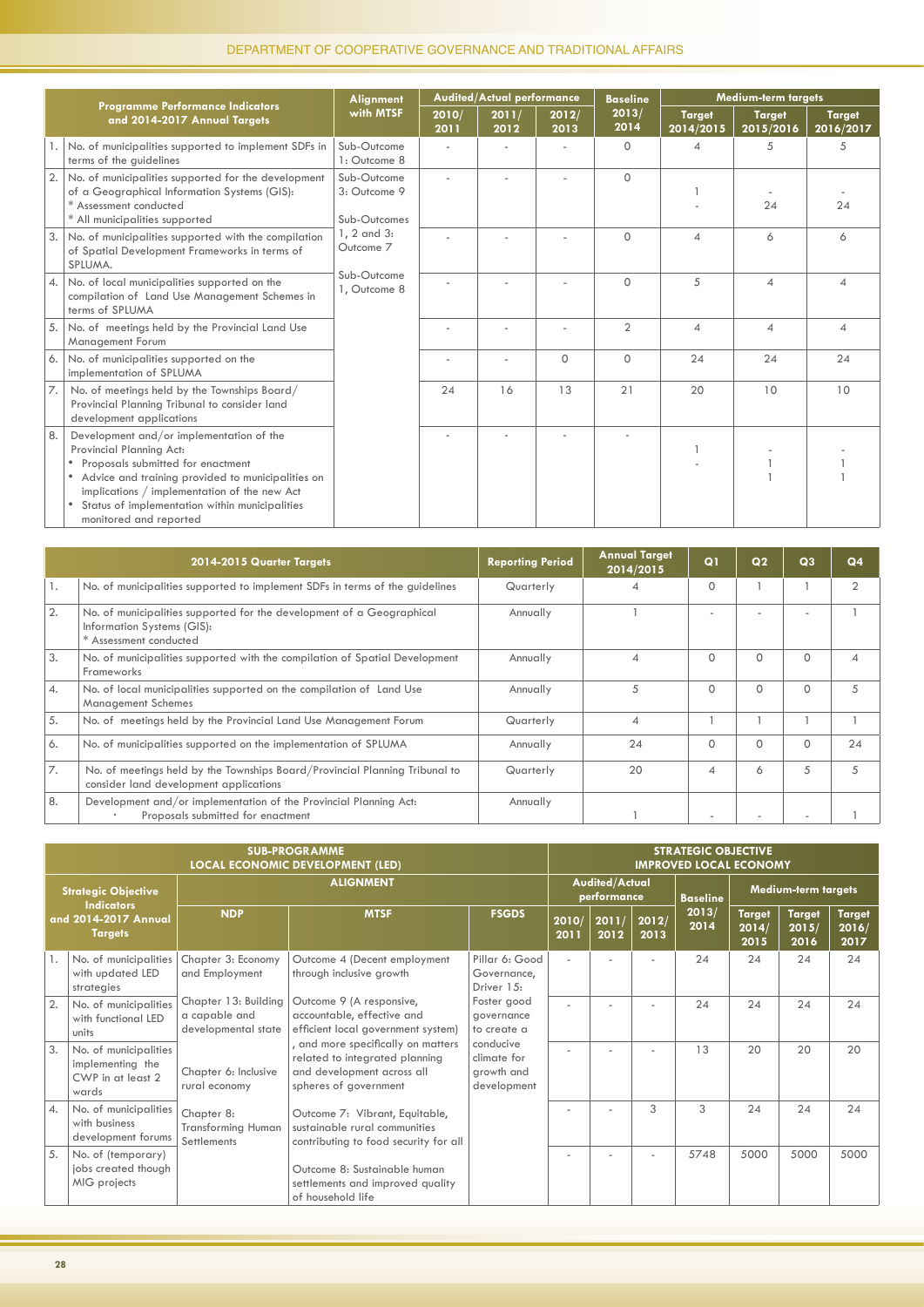|      |                                                                                 |                            |               | <b>Audited/Actual performance</b> |               |                                  |                                | <b>Medium-term targets</b>     |                                |
|------|---------------------------------------------------------------------------------|----------------------------|---------------|-----------------------------------|---------------|----------------------------------|--------------------------------|--------------------------------|--------------------------------|
|      | <b>Programme Performance Indicators</b><br>And 2014-2017 Annual Targets         | <b>Alignment with MTSF</b> | 2010/<br>2011 | 2011/<br>2012                     | 2012/<br>2013 | <b>Baseline</b><br>2013/<br>2014 | <b>Target</b><br>2014/<br>2015 | <b>Target</b><br>2015/<br>2016 | <b>Target</b><br>2016/<br>2017 |
|      | <b>Standardized Performance Indicators and Targets</b>                          |                            |               |                                   |               |                                  |                                |                                |                                |
|      | 1. No. of work opportunities created through<br>the CWP                         | Sub-Outcome 6: Outcome 9   |               |                                   |               | 17484                            |                                |                                |                                |
|      |                                                                                 | Sub-Outcome 8: Outcome 4   |               |                                   |               |                                  |                                |                                |                                |
|      | Non-standardized Performance Indicators and Targets                             |                            |               |                                   |               |                                  |                                |                                |                                |
| 2.1  | No. of municipalities supported towards<br>ensuring that they have:             | Sub-Outcome 4: Outcome 7   |               |                                   |               |                                  |                                |                                |                                |
|      | Functional LED units<br>٠<br><b>Updated LED Strategies</b><br>٠                 | Sub-Outcome 6: Outcome 9   |               |                                   | 24            | 22                               | 24<br>24                       | 24<br>24                       | 24<br>24                       |
| 13.1 | No. of municipalities supported on the<br>establishment of business development | Sub-Outcome 3: Outcome 4   |               |                                   | 3             | 3                                | 24                             | 24                             | 24                             |
|      | forums                                                                          | Sub-Outcome 1: Outcome 8   |               |                                   |               |                                  |                                |                                |                                |
| 4.1  | No. of development initiatives supported to<br>promote revitalization of towns  |                            |               |                                   |               | $\Omega$                         | $\Omega$                       | 5                              | 10                             |

|                 | 2014-2015 Quarterly Targets                                                                                                                            | <b>Reporting Period</b> | Annual Target 2014/2015  | Q                        | Q <sub>2</sub>           | Q <sub>3</sub>           | Q <sub>4</sub> |
|-----------------|--------------------------------------------------------------------------------------------------------------------------------------------------------|-------------------------|--------------------------|--------------------------|--------------------------|--------------------------|----------------|
|                 | <b>Standardized Performance Indicators and Targets</b>                                                                                                 |                         |                          |                          |                          |                          |                |
|                 | 1.   No. of work opportunities created through the CWP                                                                                                 |                         | $\overline{\phantom{a}}$ | $\overline{\phantom{a}}$ | $\overline{\phantom{a}}$ | $\overline{\phantom{a}}$ |                |
|                 | Non-Standardized Performance Indicators and Targets                                                                                                    |                         |                          |                          |                          |                          |                |
| 2.              | No. of municipalities supported towards ensuring that<br>they have:<br>Functional LED units<br>$\bullet$<br><b>Updated LED Strategies</b><br>$\bullet$ | Quarterly               | 24<br>24                 | Ô<br>6                   | 6<br>6                   | 6<br>6                   | Ô              |
| 3.              | No. of municipalities supported on the establishment of<br>business development forums                                                                 | Quarterly               | 24                       | 5                        | 10                       | 10                       |                |
| $\mathcal{A}$ . | No. of development initiatives supported to promote<br>revitalization of towns                                                                         | Quarterly               | $\overline{\phantom{a}}$ | $\overline{\phantom{a}}$ | $\overline{\phantom{a}}$ | $\overline{\phantom{a}}$ |                |

|                            |                                                                                                                                | <b>SUB-PROGRAMME</b><br><b>MUNICIPAL INFRASTRUCTURE</b>                          |                                                                                                      |                                                                                                                           |               |                                      |                | <b>STRATEGIC OBJECTIVE</b><br>SUCCESSFULLY-IMPLEMENTED MUNICIPAL INFRASTRUCTURE<br><b>PROGRAMME</b> |                                |                                |                                |
|----------------------------|--------------------------------------------------------------------------------------------------------------------------------|----------------------------------------------------------------------------------|------------------------------------------------------------------------------------------------------|---------------------------------------------------------------------------------------------------------------------------|---------------|--------------------------------------|----------------|-----------------------------------------------------------------------------------------------------|--------------------------------|--------------------------------|--------------------------------|
|                            | <b>Strategic Objective</b>                                                                                                     |                                                                                  | <b>ALIGNMENT</b>                                                                                     |                                                                                                                           |               | <b>Audited/Actual</b><br>performance |                | <b>Baseline</b>                                                                                     |                                | <b>Medium-term targets</b>     |                                |
|                            | <b>Indicators</b><br>and 2014-2017 Targets                                                                                     | <b>NDP</b>                                                                       | <b>MTSF</b>                                                                                          | <b>FSGDS</b>                                                                                                              | 2010/<br>2011 | 2011/<br>2012                        | 2012/<br>2013  | 2013/<br>2014                                                                                       | <b>Target</b><br>2014/<br>2015 | <b>Target</b><br>2015/<br>2016 | <b>Target</b><br>2016/<br>2017 |
|                            | No. of (indigent)<br>households with access<br>to free basic services:<br>Water<br>Refuse Removal<br>Electricity<br>Sanitation | Chapter 13:<br>Building a<br>capable and<br>developmental<br>state<br>Chapter 4: | Outcome 9:<br>A responsive,<br>accountable,<br>effective and<br>efficient local<br>government system | Pillar 3: Improved<br>quality of<br>life, and more<br>specifically<br>Driver 8: Expand<br>and maintain<br>basic and roads |               |                                      | ä,             | 100%<br>100%<br>100%<br>100%                                                                        | 100%<br>100%<br>100%<br>100%   | 100%<br>100%<br>100%<br>100%   | 100%<br>100%<br>100%<br>100%   |
| 2.                         | No. of municipalities<br>that have updated<br>indigent Registers for<br>the provision of free<br>basic services                | Economic<br>infrastructure                                                       | Outcome 6:<br>An efficient,<br>competitive and<br>responsive economic<br>infrastructure              | infrastructure                                                                                                            |               |                                      |                | 19                                                                                                  | 20                             | 20                             | 20                             |
| 3.                         | No. of households with<br>access to basic water<br>supply                                                                      | Chapter 6:<br><b>Inclusive Rural</b><br>Economy                                  | network<br>Outcome 7:                                                                                |                                                                                                                           |               |                                      |                | 604,068                                                                                             | 607,068                        | 610,068                        | 615,909                        |
| $\mathcal{A}_{\mathbf{a}}$ | No. of households with<br>access to electricity<br>supply                                                                      | Chapter 8:<br>Transforming                                                       | Vibrant, Equitable,<br>sustainable rural<br>communities                                              |                                                                                                                           |               |                                      |                | 899,400                                                                                             | 100%                           | 100%                           | 100%                           |
| 5.                         | No. of households with<br>access to basic level of<br>sanitation services                                                      | Human<br>Settlements                                                             | contributing to food<br>security for all                                                             |                                                                                                                           |               |                                      |                | 605,420                                                                                             | 608,420                        | 611,420                        | 615,909                        |
| 6.                         | No. of households with<br>access to basic refuse<br>removal services                                                           |                                                                                  | Outcome 8:<br>Sustainable human<br>settlements and                                                   |                                                                                                                           |               |                                      | $\overline{a}$ | 615,909                                                                                             | 615,909                        | 615,909                        | 615,909                        |
| 7.                         | No. of functional District<br><b>Municipal Service</b><br><b>Partnership Forums</b>                                            |                                                                                  | improved quality of<br>household life                                                                |                                                                                                                           |               |                                      |                | $\Omega$                                                                                            | $\varDelta$                    | $\varDelta$                    | 4                              |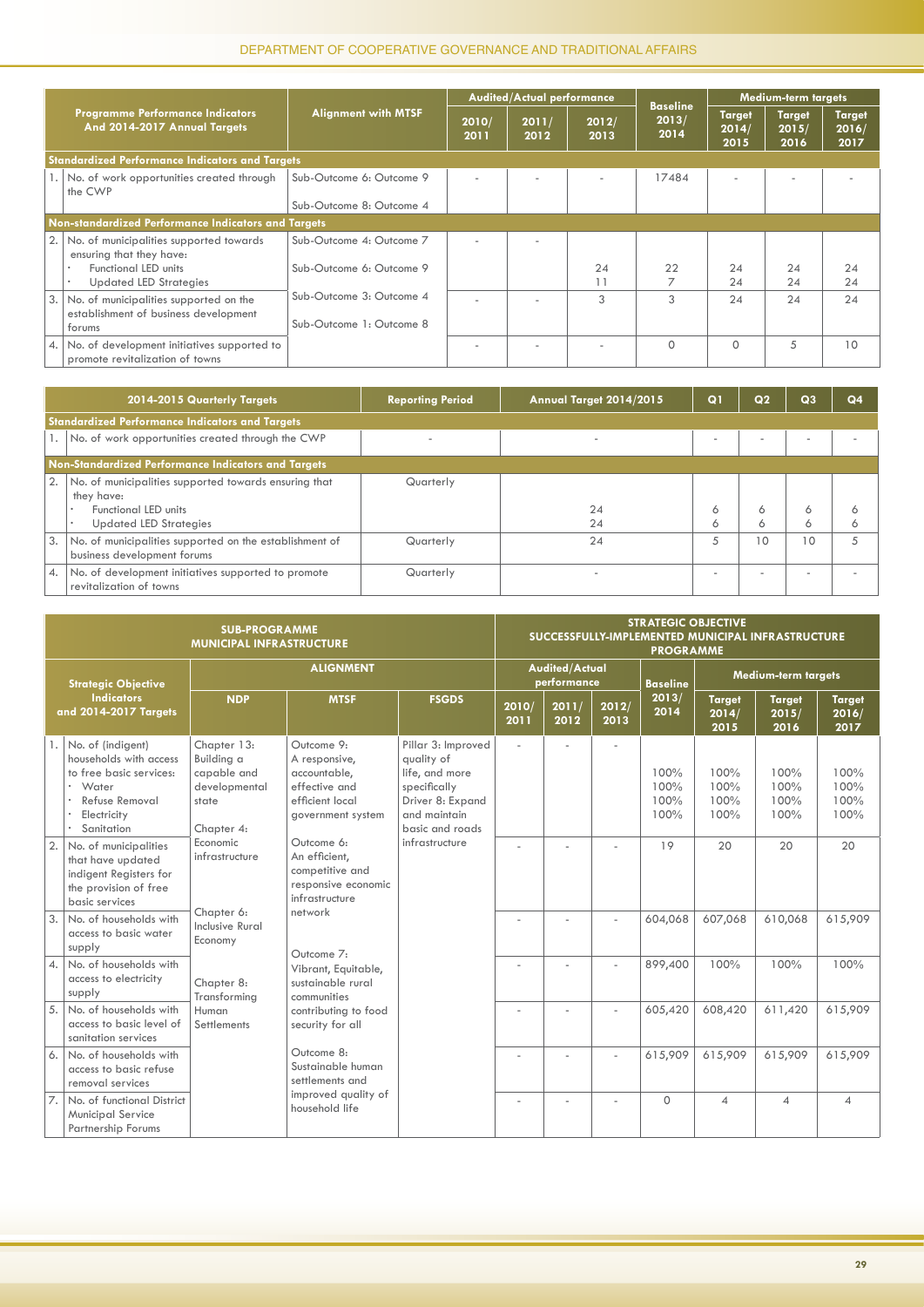|    | <b>Programme Performance Indicators</b>                                                                                                                                                 | <b>Alignment with MTSF</b>                                        |               | <b>Audited/Actual</b><br>performance |               | <b>Baseline</b>          |                            | <b>Medium-term targets</b> |                            |
|----|-----------------------------------------------------------------------------------------------------------------------------------------------------------------------------------------|-------------------------------------------------------------------|---------------|--------------------------------------|---------------|--------------------------|----------------------------|----------------------------|----------------------------|
|    | and 2014-2017 Annual Targets                                                                                                                                                            |                                                                   | 2010/<br>2011 | 2011/<br>2012                        | 2012/<br>2013 | 2013/<br>2014            | <b>Target</b><br>2014/2015 | <b>Target</b><br>2015/2016 | <b>Target</b><br>2016/2017 |
|    | <b>Standardized Performance Indicators and Targets</b>                                                                                                                                  |                                                                   |               |                                      |               |                          |                            |                            |                            |
| 1. | No. of reports produced on households with<br>access to basic services                                                                                                                  | Sub-Outcome 1:<br>Outcome 9                                       |               |                                      |               | $\boldsymbol{\varDelta}$ | $\overline{\mathcal{A}}$   | 4                          | $\overline{\mathcal{A}}$   |
|    |                                                                                                                                                                                         | Sub-Outcome 1:<br>Outcome 8                                       |               |                                      |               |                          |                            |                            |                            |
|    | Non-standardized Performance Indicators and Targets                                                                                                                                     |                                                                   |               |                                      |               |                          |                            |                            |                            |
| 2. | No. of Municipalities supported on MIG                                                                                                                                                  | Sub-Outcome 1: Outcome 9                                          |               |                                      |               | 19                       | 19                         | 19                         | 19                         |
| 3. | No. of reports produced towards monitoring<br>compliance by municipalities in relation to:<br>Public-Private Partnerships<br><b>Public-Public Partnerships</b><br>$\bullet$             | Sub-Outcomes 2, 4 & 6<br>(Outcome 6)<br>Sub-Outcome 6 (Outcome 7) |               |                                      |               | $\Omega$                 | $\overline{A}$             | $\overline{4}$             | $\overline{4}$             |
| 4. | No. of municipalities supported on the establishment<br>and/or maintenance of municipal service<br>partnerships                                                                         | Sub-Outcome 1: Outcome 8                                          | 25            | 18                                   | 24            | $\Omega$                 | 24                         | 24                         | 24                         |
| 5. | No. of Municipal PMU meetings held towards<br>monitoring and verifying MIG and DIG<br>(departmental infrastructure grant) spending                                                      |                                                                   | 6             | 4                                    | 3             | $\overline{A}$           | $\Delta$                   | $\overline{A}$             | 4                          |
| 6. | No. of local municipalities supported towards<br>developing and successfully implementing policies<br>and strategies to provide qualifying communities<br>access to free basic services |                                                                   | 20            | 19                                   | 15            | 19                       | 19                         | 19                         | 19                         |
| 7. | No. of MIG funded project site visits conducted                                                                                                                                         |                                                                   |               | ٠                                    | 28            | 36                       | 36                         | 36                         | 36                         |
| 8. | No. of MIG Project Appraisal Committee<br>Meetings held towards registering projects on MIS                                                                                             |                                                                   |               |                                      | 7             | 6                        |                            | $\mathbf{1}$               | $\mathbf{1}$               |

|    | 2014-2015 Quarterly Targets                                                                                                                                                       | <b>Reporting Period</b> | <b>Annual Target</b><br>2014/2015 | Q <sub>1</sub> | Q <sub>2</sub> | Q <sub>3</sub> | Q <sub>4</sub> |
|----|-----------------------------------------------------------------------------------------------------------------------------------------------------------------------------------|-------------------------|-----------------------------------|----------------|----------------|----------------|----------------|
|    | <b>Standardized Performance Indicators and Targets</b>                                                                                                                            |                         |                                   |                |                |                |                |
|    | 1. No. of reports produced on households with access to basic services                                                                                                            | Quarterly               | $\overline{A}$                    |                |                |                |                |
|    | Non-Standardized Performance Indicators and Targets                                                                                                                               |                         |                                   |                |                |                |                |
|    | 2.   No. of Municipalities supported on MIG                                                                                                                                       | Quarterly               | 19                                | 19             | 19             | 19             | 19             |
| 3. | No. of reports produced towards monitoring compliance by municipalities in relation to:<br><b>Public-Private Partnerships</b><br>Public-Public Partnerships                       | Quarterly               | 4                                 |                |                |                |                |
| 4. | No. of municipalities supported on the establishment and/or maintenance of municipal service<br>partnerships                                                                      | Quarterly               | 24                                | 24             | 24             | 24             | 24             |
| 5. | No. of Municipal PMU meetings held towards monitoring and verifying MIG and<br>PIF(provincial infrastructure fund) spending                                                       | Quarterly               | 4                                 |                |                |                |                |
| 6. | No. of local municipalities supported towards developing and successfully implementing<br>policies and strategies to provide qualifying communities access to free basic services | Quarterly               | 19                                | 19             | 19             | 19             | 19             |
|    | 7.   No. of MIG funded project site visits conducted                                                                                                                              | Quarterly               | 36                                | 9              | 9              | 9              | 9              |
| 8. | No. of MIG Project Appraisal Committee Meetings held towards registering projects on<br><b>MIS</b>                                                                                | Annually                |                                   | $\Omega$       |                | $\Omega$       | $\Omega$       |

|                         |                                                                                              | <b>SUB-PROGRAMME</b><br><b>DISASTER MANAGEMENT</b>        |                                                              |                                                                                  |               | <b>STRATEGIC OBJECTIVE</b><br><b>INTEGRATED RISK PLANNING AND MANAGEMENT OF DISASTERS</b> |               |                                  |                                |                                |                                |
|-------------------------|----------------------------------------------------------------------------------------------|-----------------------------------------------------------|--------------------------------------------------------------|----------------------------------------------------------------------------------|---------------|-------------------------------------------------------------------------------------------|---------------|----------------------------------|--------------------------------|--------------------------------|--------------------------------|
|                         | <b>Strategic Objective Indicators</b>                                                        |                                                           | <b>ALIGNMENT</b>                                             |                                                                                  |               | Audited/Actual performance                                                                |               |                                  |                                | <b>Medium-term targets</b>     |                                |
|                         | and 2014-2017 Annual Targets                                                                 | <b>NDP</b>                                                | <b>MTSF</b>                                                  | <b>FSGDS</b>                                                                     | 2010/<br>2011 | 2011/<br>2012                                                                             | 2012/<br>2013 | <b>Baseline</b><br>2013/<br>2014 | <b>Target</b><br>2014/<br>2015 | <b>Target</b><br>2015/<br>2016 | <b>Target</b><br>2016/<br>2017 |
|                         | No. of municipalities with<br><b>Disaster Management Centres</b><br>Metro<br><b>District</b> | Chapter 13:<br>Building a<br>capable and<br>developmental | Outcome 9:<br>A responsive,<br>accountable,<br>effective and | Pillar 6: Good<br>Governance, Driver<br>15: Foster good<br>governance to         |               |                                                                                           |               | $\mathfrak{D}$                   | $\overline{\mathcal{A}}$       | Δ                              |                                |
| 2.                      | Functional:<br>Provincial DM Centre<br>Provincial DM Advisory<br>Forum                       | state                                                     | efficient local<br>government<br>system                      | create a conducive<br>climate for growth<br>and development                      |               |                                                                                           |               | 0                                |                                |                                |                                |
| 3.                      | No. of municipalities with<br>updated Disaster Management<br>Plans                           | Chapter 5:<br>Environmental<br>Sustainability             | Outcome 10:<br>Protect and<br>enhance our<br>environmental   | Driver 12: Integrate<br>environmental<br>concerns into growth<br>and development |               |                                                                                           |               | $\overline{2}$                   | 24                             | 24                             | 24                             |
| $\mathcal{A}_{\bullet}$ | Updated and integrated<br><b>Provincial Disaster</b><br>Management Plan                      |                                                           | assets and<br>natural resources                              | planning                                                                         |               |                                                                                           |               |                                  |                                |                                |                                |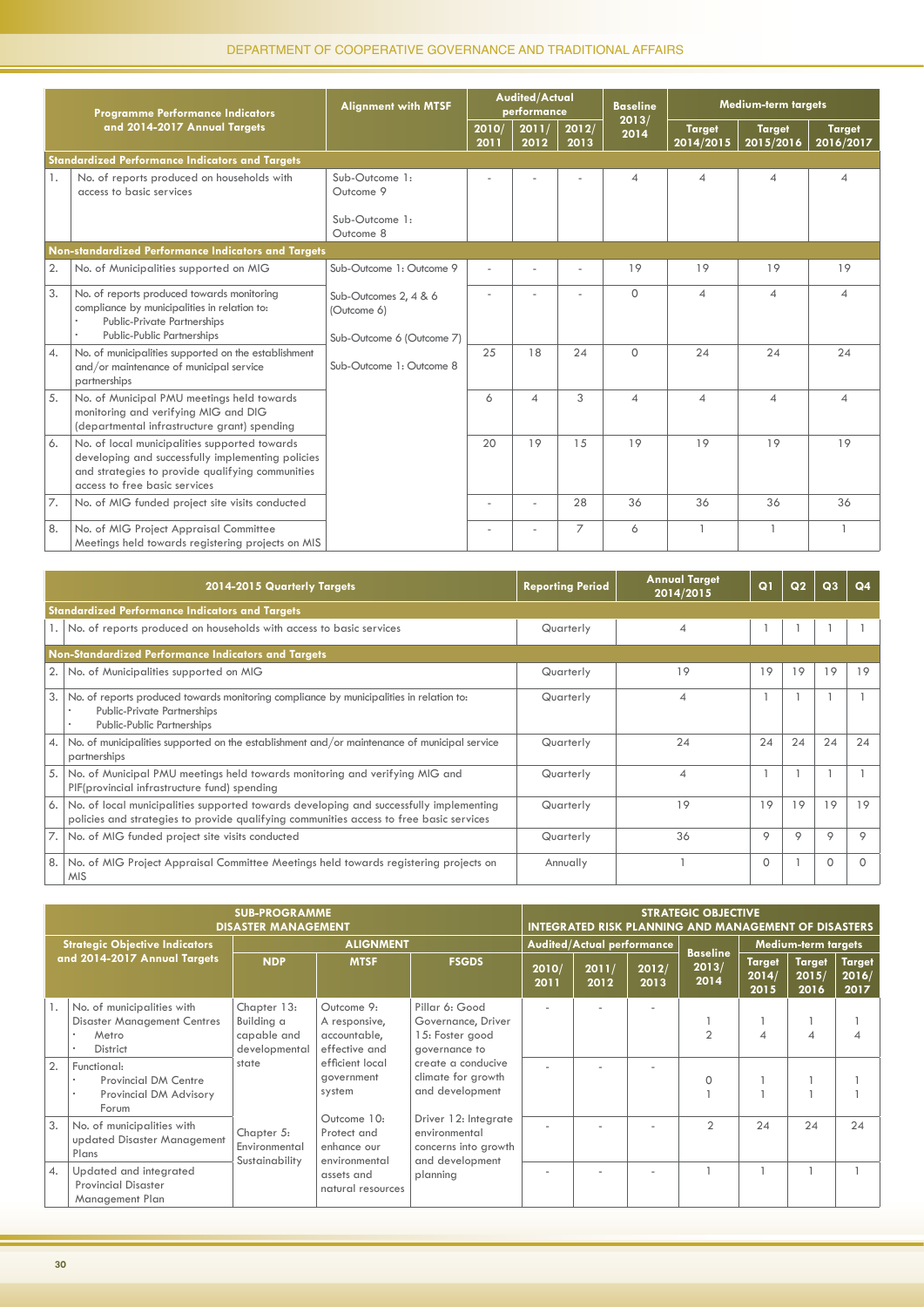|     |                                                                                                                                                                                                                                                     | <b>Alignment with</b>                                       |               | Audited/Actual performance |                     | <b>Baseline</b>          |                            | Medium-term targets        |                            |
|-----|-----------------------------------------------------------------------------------------------------------------------------------------------------------------------------------------------------------------------------------------------------|-------------------------------------------------------------|---------------|----------------------------|---------------------|--------------------------|----------------------------|----------------------------|----------------------------|
|     | Programme performance indicators and 2014-<br>2017 Annual Targets                                                                                                                                                                                   | <b>MTSF</b>                                                 | 2010/<br>2011 | 2011/<br>2012              | 2012/<br>2013       | 2013/<br>2014            | <b>Target</b><br>2014/2015 | <b>Target</b><br>2015/2016 | <b>Target</b><br>2016/2017 |
|     | <b>Standardized Performance Indicators and Targets</b>                                                                                                                                                                                              |                                                             |               |                            |                     |                          |                            |                            |                            |
| 1.  | No. of meetings of the Intergovernmental<br>Disaster Management Forum                                                                                                                                                                               |                                                             | $\mathbf 0$   | $\circ$                    | $\circ$             | $\Omega$                 | $\overline{A}$             | 4                          | $\overline{4}$             |
|     | Non-standardized Performance Indicators and Targets                                                                                                                                                                                                 |                                                             |               |                            |                     |                          |                            |                            |                            |
| 2.  | <b>Functional Provincial DM Centre:</b><br>• Disaster Operations Centre operational<br>• Adequate office accommodation<br>Education, training and research facility<br>• Filling of critical vacant posts<br>• Media and public information service | Sub-Outcome 2:<br>Outcome 10<br>Sub-Outcome 9:<br>Outcome 9 |               | ä,                         | ۰.                  |                          |                            |                            |                            |
| 3.  | No. of meetings held by the Provincial DM<br>Advisory Forum                                                                                                                                                                                         |                                                             |               | ä,                         | $\mathbf{1}$        | $\overline{\mathcal{A}}$ | $\overline{4}$             | $\boldsymbol{\Delta}$      | $\Delta$                   |
| 4.  | Provincial Disaster Management Plan in<br>place, reviewed and updated                                                                                                                                                                               |                                                             | $\mathbf{1}$  | $\Omega$                   | $\mathbf{1}$        | $\overline{1}$           | $\overline{1}$             | $\overline{1}$             | $\mathbf{1}$               |
| 5.  | No. of municipalities supported towards<br>ensuring functional disaster management<br>advisory forums:<br>• Metro<br>• District Municipalities                                                                                                      |                                                             |               |                            |                     | $\circ$<br>4             |                            |                            |                            |
| 6.  | No. of municipalities capacitated on<br>Disaster Risk Management draft Plans:<br>• Metro<br>• DM                                                                                                                                                    |                                                             | 5             | 5                          | 1<br>$\overline{4}$ |                          |                            |                            |                            |
| 7.  | No. of local municipalities capacitated on<br>Disaster Management Plans (in partnership<br>with District Municipalities)                                                                                                                            |                                                             | 20            | 20                         | 19                  | $\circ$                  | 19                         | 19                         | 19                         |
| 8.  | No. of reports produced on the state of<br>disaster management in the Province                                                                                                                                                                      |                                                             |               |                            |                     | $\Omega$                 | $\overline{2}$             | $\overline{2}$             | $\overline{2}$             |
| 9.  | No. of reports produced on the state of fire<br>services in the Province                                                                                                                                                                            |                                                             |               |                            |                     | $\mathbf{1}$             | $\mathbf{1}$               | $\mathbf{1}$               |                            |
| 10. | No. of meetings held by the Provincial Fire<br>Services Advisory Committee                                                                                                                                                                          |                                                             |               |                            | ٠                   | 4                        | $\overline{4}$             | $\overline{\mathcal{A}}$   | 4                          |
| 11. | Updated Provincial Fire Management Plan                                                                                                                                                                                                             |                                                             |               |                            | ٠                   | $\overline{1}$           | $\mathbf{1}$               |                            |                            |

|                         | 2014-2015 Quarterly Targets                                                                                                                                                                                | <b>Reporting Period</b> | Annual Target 2014/2015 | $\Omega$                 | Q <sub>2</sub> | Q3 |   |
|-------------------------|------------------------------------------------------------------------------------------------------------------------------------------------------------------------------------------------------------|-------------------------|-------------------------|--------------------------|----------------|----|---|
|                         | <b>Standardized Performance Indicators and Targets</b>                                                                                                                                                     |                         |                         |                          |                |    |   |
| 1.                      | No. of meetings of Intergovernmental Disaster management Forum                                                                                                                                             | Quarterly               | $\overline{4}$          |                          |                |    |   |
|                         | Non-Standardized Performance Indicators and Targets                                                                                                                                                        |                         |                         |                          |                |    |   |
| 2.                      | <b>Functional Provincial DM Centre:</b><br><b>Disaster Operations Centre operational</b><br>Adequate office accommodation<br>Education, training and research facility<br>Filling of critical vacant posts | Annually                |                         |                          |                |    |   |
| 3.                      | No. of meetings held by the Provincial DM Advisory Forum                                                                                                                                                   | Quarterly               | $\overline{A}$          |                          | $\mathbf{1}$   |    |   |
| $\mathcal{A}_{\bullet}$ | Provincial Disaster Management Plan in place, reviewed and updated                                                                                                                                         | Annually                |                         |                          |                |    |   |
| 5.                      | No. of municipalities supported towards ensuring functional disaster<br>management advisory forums:<br>· Metro<br><b>District Municipalities</b>                                                           | Quarterly               |                         | $\overline{\mathcal{A}}$ | $\Delta$       |    |   |
| 6.                      | No. of municipalities capacitated on Disaster Risk Management draft<br>Plans:<br>• Metro<br>$\bullet$ DM                                                                                                   | Quarterly               |                         |                          | $\overline{1}$ |    |   |
| $\overline{7}$ .        | No. of local municipalities capacitated on Disaster Management Plans<br>(in partnership with District Municipalities)                                                                                      | Quarterly               | 19                      | 5                        | 5              | 5  | 4 |
| 8.                      | No. of reports produced on the state of disaster management in the<br>Province                                                                                                                             | 6-Monthly               | $\overline{2}$          |                          |                |    |   |
| 9.                      | No. of reports produced on the state of fire services in the Province                                                                                                                                      | Annually                |                         |                          |                |    |   |
| 10.                     | No. of Provincial Fire Services Advisory Committee meetings held                                                                                                                                           | Quarterly               | $\overline{4}$          |                          |                |    |   |
| 11.                     | Updated Provincial Fire Management Plan                                                                                                                                                                    | Annually                |                         |                          |                |    |   |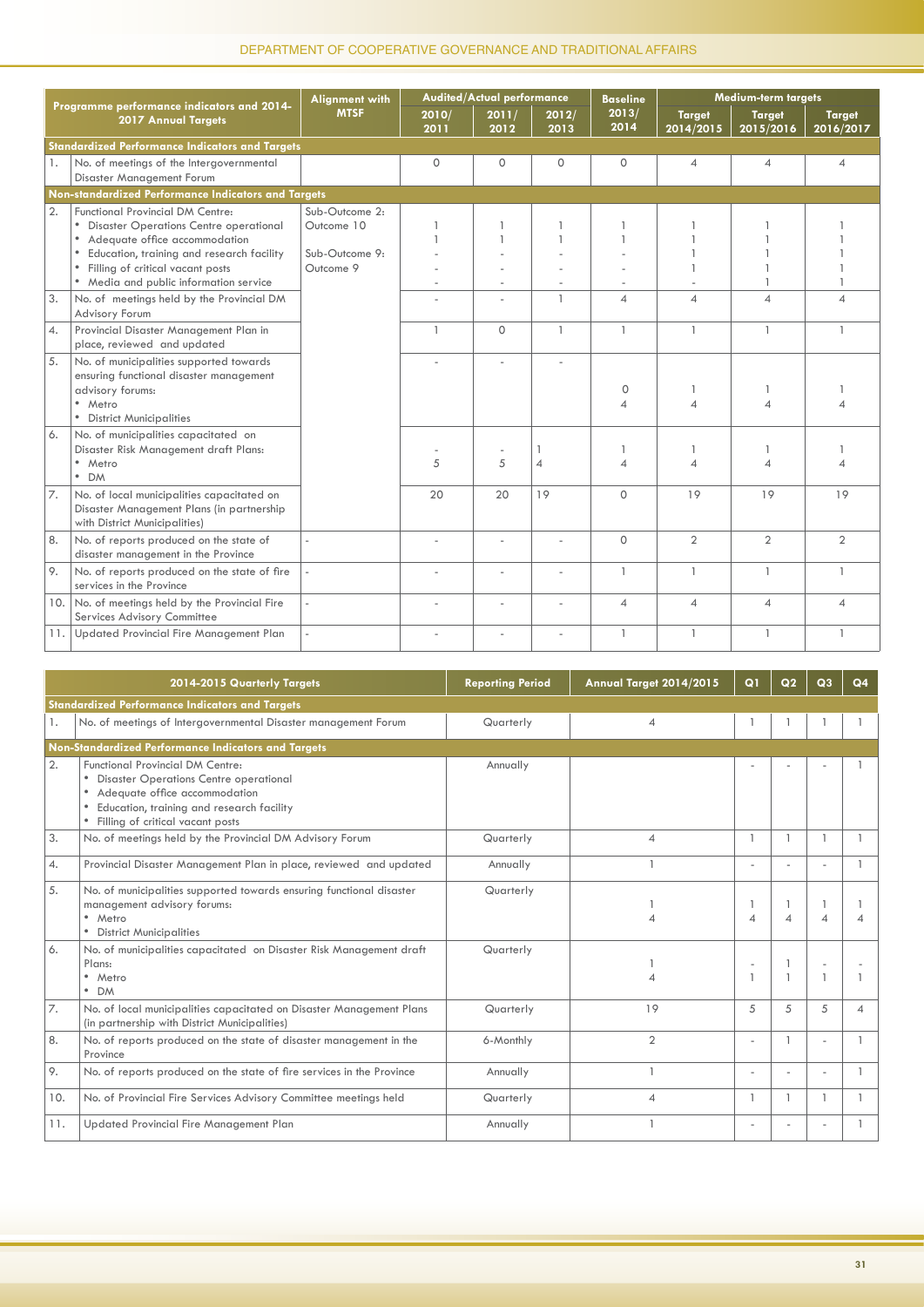|                |                                                                                                                                                                      | <b>SUB-PROGRAMME</b>                                               | MUNICIPAL INTEGRATED DEVELOPMENT PLANNING                                                     |                                                                                                           |               |                                   |               | <b>STRATEGIC OBJECTIVE</b><br>IMPROVED MUNICIPAL INTEGRATED DEVELOPMENT PLANNING |                                |                                |                                |
|----------------|----------------------------------------------------------------------------------------------------------------------------------------------------------------------|--------------------------------------------------------------------|-----------------------------------------------------------------------------------------------|-----------------------------------------------------------------------------------------------------------|---------------|-----------------------------------|---------------|----------------------------------------------------------------------------------|--------------------------------|--------------------------------|--------------------------------|
|                |                                                                                                                                                                      |                                                                    | <b>ALIGNMENT</b>                                                                              |                                                                                                           |               | <b>Audited/Actual performance</b> |               |                                                                                  |                                | <b>Medium-term targets</b>     |                                |
|                | <b>Strategic Objective</b><br>Indicators and 2014-2017<br><b>Targets</b>                                                                                             | <b>NDP</b>                                                         | <b>MTSF</b>                                                                                   | <b>FSGDS</b>                                                                                              | 2010/<br>2011 | 2011/<br>2012                     | 2012/<br>2013 | <b>Baseline</b><br>2013/<br>2014                                                 | <b>Target</b><br>2014/<br>2015 | <b>Target</b><br>2015/<br>2016 | <b>Target</b><br>2016/<br>2017 |
| 1.             | No. of municipalities<br>with legally compliant<br>IDPs:<br>• Metro<br>• District<br>• Local                                                                         | Chapter 13:<br>Building a<br>capable and<br>developmental<br>state | Outcome 9:<br>A responsive,<br>accountable,<br>effective and<br>efficient local<br>government | Pillar 6: Good<br>governance,<br>Driver 15: Foster<br>good governance<br>to create a<br>conducive climate |               |                                   |               | $\overline{4}$<br>19                                                             | $\overline{4}$<br>19           | 4<br>19                        | 14<br>19                       |
| 2.             | No. of municipalities<br>that have adopted<br>their IDPs:<br>· Metro<br>• District<br>• Local                                                                        |                                                                    | system                                                                                        | for growth and<br>development                                                                             |               |                                   |               | $\overline{4}$<br>19                                                             | $\overline{4}$<br>19           | 1<br>4<br>19                   | 4<br>19                        |
| 3.             | No. of institutions<br>participating in the<br>IDP processes:<br>• Metro<br><b>District</b><br>$\bullet$<br>$\bullet$<br>Local<br>Sector<br>$\bullet$<br>departments |                                                                    |                                                                                               |                                                                                                           |               |                                   |               | $\overline{4}$<br>19<br>12                                                       | $\overline{4}$<br>19<br>11     | 1<br>4<br>19<br>11             | $\overline{4}$<br>19<br>11     |
| $\overline{4}$ | No. of identified<br>municipalities<br>implementing<br>the revised IDP<br>framework                                                                                  |                                                                    |                                                                                               |                                                                                                           |               |                                   |               | 11                                                                               | 11                             | 11                             | 11                             |

|                | Programme performance                                                                                                                                                                                                                       |                                      |               | Audited/Actual performance |               | <b>Baseline</b> |                            | <b>Medium-term targets</b> |                            |
|----------------|---------------------------------------------------------------------------------------------------------------------------------------------------------------------------------------------------------------------------------------------|--------------------------------------|---------------|----------------------------|---------------|-----------------|----------------------------|----------------------------|----------------------------|
|                | indicators and 2014-2017<br><b>Annual Targets</b>                                                                                                                                                                                           | <b>Alignment with</b><br><b>MTSF</b> | 2010/<br>2011 | 2011/<br>2012              | 2012/<br>2013 | 2013/<br>2014   | <b>Target</b><br>2014/2015 | <b>Target</b><br>2015/2016 | <b>Target</b><br>2016/2017 |
|                | <b>Standardized Performance Indicators and Targets</b>                                                                                                                                                                                      |                                      |               |                            |               |                 |                            |                            |                            |
| $\mathbf{1}$ . | No. of municipalities<br>supported with development<br>of legally compliant IDPs                                                                                                                                                            | Sub-Outcome 2:<br>Outcome 9          |               |                            |               | 24              | 24                         | 24                         | 24                         |
|                | Non-standardized Performance Indicators and Targets                                                                                                                                                                                         |                                      |               |                            |               |                 |                            |                            |                            |
| 2.             | No. of municipalities<br>monitored on the adoption of<br>their IDPs:<br>• Metro<br>District<br>$\bullet$<br>• Local                                                                                                                         | Sub-Outcomes 2<br>ad 4: Outcome 9    | 5<br>20       | 19                         | 19            | 19              | 19                         | 19                         | 19                         |
| 3.             | No. of support initiatives<br>implemented towards<br>improving municipal IDPs:<br><b>Provincial IDP Managers</b><br>Forum<br>Provincial IDP Assessment<br>$\bullet$<br>Session<br>Provincial Planning and<br>$\bullet$<br>Development Forum |                                      |               |                            |               |                 |                            |                            |                            |
| $\overline{4}$ | No. of municipalities<br>supported on the<br>implementation of the revised<br><b>IDP</b> framework                                                                                                                                          |                                      |               |                            |               | 11              | 11                         | 11                         | 11                         |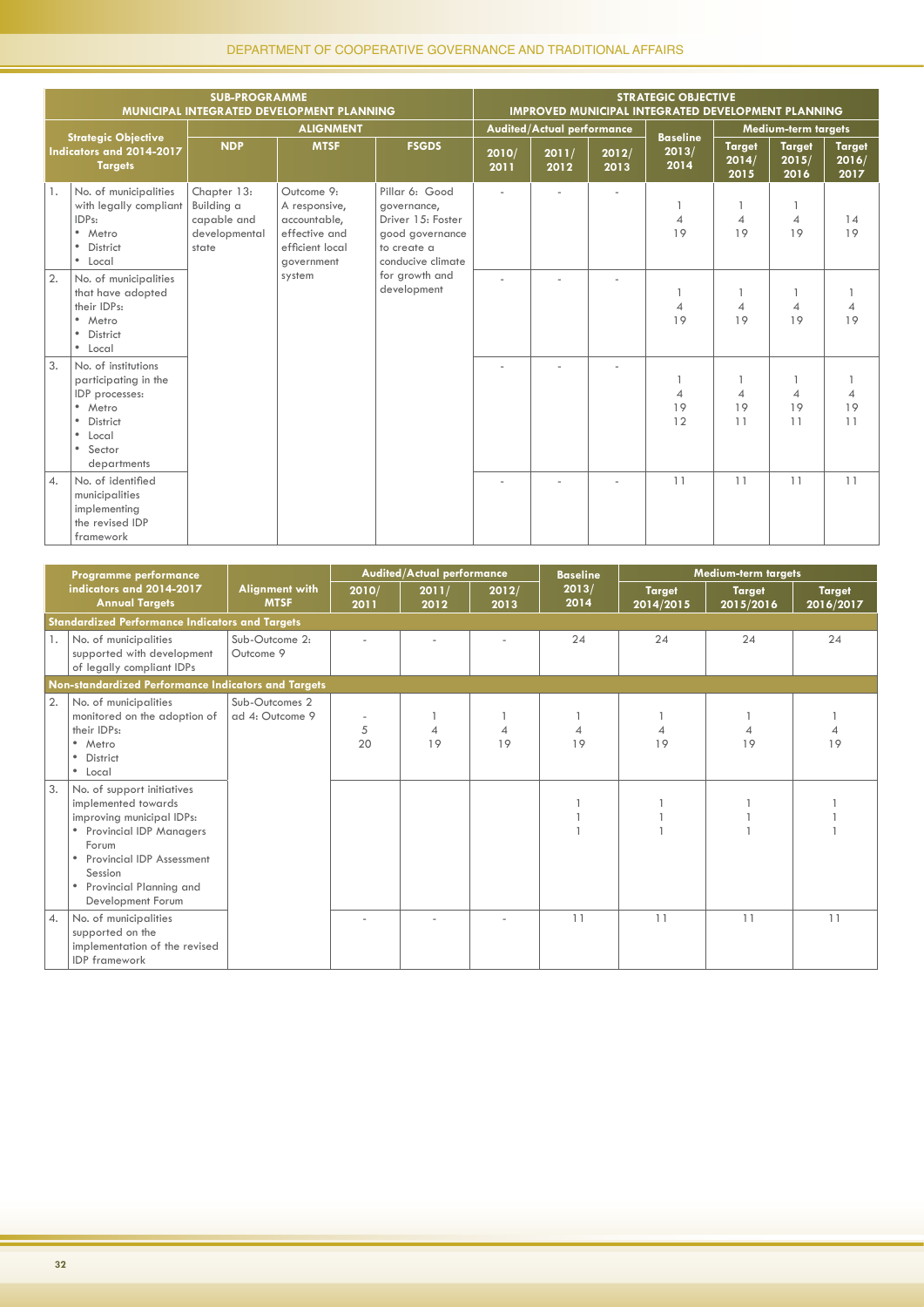|                         | 2014-2015 Quarterly Targets                                                                                                                                                | <b>Reporting</b><br>Period | <b>Annual Target</b><br>2014/2015                                                                                                  | Q1      | Q <sub>2</sub> | Q <sub>3</sub> | Q4 |
|-------------------------|----------------------------------------------------------------------------------------------------------------------------------------------------------------------------|----------------------------|------------------------------------------------------------------------------------------------------------------------------------|---------|----------------|----------------|----|
|                         | <b>Standardized Performance Indicators and Targets</b>                                                                                                                     |                            |                                                                                                                                    |         |                |                |    |
|                         | No. of municipalities supported with development of legally compliant IDP                                                                                                  | Annually                   | 24                                                                                                                                 |         |                |                | 24 |
|                         | Non-Standardized Performance Indicators and Targets                                                                                                                        |                            |                                                                                                                                    |         |                |                |    |
| 2.                      | No. of municipalities monitored towards ensuring that they have adopted their<br>IDP <sub>s:</sub><br>* Metro<br><b>District</b><br>$\bullet$<br>* Local                   | Annually                   | 19                                                                                                                                 | 4<br>19 |                |                |    |
| 3.                      | No. of support initiatives implemented towards improving IDP processes:<br>Provincial IDP Managers Forum<br>Provincial IDP Assessment<br>Provincial Planning and Dev Forum | Annually                   |                                                                                                                                    |         |                |                |    |
| $\mathcal{A}_{\bullet}$ | No. of municipalities supported on the implementation of the revised IDP<br>framework                                                                                      | Annually                   | 11<br>Nala<br>Tokologo<br>Masilonyana<br>Letsemeng<br>Kopanong<br>Mohokare<br>Naledi<br>Ngwathe<br>Nketoana<br>Mafube<br>Phumelela |         |                | ٠              |    |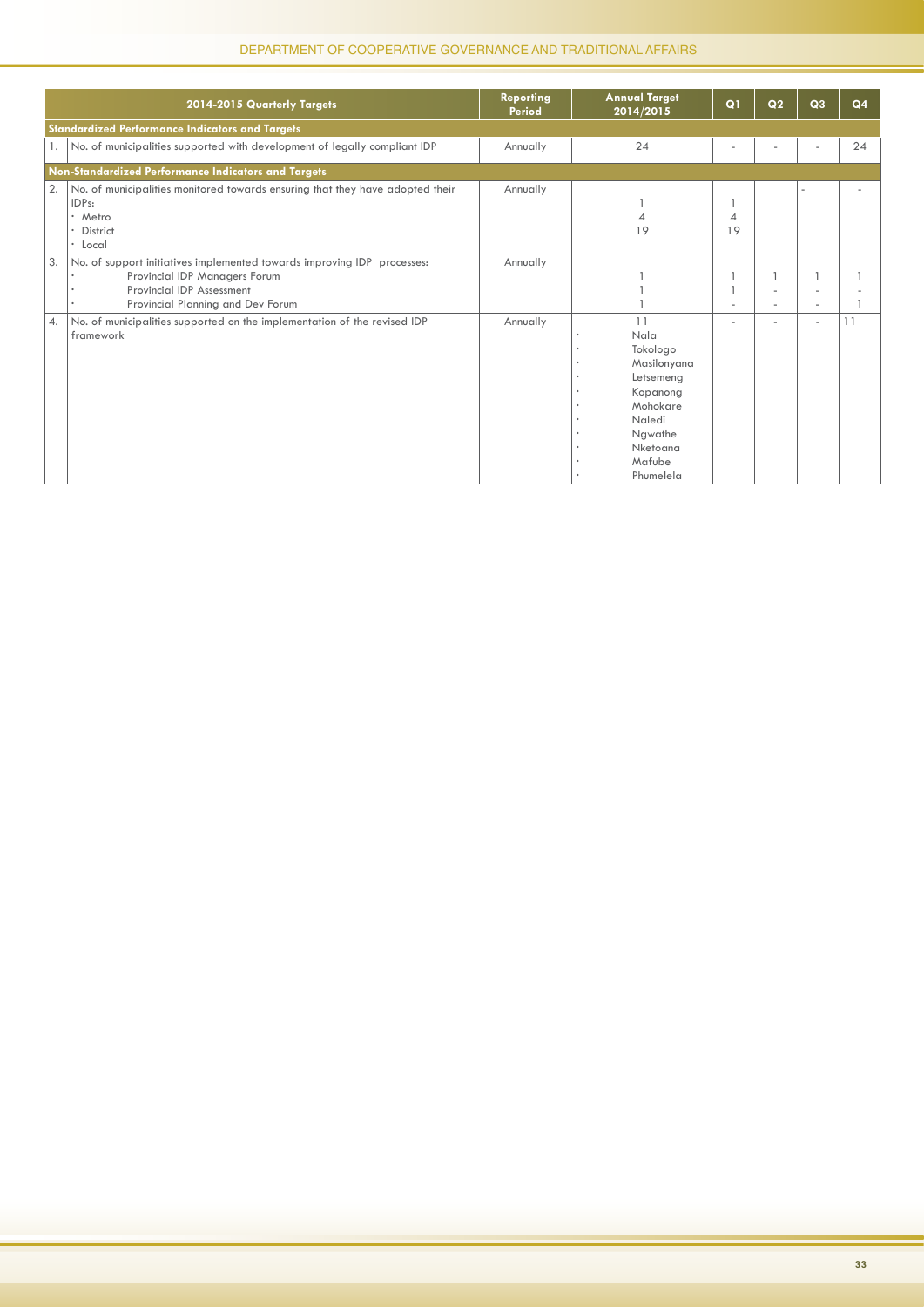#### **Reconciliation of Performance Targets with the Budget and MTEF**

#### **Expenditure estimate**

#### **Expenditure estimate**

#### **Summary of payments and estimates: Programme 3 Development and Planning**

|                                                    |         | Outcome |         | Main<br>appropriation | Adiusted<br>appropriation | Revised<br>estimate |         | Medium-term estimates |         |
|----------------------------------------------------|---------|---------|---------|-----------------------|---------------------------|---------------------|---------|-----------------------|---------|
| R thousand                                         | 2010/11 | 2011/12 | 2012/13 |                       | 2013/14                   |                     | 2014/15 | 2015/16               | 2016/17 |
| Spatial Planning                                   | 15.381  | 15.745  | 15.173  | 22.573                | 19.051                    | 19.051              | 21,416  | 22,584                | 23,962  |
| Development Admin/ Land Use Management             |         |         |         |                       |                           |                     |         |                       |         |
| Integrated Development and Planning (IDP)          |         |         |         |                       |                           |                     |         |                       |         |
| Local Economic Development (LED)/ Dev and Planning | 3.150   | 3.401   | 4,095   | 5.424                 | 4.924                     | 5,424               | 5.768   | 6,074                 | 6,438   |
| Municipal Infrastructure                           | 42.813  | 32.521  | 27.408  | 33.696                | 30.016                    | 32,950              | 38,567  | 40,176                | 42,398  |
| Disaster Management                                | 3,695   | 3,726   | 6,168   | 13.458                | 8,958                     | 9,458               | 7.141   | 7,555                 | 8,286   |
|                                                    |         |         |         |                       |                           |                     |         |                       |         |

| Total payments and estimates: Programme 3                                               | 65.039 | 55.393 | 52.844 | 75.151   | 62.949        | 66.883 | 72.892 | 76.389 | 81.084 |
|-----------------------------------------------------------------------------------------|--------|--------|--------|----------|---------------|--------|--------|--------|--------|
| Payments and estimates by economic classification: Programme 3 Development and Planning |        |        |        |          |               |        |        |        |        |
|                                                                                         |        |        |        | $\cdots$ | $1.11 - 1.11$ | .      |        |        |        |

|                                                                                                                                           | Outcome        |                | Main<br>Adjusted<br>appropriation appropriation |           | Revised<br>estimate | Medium-term estimates |                |         |         |
|-------------------------------------------------------------------------------------------------------------------------------------------|----------------|----------------|-------------------------------------------------|-----------|---------------------|-----------------------|----------------|---------|---------|
| R thousand                                                                                                                                | 2010/11        | 2011/12        | 2012/13                                         |           | 2013/14             |                       | 2014/15        | 2015/16 | 2016/17 |
| <b>Current payments</b>                                                                                                                   | 53 088         | 40 264         | 31 950                                          | 53 469    | 48 204              | 51 871                | 45163          | 47 976  | 51 165  |
| Compensation of employ ees                                                                                                                | 22 198         | 23 036         | 24 952                                          | 34 094    | 28 079              | 29 079                | 32 366         | 34 438  | 36 645  |
| Salaries and wages                                                                                                                        | 19 541         | 20 173         | 21838                                           | 30 685    | 24 670              | 25 670                | 28 4 20        | 30 716  | 32 726  |
| Social contributions                                                                                                                      | 2657           | 2863           | 3 1 1 4                                         | 3 4 0 9   | 3 4 0 9             | 3 4 0 9               | 3 9 4 6        | 3722    | 3919    |
| Goods and services                                                                                                                        | 30 862         | 17 228         | 6998                                            | 19 375    | 20 125              | 22 792                | 12.797         | 13.538  | 14520   |
| of which                                                                                                                                  |                |                |                                                 |           |                     |                       |                |         |         |
| <b>Administrative Fees</b>                                                                                                                | 15             | 24             | 27                                              | 69        | 67                  | 67                    | 72             | 80      | 88      |
| Advertising                                                                                                                               | 3              | 150            | 21                                              | 93        | 205                 | 205                   | 166            | 103     | 108     |
| Assets <r5000< td=""><td>112</td><td>397</td><td>43</td><td>527</td><td>592</td><td>592</td><td>912</td><td>354</td><td>383</td></r5000<> | 112            | 397            | 43                                              | 527       | 592                 | 592                   | 912            | 354     | 383     |
| Audit cost: External                                                                                                                      |                |                |                                                 |           |                     |                       |                |         |         |
| Catering: Departmental Activities                                                                                                         | 740            | 1 0 4 0        | 701                                             | 795       | 780                 | 780                   | 1 1 1 8        | 760     | 805     |
| Communication                                                                                                                             | 392            | $\overline{7}$ |                                                 | ÷,        | 8                   | 8                     | $\overline{a}$ | ä,      |         |
| <b>Computer Services</b>                                                                                                                  |                |                |                                                 |           |                     |                       |                |         |         |
| Cons/prof: Business & Advisory services                                                                                                   | 57             | 313            | 768                                             | 2 7 2 6   | 1479                | 1479                  | 1925           | 1 638   | 1646    |
| Cons/prof: Infrastructure&planning                                                                                                        |                |                |                                                 |           |                     |                       |                |         |         |
| Cons/Prof: Legal Cost                                                                                                                     |                | 66             |                                                 | 253       | 134                 | 134                   | 120            | 270     | 284     |
| Contractors                                                                                                                               | 24.990         | 10 431         | 530                                             | 5.095     | 9 1 5 2             | 11819                 | 58             | 102     | 3721    |
| Agency & Support/outsourced Services                                                                                                      |                |                |                                                 |           |                     |                       |                |         |         |
| Entertainmen                                                                                                                              | $\overline{7}$ | $\overline{1}$ | $\mathbf 0$                                     | 21        | 16                  | 16                    | 11             | 25      | 26      |
| Inventory: food and food supplies                                                                                                         | 9              | 11             | 10                                              |           |                     |                       |                |         |         |
| Inventory: Clothing and Accessories                                                                                                       |                |                |                                                 |           |                     |                       |                |         |         |
| Inventory: Fuel, oil and gas                                                                                                              | $\overline{1}$ | Ī,             |                                                 |           |                     |                       | J.             | J.      |         |
| Consumable Supplies                                                                                                                       | 21             | ł,             |                                                 | 45        | 95                  | 95                    | 70             | 57      | 59      |
| Consumable: Stationery, Printing and Office Supplies                                                                                      | 311            | 358            | 337                                             | 512       | 773                 | 773                   | 812            | 565     | 595     |
| Consumable Supplies                                                                                                                       |                |                |                                                 |           |                     |                       |                |         |         |
| <b>Operating Leases</b>                                                                                                                   | 58             | 48             |                                                 | 211       |                     |                       |                |         |         |
| <b>Travel and Subsistence</b>                                                                                                             | 1912           | 1743           | 2330                                            | 4 9 4 7   | 3 0 8 2             | 3 0 8 2               | 3975           | 5833    | 6163    |
| Training & Staff Development                                                                                                              | 8              |                |                                                 |           |                     |                       |                |         |         |
| Operating expenditure                                                                                                                     | 2 0 9 5        | 2 4 9 1        | 2122                                            | 3 9 0 9   | 2 7 7 7             | 2 7 7 7               | 2 7 4 3        | 3 4 7 0 | 3694    |
| Venues and facilities                                                                                                                     | 131            | 148            | 109                                             | 172       | 957                 | 957                   | 802            | 281     | 297     |
| <b>Renting and Hiring</b>                                                                                                                 |                |                |                                                 |           | 8                   | 8                     | 9              |         |         |
| Interest and rent on land                                                                                                                 | 28             |                |                                                 |           |                     |                       |                |         |         |
| Interest                                                                                                                                  | 28             |                |                                                 |           |                     |                       |                |         |         |
|                                                                                                                                           |                |                |                                                 |           |                     |                       |                |         |         |
| Rent on land                                                                                                                              |                |                |                                                 |           |                     |                       |                |         |         |
|                                                                                                                                           |                |                |                                                 |           |                     |                       |                |         |         |
|                                                                                                                                           |                |                |                                                 |           |                     |                       |                |         |         |
| Transfers and subsidies to <sup>1</sup> :                                                                                                 | 11 494         | 14 849         | 20 576                                          | 21 005    | 14 234              | 14 501                | 27 026         | 27 686  | 29 153  |
| Provinces and municipalities                                                                                                              | 11 478         | 14 830         | 20 326                                          | 20 867    | 14 000              | 14 267                | 26 883         | 27 540  | 29 000  |
| Provinces <sup>2</sup>                                                                                                                    |                |                |                                                 |           |                     |                       |                |         |         |
| Provincial Revenue Funds                                                                                                                  |                |                |                                                 |           |                     |                       |                |         |         |
| Provincial agencies and funds                                                                                                             |                |                |                                                 |           |                     |                       |                |         |         |
| Municipalities <sup>3</sup>                                                                                                               |                |                |                                                 |           |                     |                       |                |         |         |
| Municipalities                                                                                                                            | 11 478         | 14 830         | 20 326                                          | 20 867    | 14 000              | 14 267                | 26 883         | 27 540  | 29 000  |
| of which: Regional service council levies                                                                                                 |                |                |                                                 |           |                     |                       |                |         |         |
| Municipal agencies and funds                                                                                                              |                |                |                                                 |           |                     |                       |                |         |         |
| Departmental agencies and accounts                                                                                                        |                |                |                                                 |           |                     |                       |                |         |         |
| Social security funds                                                                                                                     |                |                |                                                 |           |                     |                       |                |         |         |
| Provide list of entities receiving transfers <sup>4</sup>                                                                                 |                |                |                                                 |           |                     |                       |                |         |         |
| Universities and technikons                                                                                                               |                |                |                                                 |           |                     |                       |                |         |         |
| Transfers and subsidies to <sup>1</sup> : - <i>continued</i>                                                                              |                |                |                                                 |           |                     |                       |                |         |         |
| Public corporations and private enterprises <sup>6</sup>                                                                                  |                |                |                                                 |           |                     |                       |                |         |         |
| Public corporations                                                                                                                       |                |                |                                                 |           |                     |                       |                |         |         |
| Subsidies on production                                                                                                                   |                |                |                                                 |           |                     |                       |                |         |         |
| Other transfers                                                                                                                           |                |                |                                                 |           |                     |                       |                |         |         |
| Private enterprises                                                                                                                       |                |                |                                                 |           |                     |                       |                |         |         |
| Subsidies on production                                                                                                                   |                |                |                                                 |           |                     |                       |                |         |         |
| Other transfers                                                                                                                           |                |                |                                                 |           |                     |                       |                |         |         |
| Foreign governments and international organisations                                                                                       |                |                |                                                 |           |                     |                       |                |         |         |
| Non-profit institutions                                                                                                                   |                |                |                                                 |           |                     |                       |                |         |         |
| Households                                                                                                                                | $16\,$         | 19             | 250                                             | 138       | 234                 | 234                   | 143            | 146     | 153     |
| Social benefits                                                                                                                           |                |                |                                                 |           |                     |                       |                |         |         |
| Other transfers to households                                                                                                             | 16             | 19             | 250                                             | 138       | 234                 | 234                   | 143            | 146     | 153     |
|                                                                                                                                           |                |                |                                                 |           |                     |                       |                |         |         |
|                                                                                                                                           |                |                |                                                 |           |                     |                       |                |         |         |
| Payments for capital assets                                                                                                               | 455            | 280            | 318                                             | 677       | 511                 | 511                   | 703            | 727     | 766     |
| Buildings and other fix ed structures                                                                                                     |                |                |                                                 |           |                     |                       |                |         |         |
| <b>Buildings</b>                                                                                                                          |                |                |                                                 |           |                     |                       |                |         |         |
| Other fixed structures                                                                                                                    |                |                |                                                 |           |                     |                       |                |         |         |
| Machinery and equipment                                                                                                                   | 455            | 280            | 318                                             | 677       | 511                 | 511                   | 703            | 727     | 766     |
| Transport equipment                                                                                                                       |                |                |                                                 |           |                     |                       |                |         |         |
|                                                                                                                                           |                |                |                                                 |           |                     |                       |                |         |         |
| Other machinery and equipment<br>Cultivated assets                                                                                        | 455            | 280            | 318                                             | 677       | 511                 | 511                   | 703            | 727     | 766     |
|                                                                                                                                           |                |                |                                                 |           |                     |                       |                |         |         |
| Software and other intangible assets                                                                                                      |                |                |                                                 |           |                     |                       |                |         |         |
| Land and subsoil assets                                                                                                                   | $\overline{z}$ |                |                                                 |           |                     |                       |                |         |         |
| Payments for financial assets<br><b>Total economic classification</b>                                                                     | 65 039         | 55 393         | 52 844                                          | 151<br>75 | 62                  | 883                   | 892            | 76 389  | 81 084  |
|                                                                                                                                           |                |                |                                                 |           |                     |                       |                |         |         |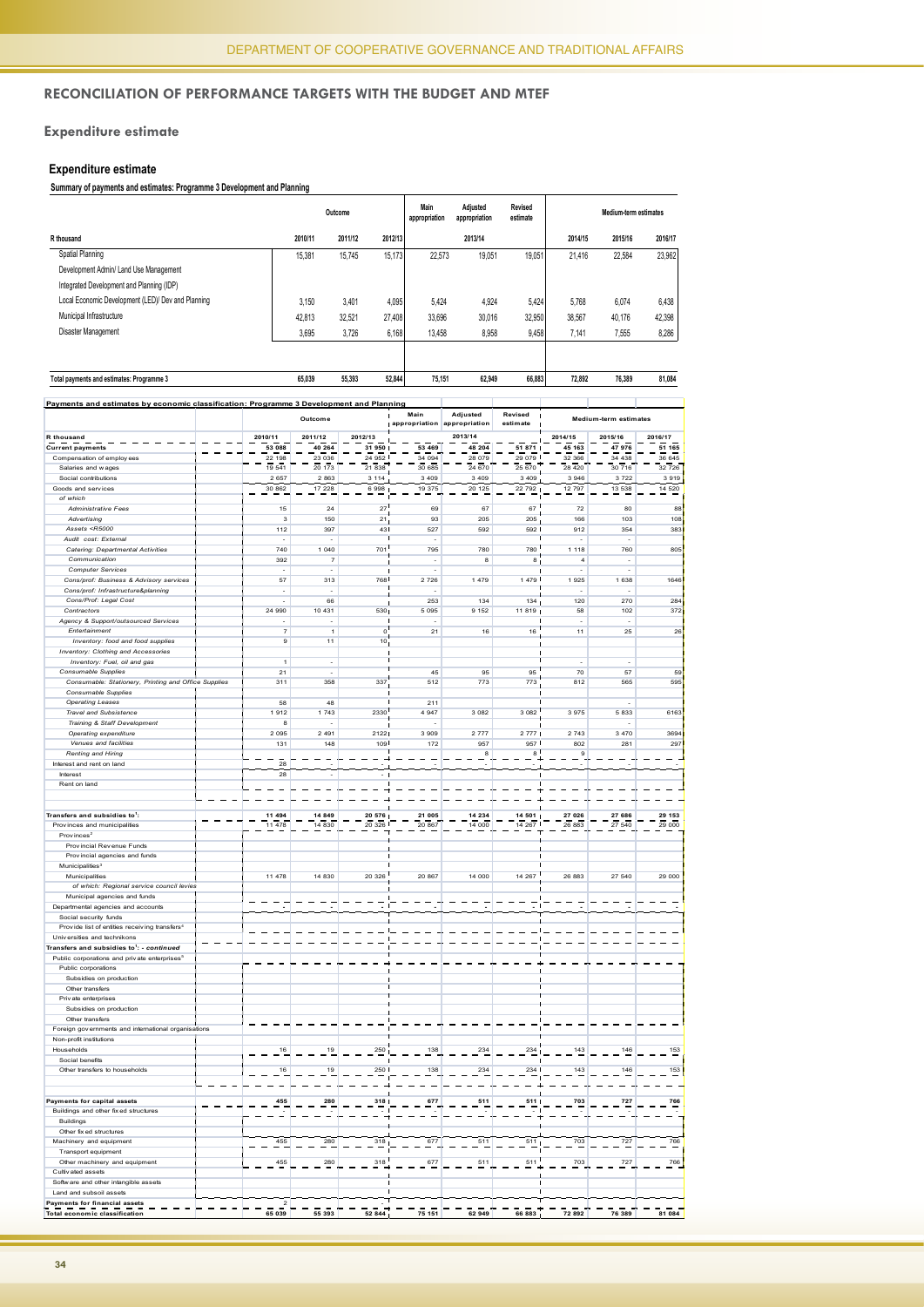#### **PROGRAMME 4: TRADITIONAL INSTITUTIONAL MANAGEMENT**

#### **Purpose of the Programme**

This programme aims to provide assistance and support to the Institution of Traditional Leaders in the Free State Province in order to realize its constitutional mandate, which is to be custodian of communities that observe customary law. The program also aims to support, capacitate and develop institutions in the areas of traditional leadership in line with the white paper on traditional leadership and governance (2003).

#### **Brief description of the Programme**

This Programme consists of the following Sub-Programme

Traditional Institutional Administration

#### **Strategic Objective and Programme Performance Indicators with Annual and Quarterly Targets**

|    |                                                                                                                                                          | <b>SUB-PROGRAMME</b><br><b>TRADITIONAL INSTITUTIONAL ADMINISTRATION</b> |                                                     |                                                                                            |               |                                      | <b>STRATEGIC OBJECTIVE</b><br><b>EFFECTIVE ADMINISTRATION OF TRADITIONAL LEADERSHIP INSTITUTIONS</b> |               |                            |                                |                                |  |  |  |
|----|----------------------------------------------------------------------------------------------------------------------------------------------------------|-------------------------------------------------------------------------|-----------------------------------------------------|--------------------------------------------------------------------------------------------|---------------|--------------------------------------|------------------------------------------------------------------------------------------------------|---------------|----------------------------|--------------------------------|--------------------------------|--|--|--|
|    | <b>Strategic Objective</b>                                                                                                                               |                                                                         | <b>ALIGNMENT</b>                                    |                                                                                            |               | <b>Audited/Actual</b><br>performance |                                                                                                      |               | <b>Medium-term targets</b> |                                |                                |  |  |  |
|    | Indicators and 2014-2017<br><b>Targets</b>                                                                                                               | <b>NDP</b>                                                              | <b>MTSF</b>                                         | <b>FSGDS</b>                                                                               | 2010/<br>2011 | 2011/<br>2012                        | 2012/<br>2013                                                                                        | 2013/<br>2014 | <b>Target</b><br>2014/2015 | <b>Target</b><br>2015/2016     | <b>Target</b><br>2016/2017     |  |  |  |
|    | Enacting of amendments<br>to:<br>· Free State Traditional<br>Leadership and<br>Governance Act<br>· Free State House of<br><b>Traditional Leaders Act</b> | Chapter 6:<br>Inclusive Rural<br>Economy                                | Outcome 7:<br>Comprehensive<br>Rural<br>Development | Pillar 6:<br>Good<br>Governance,<br>Driver 15:<br>Foster good<br>governance<br>to create a |               |                                      |                                                                                                      |               | (enacted)<br>(enacted)     | (implemented)<br>(implemented) | (implemented)<br>(implemented) |  |  |  |
| 2. | No. of Traditional<br>Councils audited                                                                                                                   |                                                                         |                                                     | conducive<br>climate for<br>growth and<br>development                                      |               |                                      | 5                                                                                                    | 5             | 13                         | 13                             | 13                             |  |  |  |
| 3. | Established and /or<br>functional Kings' Council                                                                                                         | Chapter 15:                                                             | Outcome 14:<br>Nation Building                      |                                                                                            |               |                                      |                                                                                                      |               | $\overline{2}$             | $\overline{2}$                 | $\overline{2}$                 |  |  |  |
| 4. | Established and/or<br>functional Local Houses:<br>Thabo<br>Mofutsanyana<br>Mangaung                                                                      | Transforming<br>Society and<br>Uniting the<br>Country                   | and Social<br>Cohesion                              |                                                                                            |               |                                      |                                                                                                      |               |                            |                                |                                |  |  |  |
| 5. | Established and/or<br>functional Traditional<br>Sub-Councils in<br>Thaba'Nchu                                                                            |                                                                         |                                                     |                                                                                            |               |                                      |                                                                                                      |               |                            | $\overline{2}$                 | $\overline{2}$                 |  |  |  |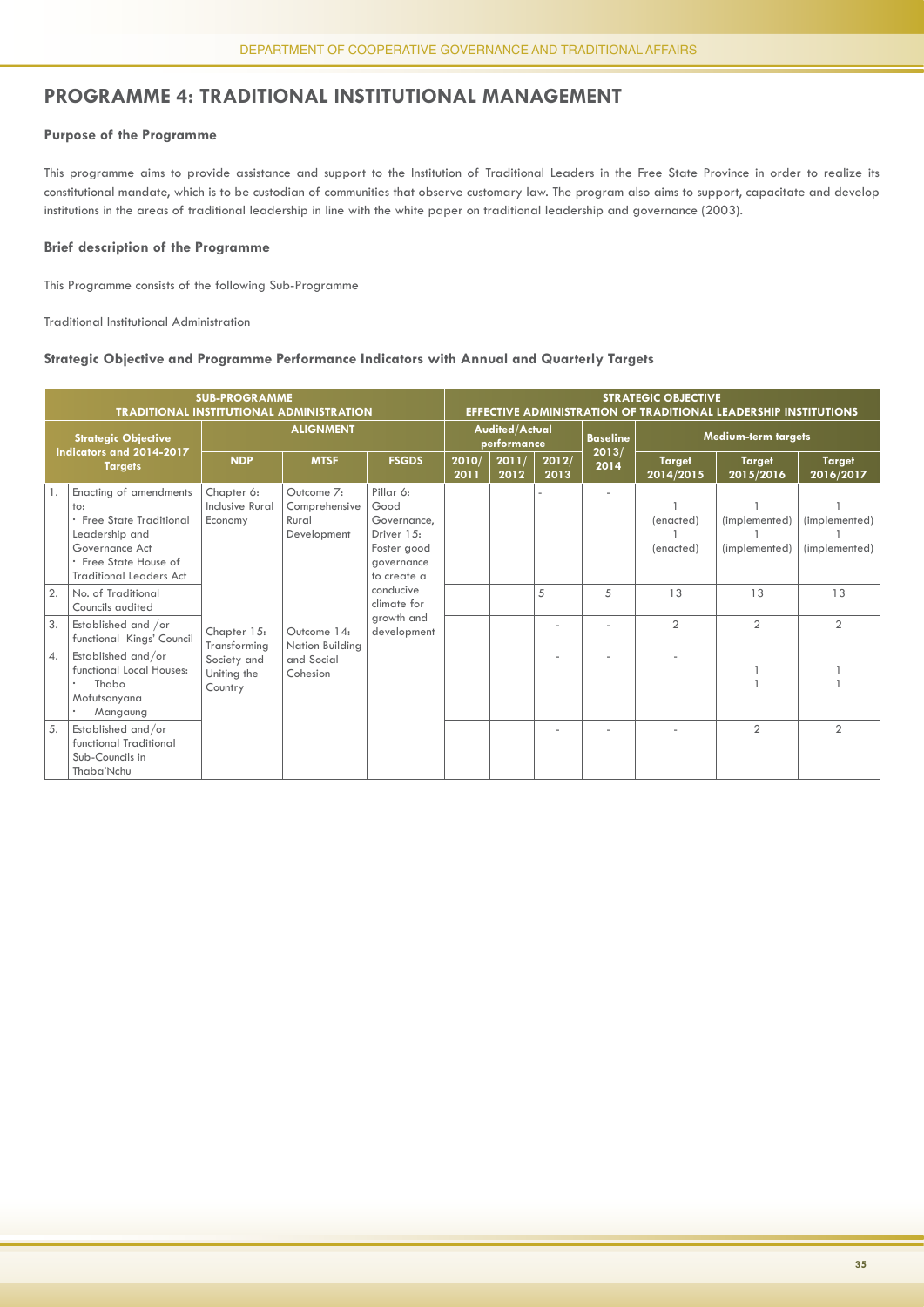|     | <b>Strategic Objective</b>                                                                                                                                                                                                                                                                                                                                                         |                                      |                                                | Audited/Actual performance |                                                          | <b>Baseline</b>                   | Medium-term targets                       |                                     |                                                |  |
|-----|------------------------------------------------------------------------------------------------------------------------------------------------------------------------------------------------------------------------------------------------------------------------------------------------------------------------------------------------------------------------------------|--------------------------------------|------------------------------------------------|----------------------------|----------------------------------------------------------|-----------------------------------|-------------------------------------------|-------------------------------------|------------------------------------------------|--|
|     | <b>Effective administration of traditional</b><br>leadership institutions                                                                                                                                                                                                                                                                                                          | <b>Alignment with</b><br><b>MTSF</b> | 2010/<br>2011                                  | 2011/<br>2012              | 2012/<br>2013                                            | 2013/<br>2014                     | <b>Target</b><br>2014/2015                | <b>Target</b><br>2015/2016          | <b>Target</b><br>2016/2017                     |  |
|     | Non-standardized Performance Indicators and Targets                                                                                                                                                                                                                                                                                                                                |                                      |                                                |                            |                                                          |                                   |                                           |                                     |                                                |  |
| 1.  | Proposals developed and submitted on<br>the amendment of:<br>· Free State Traditional Leadership and<br>Governance Act<br>• Free State House of Traditional Leaders<br>Act                                                                                                                                                                                                         | Sub-Outcome 2<br>(Outcome 14)        |                                                |                            |                                                          | $\circ$<br>$\Omega$               | $\mathbf{1}$<br>(amendment)<br>(amendment | 1<br>(implemented)<br>(implemented) | $\mathbf{1}$<br>(implemented)<br>(implemented) |  |
| 2.  | No. of reports produced towards<br>monitoring the auditing of Traditional<br>Councils                                                                                                                                                                                                                                                                                              |                                      |                                                |                            | ÷,                                                       |                                   | $\mathbf{1}$                              | $\mathbf{1}$                        | $\mathbf{1}$                                   |  |
| 3.  | No. and type of capacity building<br>programmes implemented targeting all<br><b>Traditional Leaders:</b><br>· ABET<br>LED / IDP<br>Community Development Work<br>×.<br>Programme<br>· Traditional Affairs legislation and<br>related matters                                                                                                                                       |                                      | $\mathbf{1}$<br>$\mathbf{1}$<br>$\overline{2}$ |                            | $\mathbf{1}$<br>$\mathbf{1}$<br>$\mathbf{1}$<br>$\Omega$ | $\mathbf{0}$<br>1<br>$\mathbf{1}$ |                                           | $\mathbf{1}$<br>1<br>$\mathbf{1}$   |                                                |  |
| 4.  | Development and implementation of<br>policies:<br>· Financial Management of Traditional<br>Councils                                                                                                                                                                                                                                                                                |                                      |                                                |                            |                                                          |                                   | $\mathbf{1}$<br>(draft policy             | $\mathbf{1}$                        | $\Omega$                                       |  |
|     | · Policy on bereavement                                                                                                                                                                                                                                                                                                                                                            |                                      |                                                |                            |                                                          |                                   | 1<br>(draft policy                        | $\mathbf{1}$                        | $\Omega$                                       |  |
| 5.  | No. of information / awareness sessions<br>held with Traditional Councils on:<br>• Human Resources Management and<br>-Development<br>• Planning, Monitoring and Evaluation<br>• Performance Management<br>• Labour Relations<br><b>Corporate Communication</b><br>$\bullet$<br>• ICT procurement<br>• Access to Information<br>• Financial Management<br>• Supply Chain Management |                                      |                                                | 13                         | $\overline{2}$                                           | $\mathbf{1}$                      | $\mathbf{1}$                              | $\mathbf{1}$                        | $\mathbf{1}$                                   |  |
| 6.  | No. of partnerships facilitated for<br>traditional councils                                                                                                                                                                                                                                                                                                                        | Sub-Outcome 2<br>(Outcome 7)         | J.                                             | J.                         | ÷,                                                       | $\mathcal{L}$                     | $\overline{2}$                            | $\overline{2}$                      | $\overline{2}$                                 |  |
| 7.  | No. of reports produced 6-monthly on<br>the performance of each Traditional<br>Council                                                                                                                                                                                                                                                                                             | Sub-Outcome 2<br>(Outcome 14)        | ÷,                                             | ÷,                         | ÷,                                                       | $\overline{2}$                    | $\overline{2}$                            | $\overline{2}$                      | $\overline{2}$                                 |  |
| 8.  | No. of traditional councils that actively<br>participate in the development of municipal<br>IDP's                                                                                                                                                                                                                                                                                  | Sub-Outcome 2<br>(Outcome 7)         |                                                |                            |                                                          |                                   | 13                                        | 13                                  | 13                                             |  |
| 9.  | No. of Traditional Leaders recognized<br>and inaugurated                                                                                                                                                                                                                                                                                                                           | Sub-Outcome 2<br>(Outcome 14)        |                                                | ä,                         | ÷,                                                       | $\mathbb{I}$                      | $\overline{2}$<br>(kings)                 | 6                                   | $\overline{7}$                                 |  |
| 10. | No. of genealogy<br>established<br>maintained for royal families                                                                                                                                                                                                                                                                                                                   |                                      |                                                |                            |                                                          | $\Omega$                          | $\mathbf{1}$                              | $\mathbf{1}$                        | $\mathbf{1}$                                   |  |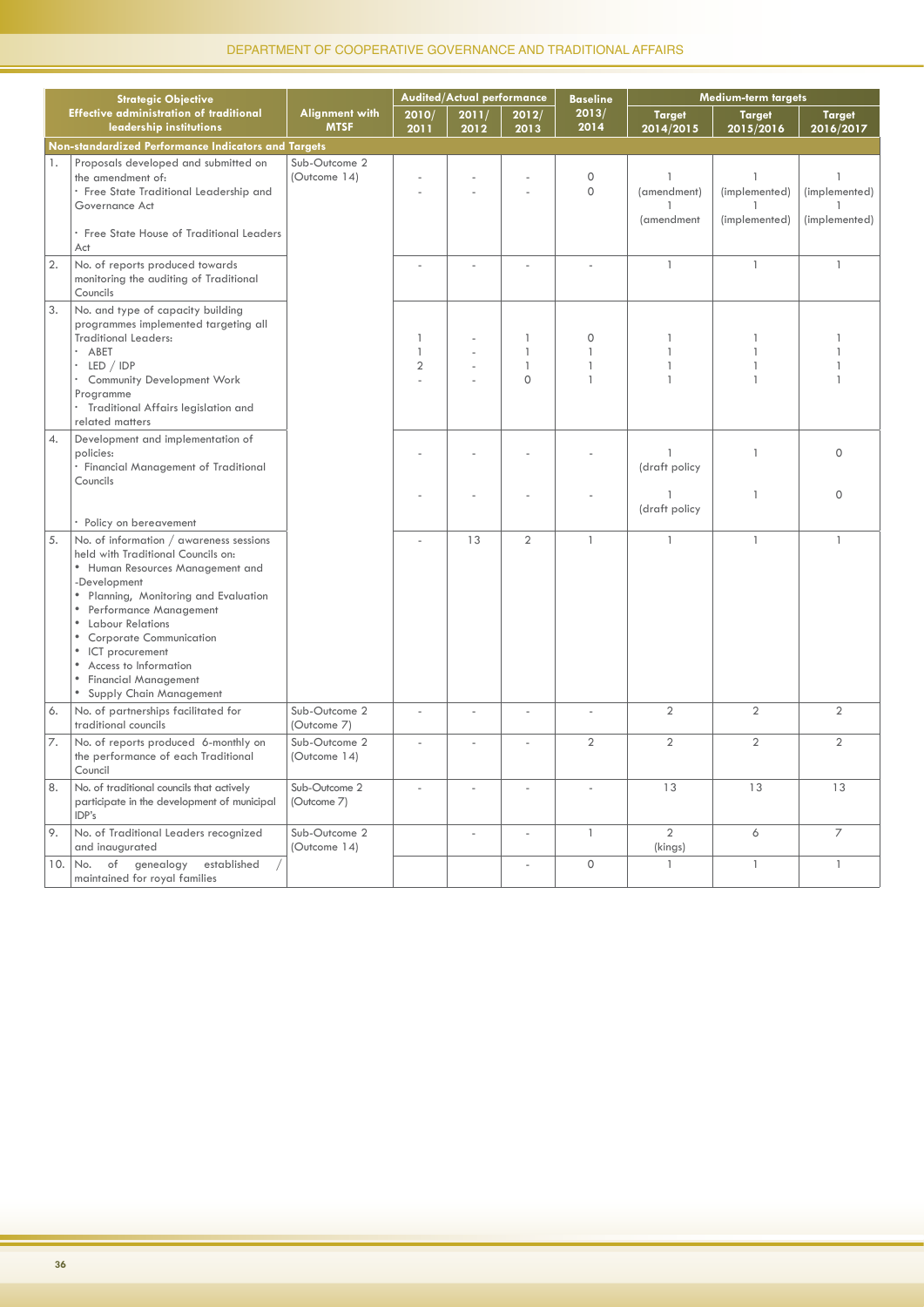|                  | 2014-2015 Quarterly Targets                                                                                                                                                                                                    | <b>Reporting Period</b> | Annual Target 2014/2015                          | Q1           | Q <sub>2</sub> | Q3           | Q <sub>4</sub> |
|------------------|--------------------------------------------------------------------------------------------------------------------------------------------------------------------------------------------------------------------------------|-------------------------|--------------------------------------------------|--------------|----------------|--------------|----------------|
|                  | Non-Standardized Performance Indicators and Targets                                                                                                                                                                            |                         |                                                  |              |                |              |                |
| 1.               | Proposals developed and submitted on the amendment of:<br>· Free State Traditional Leadership and Governance Act<br>• Free State House of Traditional Leaders Act                                                              | Annually                | (amendment)<br>$\mathbf{1}$<br><i>(amendment</i> |              |                |              | $\overline{1}$ |
| 2.               | No. of reports produced towards monitoring the auditing of<br><b>Traditional Councils</b>                                                                                                                                      | Annually                | $\overline{1}$                                   |              |                |              | $\mathbf{1}$   |
| 3.               | No. and type of capacity building programmes implemented<br>targeting all Traditional Leaders:<br>· ABET<br>$\cdot$ LED / IDP<br>. Community Development Work Programme<br>Traditional Affairs legislation and related matters | Annually                |                                                  | ä,           |                |              | $\mathbf{1}$   |
| $\overline{4}$ . | Development and implementation of policies:<br>· Financial Management of Traditional Councils<br>· Policy on bereavement                                                                                                       | Annually                | $\mathbf{1}$<br>(draft policy                    |              |                |              |                |
|                  |                                                                                                                                                                                                                                |                         | (draft policy                                    |              |                |              |                |
| 5.               | No. of information / awareness sessions held with Traditional Councils on:                                                                                                                                                     |                         |                                                  |              |                |              |                |
|                  | Human Resources Management and -Development<br>Performance Management                                                                                                                                                          | Quarterly               | $\mathbf{1}$                                     | $\mathbf{1}$ |                |              |                |
|                  | Labour Relations<br>$\bullet$<br><b>Corporate Communication</b><br>$\bullet$                                                                                                                                                   |                         | $\mathbf{1}$                                     |              | $\mathbf{1}$   |              |                |
|                  | • ICT procurement<br>• Access to Information                                                                                                                                                                                   |                         | $\mathbf{1}$                                     |              | ÷,             | $\mathbf{1}$ |                |
|                  | <b>Financial Management</b><br>Supply Chain Management                                                                                                                                                                         |                         | $\mathbf{1}$                                     |              |                |              | $\overline{1}$ |
| 6.               | No. of partnerships facilitated for traditional councils                                                                                                                                                                       | Quarterly               | $\overline{2}$<br>(kings)                        | L,           |                | $\mathbf{1}$ | $\mathbf{1}$   |
| 7.               | No. of reports produced 6-monthly on the performance of<br>each Traditional Council                                                                                                                                            | Annual                  | $\overline{2}$                                   | L,           | $\mathbf{1}$   |              | $\mathbf{1}$   |
| 8.               | No. of traditional councils that actively participate in the<br>development of municipal IDP's                                                                                                                                 | Quarterly               | 13                                               |              | $\mathbf{1}$   | 11           | $\mathbf{1}$   |
| 9.               | No. of newly-appointed Traditional Leaders recognized and<br>inaugurated                                                                                                                                                       | Quarterly               | $\overline{2}$                                   |              |                |              | $\overline{2}$ |
| 10.              | No. of genealogies established / maintained for royal families                                                                                                                                                                 | Annually                | $\mathbf{1}$                                     |              |                |              | $\mathbf{1}$   |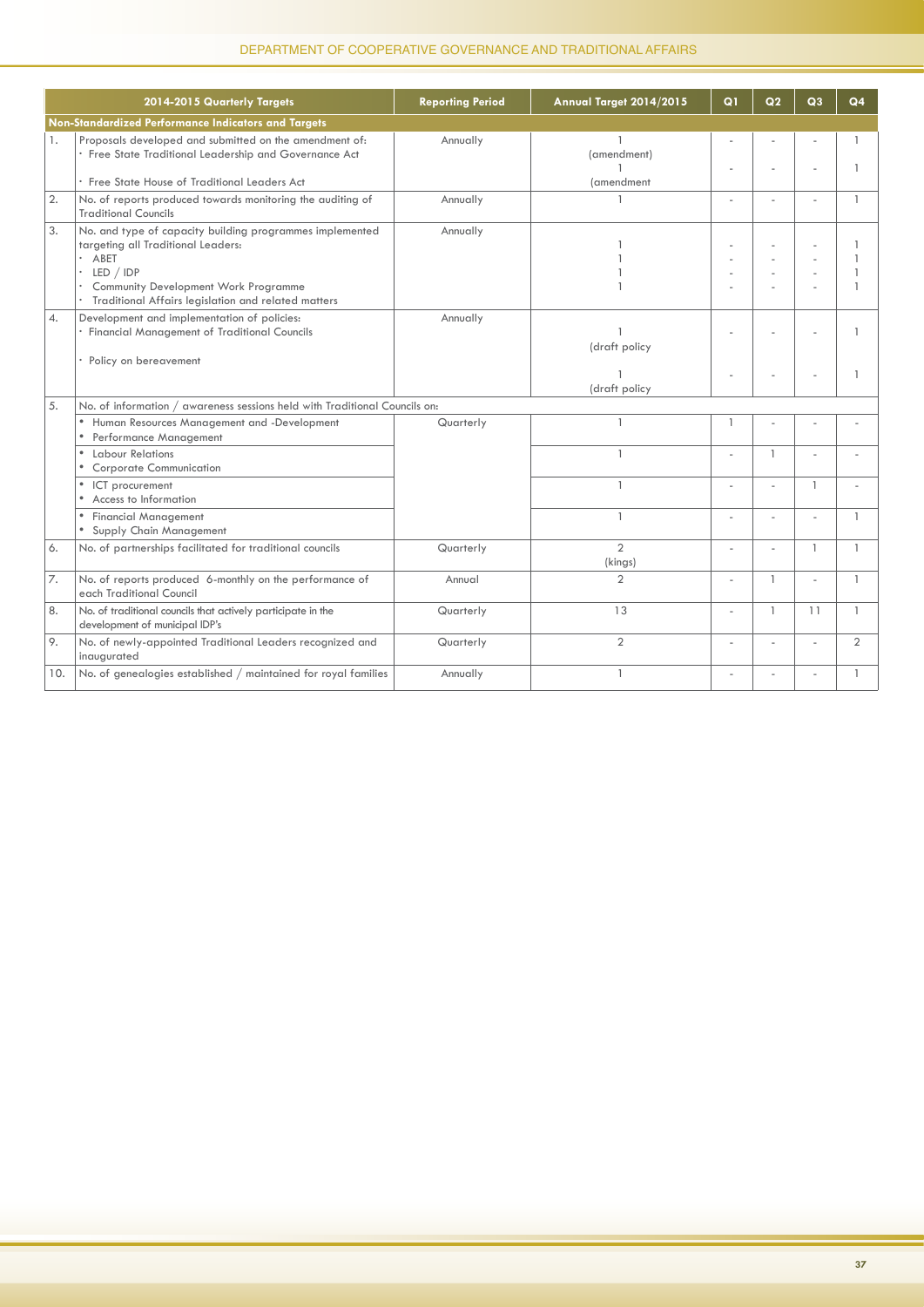#### **Reconciliation of Performance Targets with the Budget and MTEF**

**Expenditure estimates**

#### **Summary of payments and estimates:Programme 4 Traditional Institutional Management**

| Outcome                                   |         |         | Main<br>appropriation | Adiusted<br>appropriation | Revised<br>estimate | Medium-term estimates |         |         |         |
|-------------------------------------------|---------|---------|-----------------------|---------------------------|---------------------|-----------------------|---------|---------|---------|
| R thousand                                | 2010/11 | 2011/12 | 2012/13               |                           | 2013/14             |                       | 2014/15 | 2015/16 | 2016/17 |
| Traditional Institutional Administration  | 16.413  | 20.449  | 23.495                | 22.851                    | 32.617              | 26.900                | 34.400  | 36.496  | 38.772  |
| Total payments and estimates: Programme 4 | 16.413  | 20.449  | 23.495                | 22.851                    | 32,617              | 26,900                | 34.400  | 36,496  | 38,772  |

| Payments and estimates by economic classification: Traditional Institutional Management |                          |                                |                  |                          |                          |                     |                          |                       |                    |
|-----------------------------------------------------------------------------------------|--------------------------|--------------------------------|------------------|--------------------------|--------------------------|---------------------|--------------------------|-----------------------|--------------------|
|                                                                                         | Outcome                  |                                |                  | Main<br>appropriatio     | Adjusted<br>appropriatio | Revised<br>estimate |                          | Medium-term estimates |                    |
|                                                                                         |                          |                                |                  | n                        | n                        |                     |                          |                       |                    |
| R thousand                                                                              | 2009/10                  | 2010/11                        | 2011/12          |                          | 2012/13                  |                     | 2013/14                  | 2014/15               | 2015/16            |
| <b>Current payments</b>                                                                 | 15 990                   | 19 869                         | 23 050           | 21 984                   | 23 734                   | 25 717              | 33 499                   | 35 563                | 37 790             |
| Compensation of employ ee                                                               | 14 593<br>12 971         | 18 762<br>16 916               | 21 241<br>19 069 | 20 181<br>18 163         | 29 381<br>27 363         | 23 664<br>21 646    | 31 630<br>28 4 35        | 33 626<br>31 4 23     | 35 750             |
| Salaries and wages<br>Social contributions                                              |                          |                                | 2 172            |                          | 2 0 1 8                  |                     |                          | 2 2 0 3               | 33 430             |
| Goods and services                                                                      | 1 6 2 2<br>1 391         | 1846<br>1 101                  | 1809             | 2 0 1 8<br>1803          | 2 0 5 3                  | 2 0 1 8<br>2 0 5 3  | 3 1 9 5<br>1869          | 1937                  | 2 3 2 0<br>2 0 4 0 |
| of which                                                                                |                          |                                |                  |                          |                          |                     |                          |                       |                    |
| Administrative Fees                                                                     | $11$                     | 25                             | 22               | 37                       | 47                       | 37                  | 48                       | 40                    | 43                 |
| Advertising                                                                             | ÷                        |                                |                  |                          |                          |                     | ×,                       |                       |                    |
| Assets < $R5000$                                                                        | 35                       | 82                             | 14 <sup>1</sup>  | 47                       | 27                       | 27 <sub>1</sub>     |                          | 51                    | 54                 |
| Audit cost: External                                                                    | $\blacksquare$           | ×,                             |                  | ÷,                       |                          |                     | $\bar{z}$                | ÷,                    |                    |
| Bursaries (employees)                                                                   | ÷.                       | ÷.                             |                  | ÷.                       |                          |                     | ÷.                       | ÷,                    |                    |
| Catering: Departmenta                                                                   | 68                       | 185                            | 301              | 259                      | 554                      | 404 <sub>1</sub>    | 280                      | 280                   | 295                |
| Communication                                                                           | 194                      | ×,                             |                  | ÷,                       | 30                       | 30 <sub>1</sub>     | 20                       | ÷,                    |                    |
| <b>Computer Services</b>                                                                | L.                       | ×.                             |                  | ÷.                       |                          |                     |                          | ÷.                    |                    |
| Cons/prof: Business &                                                                   | ×,                       | $\sim$                         |                  | $\overline{\phantom{a}}$ | 10                       | 20                  | 376                      | $\sim$                |                    |
| Cons/prof: Infrastructur                                                                | $\Box$                   | ×,                             |                  | $\overline{\phantom{a}}$ |                          |                     | ÷.                       | $\sim$                |                    |
|                                                                                         | ÷.                       | ÷                              |                  | ÷,                       |                          |                     | ÷.                       | J.                    |                    |
| Cons/Prof: Legal Cost                                                                   | 45                       |                                | 1131<br>69       |                          | 159                      | 159                 | 60                       | 60                    | 63                 |
| Contractors                                                                             |                          | $\overline{\phantom{a}}$<br>×. |                  | 50<br>÷,                 |                          |                     | ×,                       | ÷,                    |                    |
| Agency & Support/outsou                                                                 | $\overline{\phantom{a}}$ |                                |                  |                          |                          |                     |                          |                       |                    |
| Entertainment                                                                           | ÷,                       | $\mathbf{1}$                   |                  | 3                        | 3                        | 3 <sub>1</sub>      | 3                        | 3                     | 3                  |
| Government Motor tran                                                                   | ۰                        |                                |                  |                          |                          |                     | $\overline{\phantom{a}}$ | ٠                     |                    |
| Inventory: food and i                                                                   | $\mathbf 2$              | $\mathbf 2$                    | 2                |                          |                          |                     |                          |                       |                    |
| I nventory: fuel, oil an                                                                |                          |                                |                  | ÷.                       |                          |                     | ÷.                       | ä,                    |                    |
| I nventory: Other Supplies                                                              |                          |                                |                  |                          |                          |                     |                          |                       |                    |
| Inventory: Stationery and Printing                                                      |                          |                                |                  |                          |                          |                     |                          |                       |                    |
| Consumable Supplies                                                                     |                          |                                |                  | 11                       | 66                       | 66 <sup>'</sup>     | 13                       | 12                    | 12                 |
| Consumable: Stationar                                                                   | 18                       | 35                             | 63               | 90                       | 40                       | 80                  | 90                       | 101                   | 106                |
| <b>Operating Leases</b>                                                                 | ÷,                       | ÷,                             |                  | 37                       |                          |                     | ÷,                       |                       |                    |
| <b>Travel and Subsistence</b>                                                           | 931                      | 753                            | 11111            | 1 0 5 9                  | 957                      | 1 007               | 883                      | 1 1 5 4               | 1 2 1 6            |
| Training & Staff Devel                                                                  |                          |                                | 26               |                          |                          |                     |                          |                       |                    |
| Operating expenditure                                                                   | 3                        | 3                              | 7                | 90                       | 120                      | 120                 | 50                       | 101                   | 106                |
| Venues and facilities                                                                   | 84                       | 15 <sub>1</sub>                | 81               | 120                      | 40                       | 100 <sub>1</sub>    | 46                       | 135                   | 142                |
| Other 1                                                                                 |                          |                                |                  |                          |                          |                     |                          |                       |                    |
| Interest and rent on land                                                               | 6                        | 6                              |                  |                          |                          |                     |                          |                       |                    |
| Interest                                                                                | 6                        | 6                              |                  |                          |                          |                     |                          |                       |                    |
| Rent on land                                                                            |                          |                                |                  |                          |                          |                     |                          |                       |                    |
| п                                                                                       |                          |                                |                  |                          |                          |                     |                          |                       |                    |
|                                                                                         |                          |                                |                  |                          |                          |                     |                          |                       |                    |
| Transfers and subsidies to                                                              | 297                      | 303                            | 437              | 624                      | 1 106                    | 106<br>1            | 648                      | 671                   | 706                |
| Provinces and municipalitie                                                             |                          |                                |                  |                          |                          |                     |                          |                       |                    |
| Prov inces2                                                                             |                          |                                |                  |                          |                          |                     |                          |                       |                    |
| Provincial Revenue Funds                                                                |                          |                                |                  |                          |                          |                     |                          |                       |                    |
| Provincial agencies and funds                                                           |                          |                                |                  |                          |                          |                     |                          |                       |                    |
| Municipalities3                                                                         |                          |                                |                  |                          |                          |                     |                          |                       |                    |
| Municipalities                                                                          |                          |                                |                  |                          |                          |                     |                          |                       |                    |
| of which: Regional service council levies                                               |                          |                                |                  |                          |                          |                     |                          |                       |                    |
| Municipal agencies and funds                                                            |                          |                                |                  |                          |                          |                     |                          |                       |                    |
| Departmental agencies and                                                               |                          |                                |                  |                          |                          |                     |                          |                       |                    |
| Social security funds                                                                   |                          |                                |                  |                          |                          |                     |                          |                       |                    |
| Provide list of entities receiving transfers4                                           |                          |                                |                  |                          |                          |                     |                          |                       |                    |
| Universities and technikons                                                             |                          |                                |                  |                          |                          |                     |                          |                       |                    |
| Transfers and subsidies to1: - continued                                                |                          |                                |                  |                          |                          |                     |                          |                       |                    |
| Public corporations and private enterprises5                                            |                          |                                |                  |                          |                          | п                   |                          |                       |                    |
| Public corporations                                                                     |                          |                                |                  |                          |                          |                     |                          |                       |                    |
| Subsidies on production                                                                 |                          |                                |                  |                          |                          |                     |                          |                       |                    |
| Other transfers                                                                         |                          |                                |                  |                          |                          |                     |                          |                       |                    |
| Priv ate enterprises                                                                    |                          |                                |                  |                          |                          |                     |                          |                       |                    |
| Subsidies on production                                                                 |                          |                                |                  |                          |                          |                     |                          |                       |                    |
| Other transfers                                                                         |                          |                                |                  |                          |                          |                     |                          |                       |                    |
| Foreign governments and international organisations                                     |                          |                                |                  |                          |                          |                     |                          |                       |                    |
| Non-profit institutions                                                                 | 151                      | 255                            | 286              | 422                      | 866                      | 866                 | 438                      | 450                   | 474                |
| Households                                                                              | 146                      | 48                             | 151              | 202                      | 240                      | $240$ <sup>1</sup>  | 210                      | 221                   | 232                |
| Social benefits                                                                         |                          |                                |                  |                          |                          |                     |                          |                       |                    |
| Other transfers to househ                                                               | 146                      | 48                             | 151              | 202                      | 240                      | 240                 | 210                      | 221                   | 232                |
| $\blacksquare$                                                                          |                          |                                |                  |                          |                          | п<br>٦              |                          |                       |                    |
|                                                                                         |                          |                                |                  |                          |                          |                     |                          |                       |                    |
| Payments for capital assets                                                             | 125                      | 277                            | 8                | 243                      | 77                       | 77                  | 253                      | 262                   | 276                |
| Buildings and other fixed st                                                            |                          |                                |                  |                          |                          |                     |                          |                       |                    |
| <b>Buildings</b>                                                                        |                          |                                |                  |                          |                          |                     |                          |                       |                    |
| Other fix ed structures                                                                 |                          |                                |                  |                          |                          |                     |                          |                       |                    |
| Machinery and equipment                                                                 | 125                      | 277                            | 8                | 243                      | 77                       | 77                  | 253                      | 262                   | 276                |
| Transport equipment                                                                     |                          |                                |                  |                          |                          | $\blacksquare$      |                          |                       |                    |
| Other machinery and equ                                                                 | 125                      | 277                            | 8                | 243                      | 77                       | 771                 | 253                      | 262                   | 276                |
| Cultivated assets                                                                       |                          |                                |                  |                          |                          | П                   |                          |                       |                    |
| Software and other intangible assets                                                    |                          |                                |                  |                          |                          |                     |                          |                       |                    |
| Land and subsoil assets                                                                 |                          |                                |                  |                          |                          |                     |                          |                       |                    |
| Payments for financial asse                                                             | $\mathbf{1}$             |                                |                  |                          |                          | п                   |                          |                       |                    |
| Total economic classificati                                                             | 16 413                   | 20 449                         | 23 495           | 22 851                   | 32 617                   | 26 900              | 34 400                   | 36 496                | 38 772             |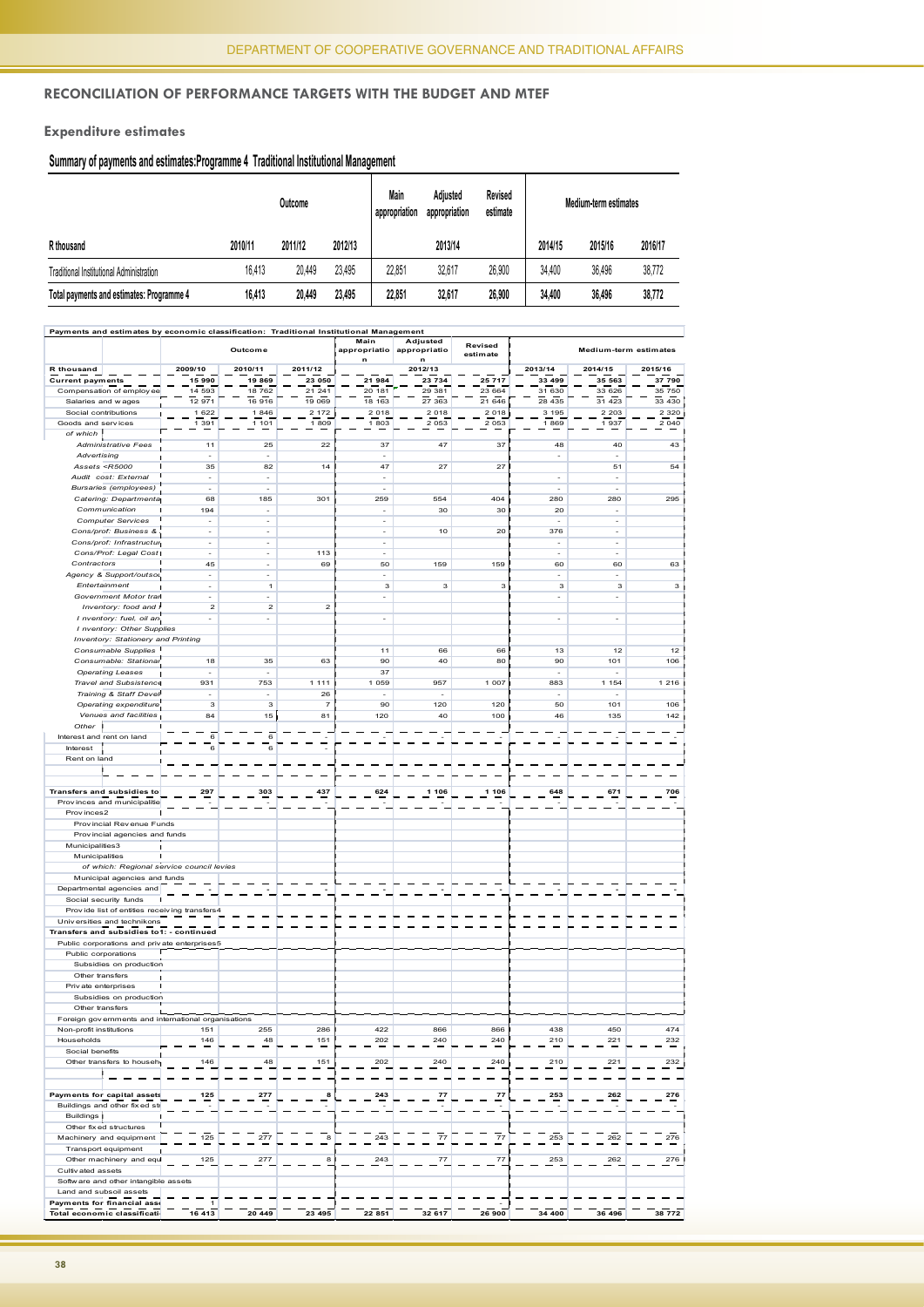#### **PROGRAMME 5: FREE STATE HOUSE OF TRADITIONAL LEADERS**

#### **Purpose of the Programme**

This Programme aims to promote and enhance the effective and efficient functioning of the Free State House of Traditional Leaders as well as Local Houses

#### **Brief description of the Programme**

This Programme consists of the following Sub-Programme:

Administration of Houses of Traditional Leaders

#### **Strategic Objective and Programme Performance Indicators with Annual and Quarterly Targets**

|    | <b>SUB-PROGRAMME</b><br><b>ADMINISTRATION OF HOUSE OF TRADITIONAL LEADERS</b>                           |                                                                      | <b>STRATEGIC OBJECTIVE</b><br><b>EFFECTIVE FUNCTIONING OF THE FS HOUSE OF TRADITIONAL LEADERS</b>    |                                                       |               |                                      |               |                |                            |                            |                            |  |
|----|---------------------------------------------------------------------------------------------------------|----------------------------------------------------------------------|------------------------------------------------------------------------------------------------------|-------------------------------------------------------|---------------|--------------------------------------|---------------|----------------|----------------------------|----------------------------|----------------------------|--|
|    | <b>Strategic Objective Indicators</b><br>and 2014-2017 Annual                                           | <b>ALIGNMENT</b>                                                     |                                                                                                      |                                                       |               | <b>Audited/Actual</b><br>performance |               |                | Medium-term targets        |                            |                            |  |
|    | <b>Targets</b>                                                                                          | <b>NDP</b>                                                           | <b>MTSF</b>                                                                                          | <b>FSGDS</b>                                          | 2010/<br>2011 | 2011/<br>2012                        | 2012/<br>2013 | 2013/<br>2014  | <b>Target</b><br>2014/2015 | <b>Target</b><br>2015/2016 | <b>Target</b><br>2016/2017 |  |
|    | No. of meetings held<br>by fully functional<br>Committees of the House<br>of Traditional Leaders        | Chapter 6:<br>Inclusive Rural<br>Economy                             | Outcome 7:<br>Comprehensive<br>Rural<br>Development                                                  | Pillar 6:<br>Good<br>Governance,<br>Driver 15:        | 24            | 26                                   | 5             | 12             | 12                         | 12                         | 12                         |  |
| 2. | No. of sittings held by<br>the Executive Committee<br>to review progress on<br>decisions taken          |                                                                      |                                                                                                      | Foster good<br>governance<br>to create a<br>conducive |               |                                      | 8             | 15             | 18                         | 18                         | 18                         |  |
| 3. | No. of sittings held by<br>the House of Traditional<br>Leaders to review<br>progress of the institution | Chapter 15:<br>Transforming<br>Society and<br>Uniting the<br>Country | climate for<br>Outcome 14:<br>Nation Building<br>growth and<br>and Social<br>development<br>Cohesion |                                                       |               |                                      |               | $\overline{2}$ | ⊿                          | $\overline{\mathcal{A}}$   | 4                          |  |

|    | <b>Programme Performance Indicators</b>                                                                                                                                                                                                                     | <b>Alignment with</b>                         | <b>Audited/Actual</b><br>performance |               |               | <b>Baseline</b> | <b>Medium-term targets</b>               |                            |                            |  |  |
|----|-------------------------------------------------------------------------------------------------------------------------------------------------------------------------------------------------------------------------------------------------------------|-----------------------------------------------|--------------------------------------|---------------|---------------|-----------------|------------------------------------------|----------------------------|----------------------------|--|--|
|    | and 2014-2017 Annual Targets                                                                                                                                                                                                                                | <b>MTSF</b>                                   | 2010/<br>2011                        | 2011/<br>2012 | 2012/<br>2013 | 2013/<br>2014   | <b>Target</b><br>2014/2015               | <b>Target</b><br>2015/2016 | <b>Target</b><br>2016/2017 |  |  |
|    | Non-standardized Performance Indicators and Targets                                                                                                                                                                                                         |                                               |                                      |               |               |                 |                                          |                            |                            |  |  |
| 1. | No. of MOUs signed and/or maintained<br>with stakeholders or partners to<br>enable the House to perform oversight<br>functions towards monitoring, reviewing<br>and evaluating the implementation of<br>government programmes in traditional<br>communities | Sub-Outcomes 1<br>and 2: Outcome<br>14        |                                      |               |               |                 |                                          |                            |                            |  |  |
| 2. | No. of outreach and empowerment<br>programmes facilitated and<br>participated in with regards to<br>community development and<br>empowerment                                                                                                                | Sub-Outcomes<br>$1,2,3,4$ and 6:<br>Outcome 7 |                                      | 7             | 3             | 8               | $\overline{4}$                           | $\overline{\mathcal{A}}$   | 4                          |  |  |
| 3. | No. of capacity building programmes<br>implemented towards capacitating<br>members of the House                                                                                                                                                             |                                               |                                      |               |               |                 |                                          |                            |                            |  |  |
| 4. | No. of constituency and progress<br>meetings held with traditional councils<br>towards ensuring the implementation<br>of decisions of the House of Traditional<br>Leaders                                                                                   |                                               |                                      |               |               | 13              | 52                                       | 52                         | 52                         |  |  |
| 5. | No. of annual cultural heritage<br>celebrations hosted towards promoting<br>tradition, culture, heritage and social<br>cohesion                                                                                                                             |                                               |                                      |               | 5             | $\mathbf{1}$    | 5                                        | 5                          | 5                          |  |  |
| 6. | Communication and marketing tool<br>developed and/or implemented                                                                                                                                                                                            |                                               |                                      |               |               |                 | (Developed and<br>partially implemented) | (Implemented)              | (Implemented)              |  |  |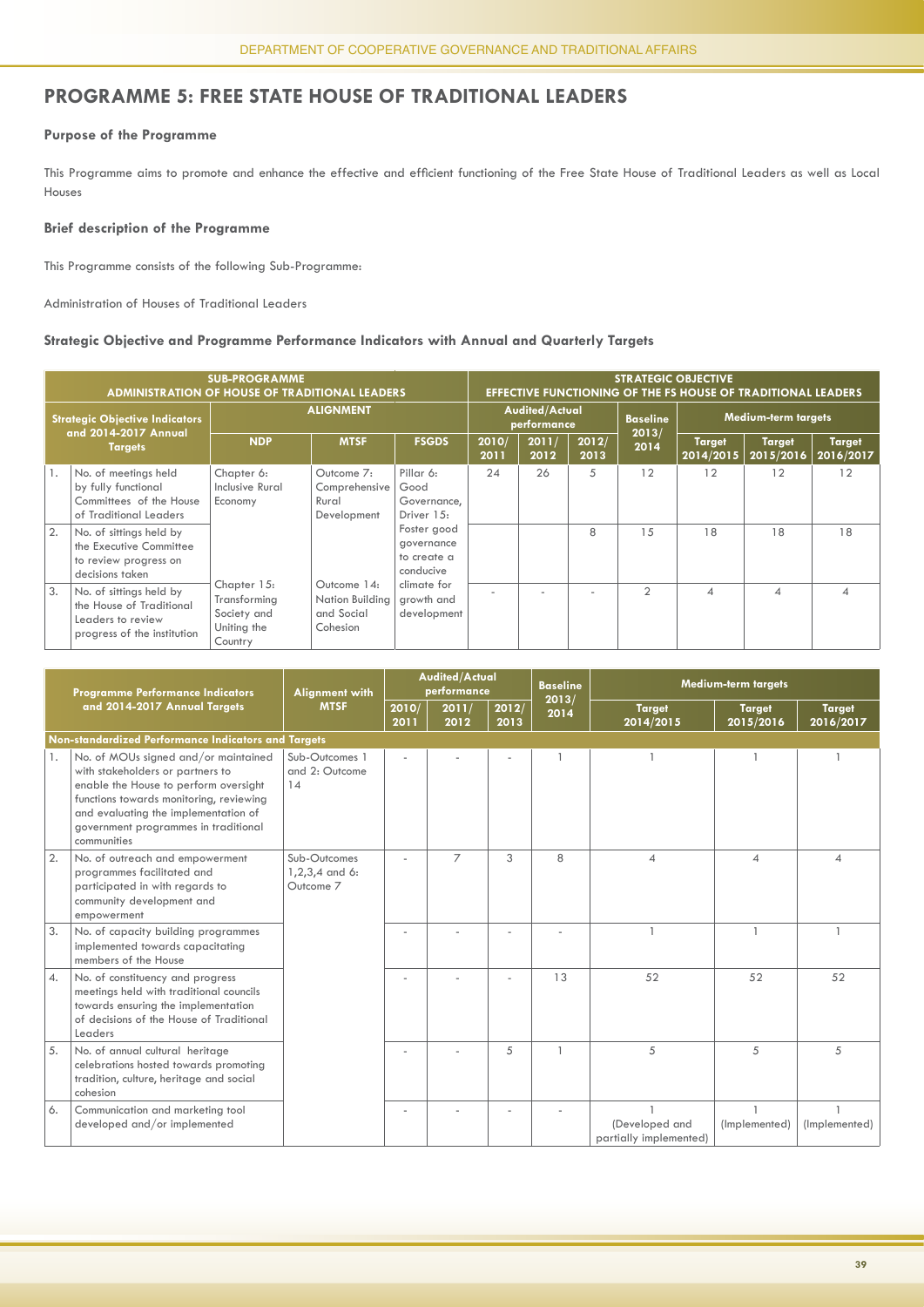|    | 2014-2015 Quarterly Targets                                                                                                                                                                                                                        | <b>Reporting</b><br><b>Period</b> | <b>Annual Target</b><br>2014/2015           | Q1                       | Q <sub>2</sub> | Q <sub>3</sub> | Q <sub>4</sub>             |
|----|----------------------------------------------------------------------------------------------------------------------------------------------------------------------------------------------------------------------------------------------------|-----------------------------------|---------------------------------------------|--------------------------|----------------|----------------|----------------------------|
|    | Non-Standardized Performance Indicators and Targets                                                                                                                                                                                                |                                   |                                             |                          |                |                |                            |
| 1. | No. of MOUs signed and/or maintained with stakeholders or partners<br>to enable the House to perform oversight functions towards monitoring,<br>reviewing and evaluating the implementation of government programmes in<br>traditional communities | Annually                          |                                             |                          |                |                |                            |
| 2. | No. of outreach and development programmes coordinated and<br>participated in with regards to community development and empowerment                                                                                                                | Quarterly                         | 4                                           |                          |                |                |                            |
| 3. | No. of capacity building programmes implemented towards capacitating<br>members of the House                                                                                                                                                       | Annually                          |                                             | ٠                        |                | ۰              |                            |
| 4. | No. of constituency and progress meetings held with traditional councils<br>towards ensuring the implementation of decisions of the House of Traditional<br>Leaders                                                                                | Quarterly                         | 52                                          | 13                       | 13             | 13             | 13                         |
| 5. | No. of annual cultural heritage celebrations hosted towards promoting<br>tradition, culture, heritage and social cohesion                                                                                                                          | Quarterly                         | 5                                           |                          |                | $\overline{2}$ |                            |
| 6. | Communication and marketing tool developed and implemented                                                                                                                                                                                         | Annually                          | (Developed and<br>partially<br>implemented) | $\overline{\phantom{a}}$ | (Developed)    | ٠              | (Partially<br>implemented) |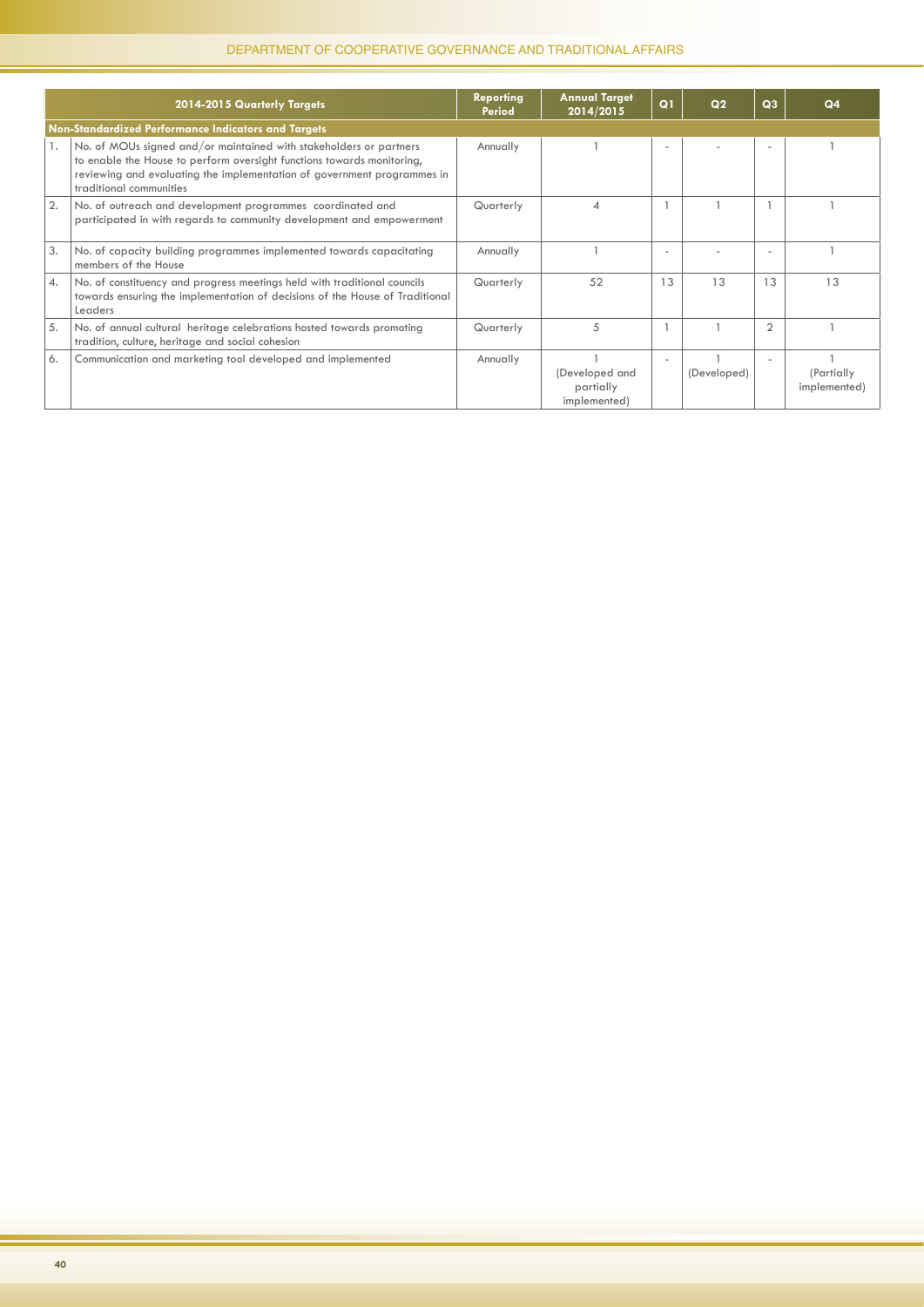#### **Reconciliation of Performance Targets with the Budget and MTEF**

**Expenditure estimates** 

| Summary of payments and estimates: Programme 5: House of Traditional Leaders |         |         |         |                       |                           |                     |                       |         |         |  |
|------------------------------------------------------------------------------|---------|---------|---------|-----------------------|---------------------------|---------------------|-----------------------|---------|---------|--|
|                                                                              | Outcome |         |         | Main<br>appropriation | Adiusted<br>appropriation | Revised<br>estimate | Medium-term estimates |         |         |  |
| R thousand                                                                   | 2010/11 | 2011/12 | 2012/13 |                       | 2013/14                   |                     | 2014/15               | 2015/16 | 2016/17 |  |
| Administration of Houses of Traditional Leaders                              | 11.082  | 11.454  | 8.512   | 8.752                 | 9.751                     | 9.451               | 9.426                 | 9.980   | 10.599  |  |
| Total payments and estimates                                                 | 11.082  | 11.454  | 8.512   | 8.752                 | 9.751                     | 9.451               | 9.426                 | 9.980   | 10,599  |  |
|                                                                              |         |         |         |                       |                           |                     |                       |         |         |  |

| Table B.3: Payments and estimates by economic classification: Programme 5 House of Traditional Leaders                                                  |                                                          |                                                     |                          |                  |                                  |                          |                     |                          |                          |         |
|---------------------------------------------------------------------------------------------------------------------------------------------------------|----------------------------------------------------------|-----------------------------------------------------|--------------------------|------------------|----------------------------------|--------------------------|---------------------|--------------------------|--------------------------|---------|
|                                                                                                                                                         |                                                          |                                                     | Outcome                  |                  | Main<br>appropriatio             | Adjusted<br>appropriatio | Revised<br>estimate |                          | Medium-term estimates    |         |
| R thousand                                                                                                                                              |                                                          | 2010/11                                             |                          |                  | n                                |                          |                     |                          | 2015/16                  | 2016/17 |
| <b>Current payments</b>                                                                                                                                 |                                                          | 8,929                                               | 2011/12<br>10,014        | 2012/13<br>8,344 | 8,426                            | 2013/14<br>8,379         | 8,079               | 2014/15<br>9,086         | 9,629                    | 10,229  |
|                                                                                                                                                         | Compensation of employees                                | 4,632                                               | 5,500                    | 6,226            | 7,048                            | 6,874                    | 6,574               | 7,658                    | 8,149                    | 8,671   |
| Salaries and wages                                                                                                                                      |                                                          | 4,397                                               | 5,238                    | 5,864            | 6,339                            | 6,405                    | 6,105               | 7,166                    | 7,379                    | 7,860   |
| Social contributions                                                                                                                                    |                                                          | 235                                                 | 262                      | 362              | 709                              | 469                      | 469                 | 492                      | 770                      | 811     |
| Goods and services                                                                                                                                      |                                                          | 4,294                                               | 4,514                    | 2,118            | 1,378                            | 1,505                    | 1,505               | 1,428                    | 1,480                    | 1,558   |
| of which                                                                                                                                                |                                                          |                                                     |                          |                  |                                  |                          |                     |                          |                          |         |
|                                                                                                                                                         | <b>Administrative Fees</b>                               | 24                                                  | 52                       | 24               | 79                               | 54                       | 59                  | 51                       | 85                       | 89      |
| Advertising                                                                                                                                             |                                                          | $\overline{\phantom{a}}$                            | ÷,                       |                  |                                  |                          |                     | 100                      | $\overline{\phantom{0}}$ |         |
| Assets <r5000< td=""><td></td><td>9</td><td>165</td><td>17<sup>1</sup></td><td>67</td><td>35</td><td>35</td><td>100</td><td>72</td><td>76</td></r5000<> |                                                          | 9                                                   | 165                      | 17 <sup>1</sup>  | 67                               | 35                       | 35                  | 100                      | 72                       | 76      |
|                                                                                                                                                         | Audit cost: External                                     | ÷                                                   | ÷                        |                  | ÷,                               |                          |                     | ÷,                       | Ĭ.                       |         |
|                                                                                                                                                         | <b>Bursaries</b> (employees)                             | $\overline{\phantom{a}}$                            | $\sim$                   |                  | $\overline{a}$                   |                          |                     | ÷                        | ÷                        |         |
|                                                                                                                                                         | Catering: Departmental                                   | 743                                                 | 803                      | 243              | 353                              | 143                      | 137 <sub>1</sub>    | 150                      | 370                      | 390     |
|                                                                                                                                                         | Communication                                            | 40                                                  | $\overline{\phantom{a}}$ |                  | $\overline{a}$                   | 4                        | 41                  | $\overline{\phantom{a}}$ | ÷                        |         |
|                                                                                                                                                         | <b>Computer Services</b>                                 | $\sim$                                              | $\overline{\phantom{a}}$ |                  | ÷,                               |                          |                     | $\overline{\phantom{a}}$ | ÷,                       |         |
|                                                                                                                                                         | Cons/prof: Business &.                                   | $\overline{\phantom{a}}$                            | ÷                        |                  | $\frac{1}{2}$                    |                          |                     | ÷,                       | $\overline{\phantom{0}}$ |         |
|                                                                                                                                                         | Cons/prof: Infrastructure                                | $\overline{\phantom{a}}$                            | $\overline{\phantom{a}}$ |                  | $\overline{a}$<br>$\overline{a}$ |                          |                     | ÷,<br>$\overline{a}$     | ÷                        |         |
|                                                                                                                                                         | Cons/Prof: Legal Cost                                    | ÷<br>324                                            | ٠<br>281                 | 372              | 84                               | 59                       | 59                  | п                        | $\overline{a}$<br>90     | 95      |
| Contractors                                                                                                                                             | Agency & Support/outsou                                  | ÷,                                                  | ÷,                       |                  | $\overline{a}$                   |                          |                     | 110<br>÷,                | $\overline{a}$           |         |
| Entertainment                                                                                                                                           |                                                          | $\sim$                                              | $\overline{\phantom{a}}$ |                  | $\overline{4}$                   | 3                        | 3 <sub>1</sub>      | ш                        | 3                        | 3       |
|                                                                                                                                                         | Government motor tran                                    | ÷                                                   | $\overline{\phantom{a}}$ |                  | ÷                                |                          |                     | ÷                        | ÷                        |         |
|                                                                                                                                                         | Inventory: food and f                                    | 3                                                   | 27                       | $6^{\prime}$     |                                  |                          |                     |                          |                          |         |
|                                                                                                                                                         | I nventory: fuel, oil and                                | $\sim$                                              | $\overline{\phantom{a}}$ |                  |                                  |                          |                     |                          |                          |         |
|                                                                                                                                                         | Inventory: Stationery and Printing                       |                                                     |                          |                  |                                  |                          |                     |                          |                          |         |
|                                                                                                                                                         | Consumables Supplies                                     |                                                     |                          |                  | 10                               | 15                       | 15 <sup>1</sup>     | 5                        | $\overline{4}$           | 4       |
|                                                                                                                                                         | Consumable: Stationary                                   | 163                                                 | 180                      | 120              | 32                               | 15                       | 29 <sup>1</sup>     | 25                       | 43                       | 45      |
|                                                                                                                                                         | Lease Payments                                           | ÷,                                                  | $\overline{a}$           |                  | 42                               |                          |                     |                          | $\overline{\phantom{0}}$ |         |
|                                                                                                                                                         | Property payments                                        | $\overline{1}$                                      | ÷                        |                  |                                  |                          |                     | ÷                        | ÷                        |         |
|                                                                                                                                                         | Travel and Subsistence                                   | 2,466                                               | 2,447                    | 12861            | 487                              | 1,158                    | 1,142               | 779                      | 568                      | 598     |
|                                                                                                                                                         | Training & Staff Develo                                  | $\sim$                                              | 9                        |                  | ٠                                |                          |                     | п<br>$\overline{a}$      | ٠                        |         |
|                                                                                                                                                         | Operating expenditure                                    | 383                                                 | 147                      |                  | 109                              | з                        | 3                   | 8                        | 120                      | 126     |
|                                                                                                                                                         | Venues and facilities                                    | 138                                                 | 403                      | 50 <sub>1</sub>  | 111                              | 16                       | 19 <sub>1</sub>     | 100                      | 125                      | 132     |
| Other                                                                                                                                                   |                                                          |                                                     |                          |                  |                                  |                          |                     |                          |                          |         |
| Interest and rent on land                                                                                                                               |                                                          | 3                                                   |                          |                  |                                  |                          |                     |                          |                          |         |
| Interest                                                                                                                                                |                                                          | 3                                                   |                          |                  |                                  |                          |                     |                          |                          |         |
| Rent on land                                                                                                                                            |                                                          |                                                     |                          |                  |                                  |                          |                     |                          |                          |         |
|                                                                                                                                                         |                                                          | Financial transactions in assets and liabilities    |                          |                  |                                  |                          |                     |                          |                          |         |
|                                                                                                                                                         |                                                          |                                                     |                          |                  |                                  |                          |                     |                          |                          |         |
|                                                                                                                                                         | Transfers and subsidies to <sup>1</sup>                  | з                                                   | $\mathbf{z}$             | 50               | 285                              | 1,308                    | 1,308               | 296                      | 306                      | 323     |
|                                                                                                                                                         | Provinces and municipalities                             |                                                     |                          |                  |                                  |                          |                     |                          |                          |         |
| Provinces <sup>2</sup>                                                                                                                                  |                                                          |                                                     |                          |                  |                                  |                          |                     |                          |                          |         |
|                                                                                                                                                         | Provincial Revenue Funds                                 |                                                     |                          |                  |                                  |                          |                     |                          |                          |         |
|                                                                                                                                                         | Provincial agencies and funds                            |                                                     |                          |                  |                                  |                          |                     |                          |                          |         |
| Municipalities <sup>3</sup><br>Municipalities                                                                                                           |                                                          |                                                     |                          |                  |                                  |                          |                     |                          |                          |         |
|                                                                                                                                                         |                                                          | of which: Regional service council levies           |                          |                  |                                  |                          |                     |                          |                          |         |
|                                                                                                                                                         | Municipal agencies and funds                             |                                                     |                          |                  |                                  |                          |                     |                          |                          |         |
|                                                                                                                                                         | Departmental agencies and a                              |                                                     |                          |                  |                                  |                          |                     |                          |                          |         |
|                                                                                                                                                         | Social security funds                                    |                                                     |                          |                  |                                  |                          |                     |                          |                          |         |
|                                                                                                                                                         | Provide list of entities receiving transfers'            |                                                     |                          |                  |                                  |                          |                     |                          |                          |         |
|                                                                                                                                                         | Universities and technikons                              |                                                     |                          |                  |                                  |                          |                     |                          |                          |         |
|                                                                                                                                                         | Transfers and subsidies to <sup>1</sup> : - continued    |                                                     |                          |                  |                                  |                          |                     |                          |                          |         |
|                                                                                                                                                         | Public corporations and private enterprises <sup>5</sup> |                                                     |                          |                  |                                  |                          |                     |                          |                          |         |
| Public corporations                                                                                                                                     |                                                          |                                                     |                          |                  |                                  |                          |                     |                          |                          |         |
|                                                                                                                                                         | Subsidies on production                                  |                                                     |                          |                  |                                  |                          |                     |                          |                          |         |
| Other transfers                                                                                                                                         |                                                          |                                                     |                          |                  |                                  |                          |                     |                          |                          |         |
| Private enterprises                                                                                                                                     |                                                          |                                                     |                          |                  |                                  |                          |                     |                          |                          |         |
|                                                                                                                                                         | Subsidies on production                                  |                                                     |                          |                  |                                  |                          |                     |                          |                          |         |
| Other transfers                                                                                                                                         |                                                          |                                                     |                          |                  |                                  |                          |                     |                          |                          |         |
|                                                                                                                                                         |                                                          | Foreign governments and international organisations |                          |                  |                                  |                          |                     |                          |                          |         |
| Non-profit institutions                                                                                                                                 |                                                          |                                                     |                          |                  |                                  | 1,223                    | 1,223               |                          |                          |         |
| Households                                                                                                                                              |                                                          | 3                                                   | $\mathbf 2$              | 50               | 285                              | 85                       | 85                  | 296                      | 306                      | 323     |
| Social benefits                                                                                                                                         |                                                          |                                                     |                          |                  |                                  |                          |                     |                          |                          |         |
|                                                                                                                                                         | Other transfers to househo                               | з                                                   | 2                        | $50\,$           | 285                              | 85                       | 85<br><b>I</b>      | 296                      | 306                      | 323     |
|                                                                                                                                                         |                                                          |                                                     |                          |                  |                                  |                          | ٦                   |                          |                          |         |
|                                                                                                                                                         | Payments for capital assets                              | 2,150                                               | 1,438                    | 118              | 41                               | 64                       | 64                  | 44                       | 45                       | 47      |
|                                                                                                                                                         | Buildings and other fixed str                            |                                                     |                          |                  |                                  |                          |                     |                          |                          |         |
| Buildings                                                                                                                                               |                                                          |                                                     |                          |                  |                                  |                          |                     |                          |                          |         |
|                                                                                                                                                         | Other fixed structures                                   |                                                     |                          |                  |                                  |                          |                     |                          |                          |         |
|                                                                                                                                                         | Machinery and equipment                                  | 2,117                                               | 1,438                    | 118              | 41                               | 64                       | 64                  | 44                       | 45                       | 47      |
|                                                                                                                                                         | Transport equipment                                      | 2,075                                               |                          |                  |                                  |                          |                     |                          |                          |         |
|                                                                                                                                                         | Other machinery and equi                                 | 42                                                  | 1,438                    | 118              | 41                               | 64                       | 64                  | 44                       | 45                       | 47      |
| Heritage assets                                                                                                                                         |                                                          | 33                                                  |                          | $\overline{a}$   |                                  |                          |                     |                          |                          |         |
|                                                                                                                                                         | Software and other intangible assets                     |                                                     |                          |                  |                                  |                          |                     |                          |                          |         |
| Land and subsoil assets                                                                                                                                 |                                                          |                                                     |                          |                  |                                  |                          |                     |                          |                          |         |
|                                                                                                                                                         | Py aments for Capital Assets                             |                                                     |                          |                  |                                  |                          |                     |                          |                          |         |
|                                                                                                                                                         | Total economic classificatic                             | 11,082                                              | 11,454                   | 8,512            | 8,752                            | 9,751                    | 9,451               | 9,426                    | 9,980                    | 10,599  |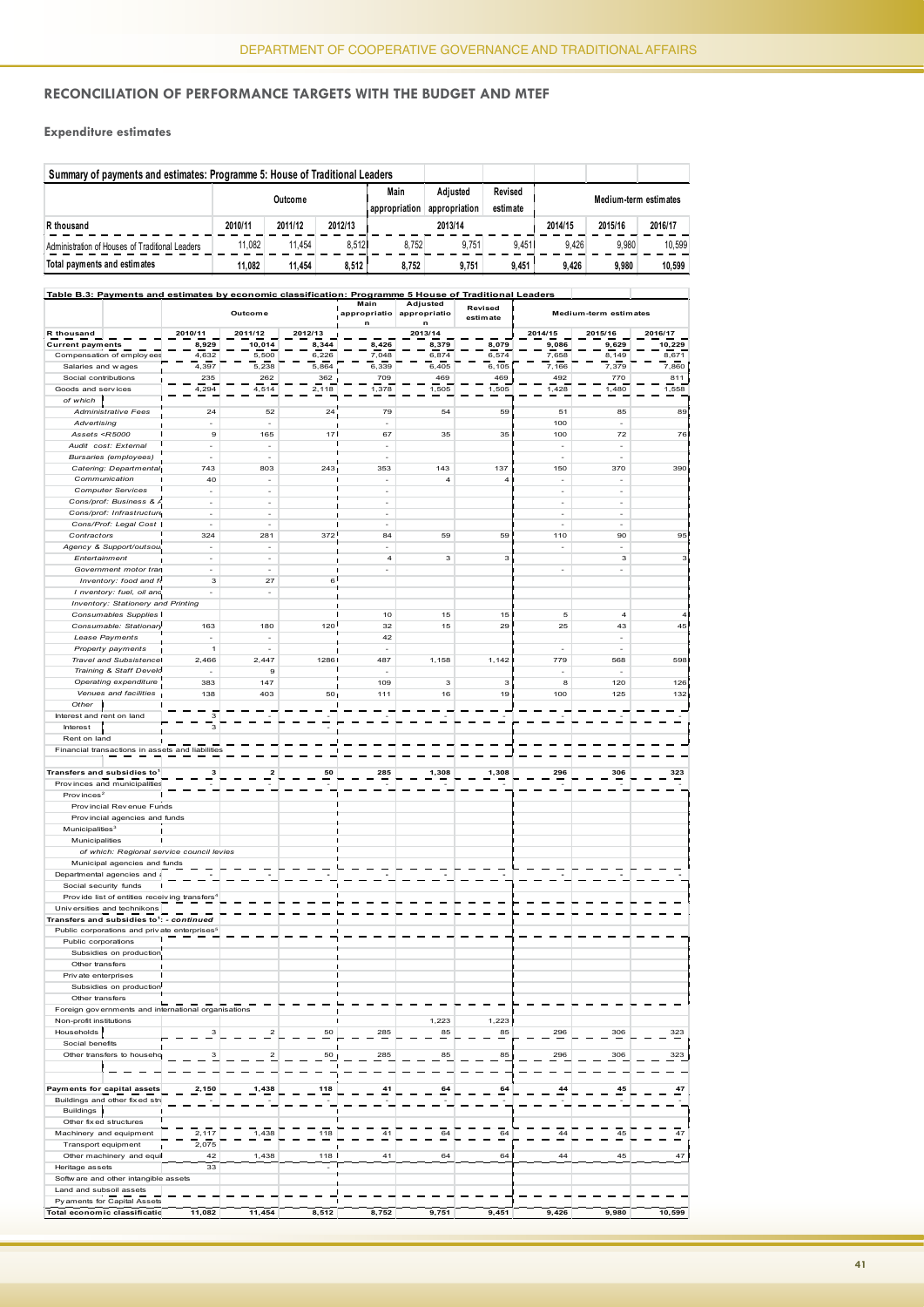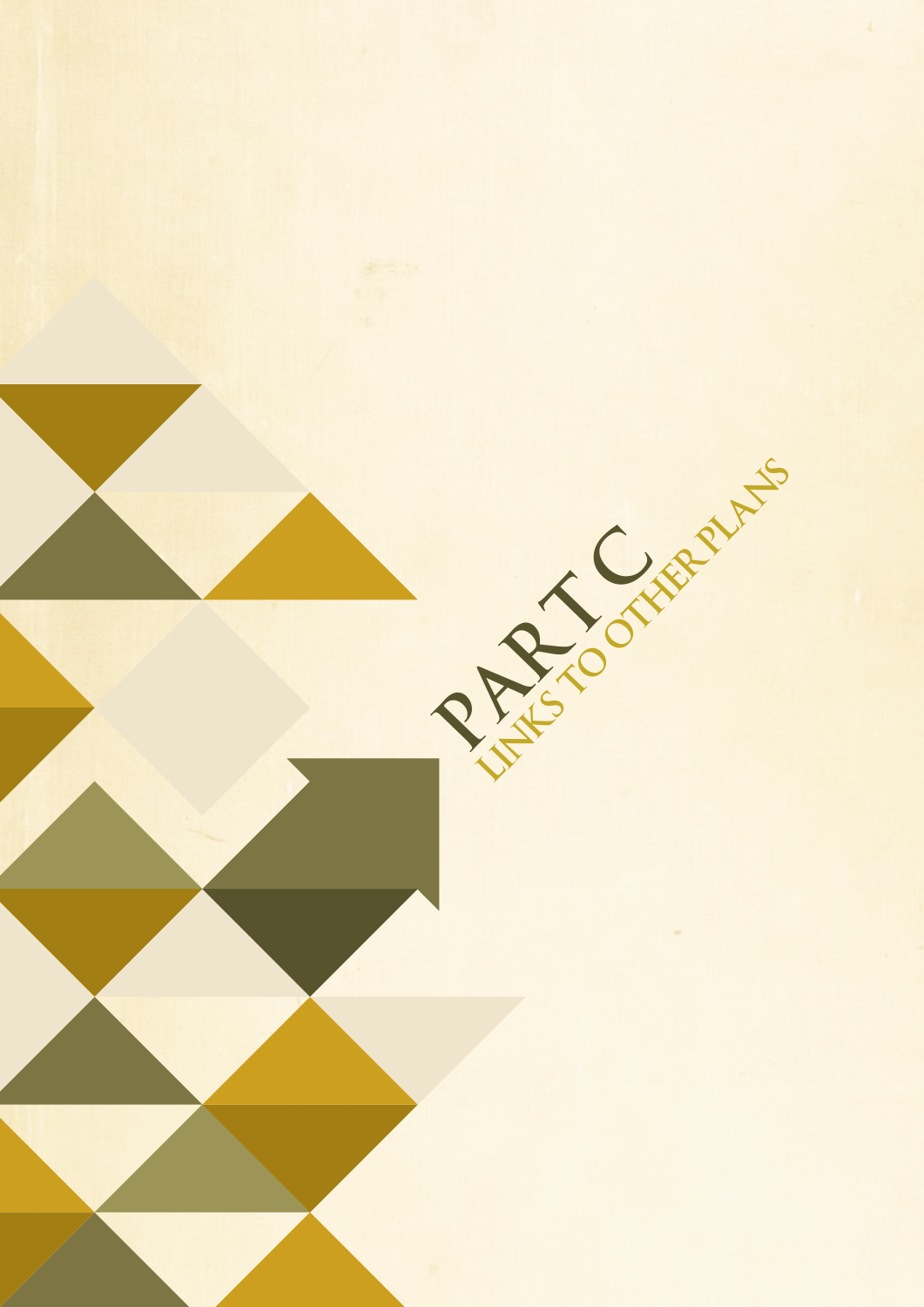## PART C LINKS TO OTHER PLANS

**1. Links to the long-term infrastructure and other capital plans**

None

**2. Conditional grants**

None

**3. Public entities** 

None

**4. Public-private partnerships** 

None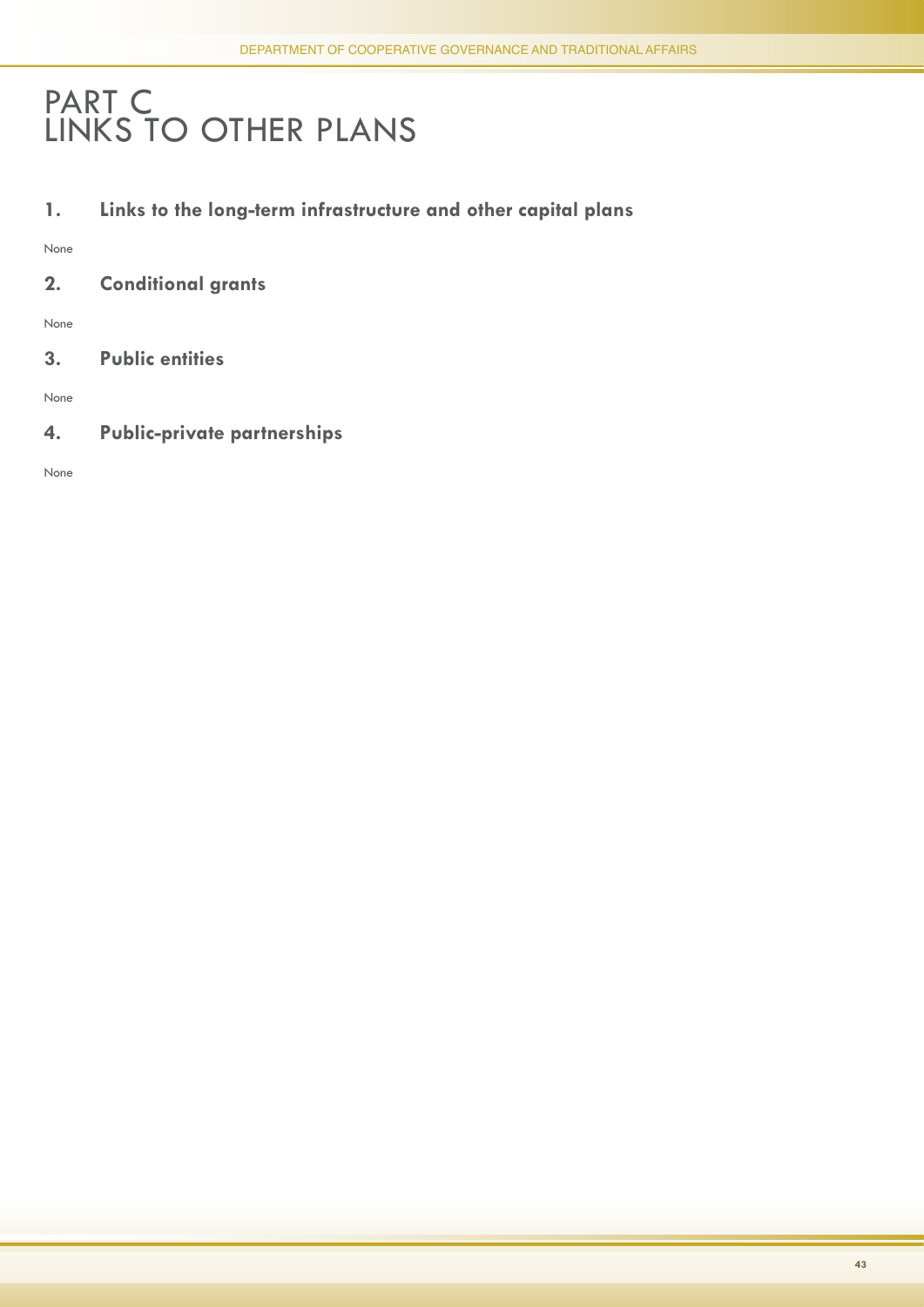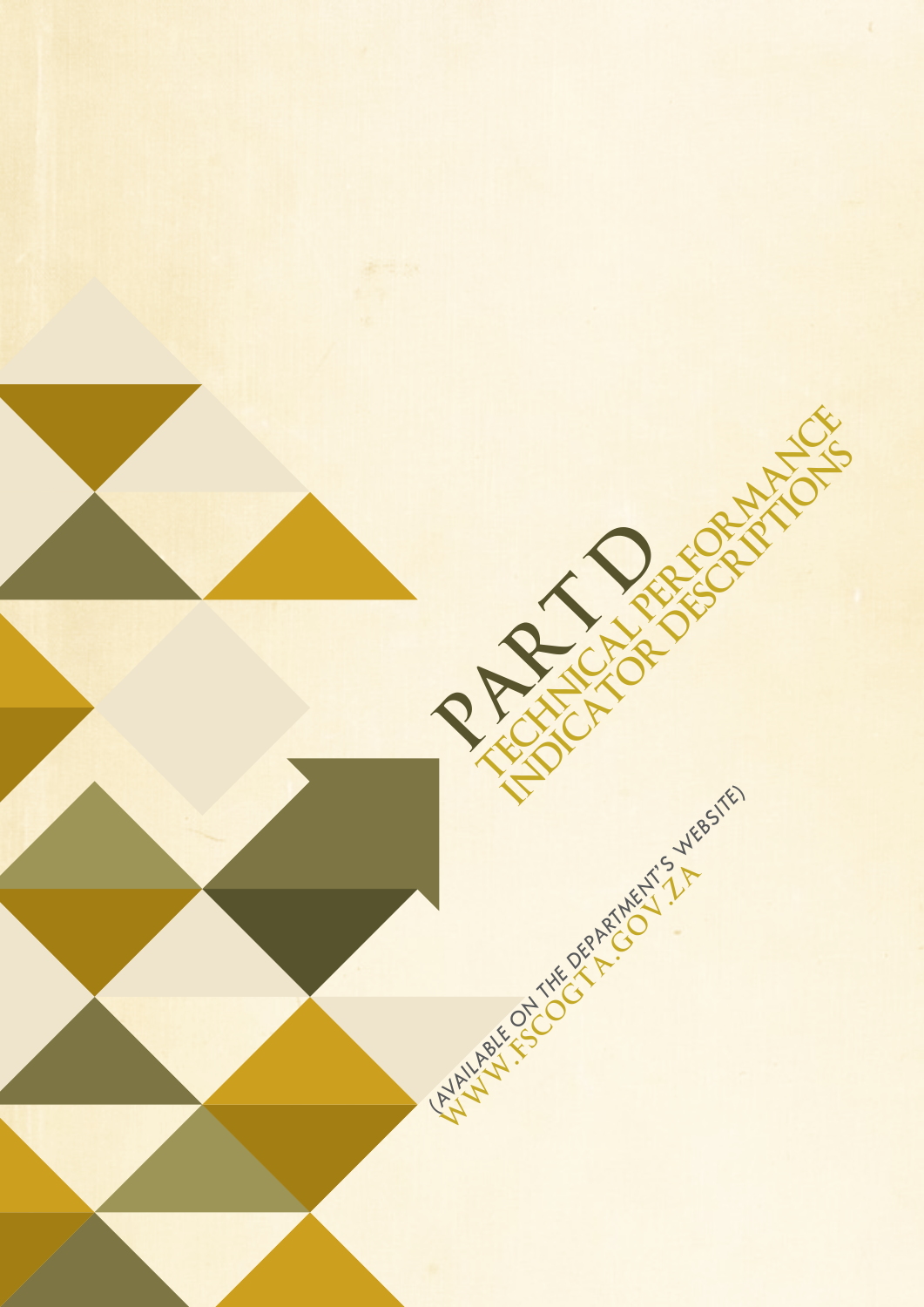

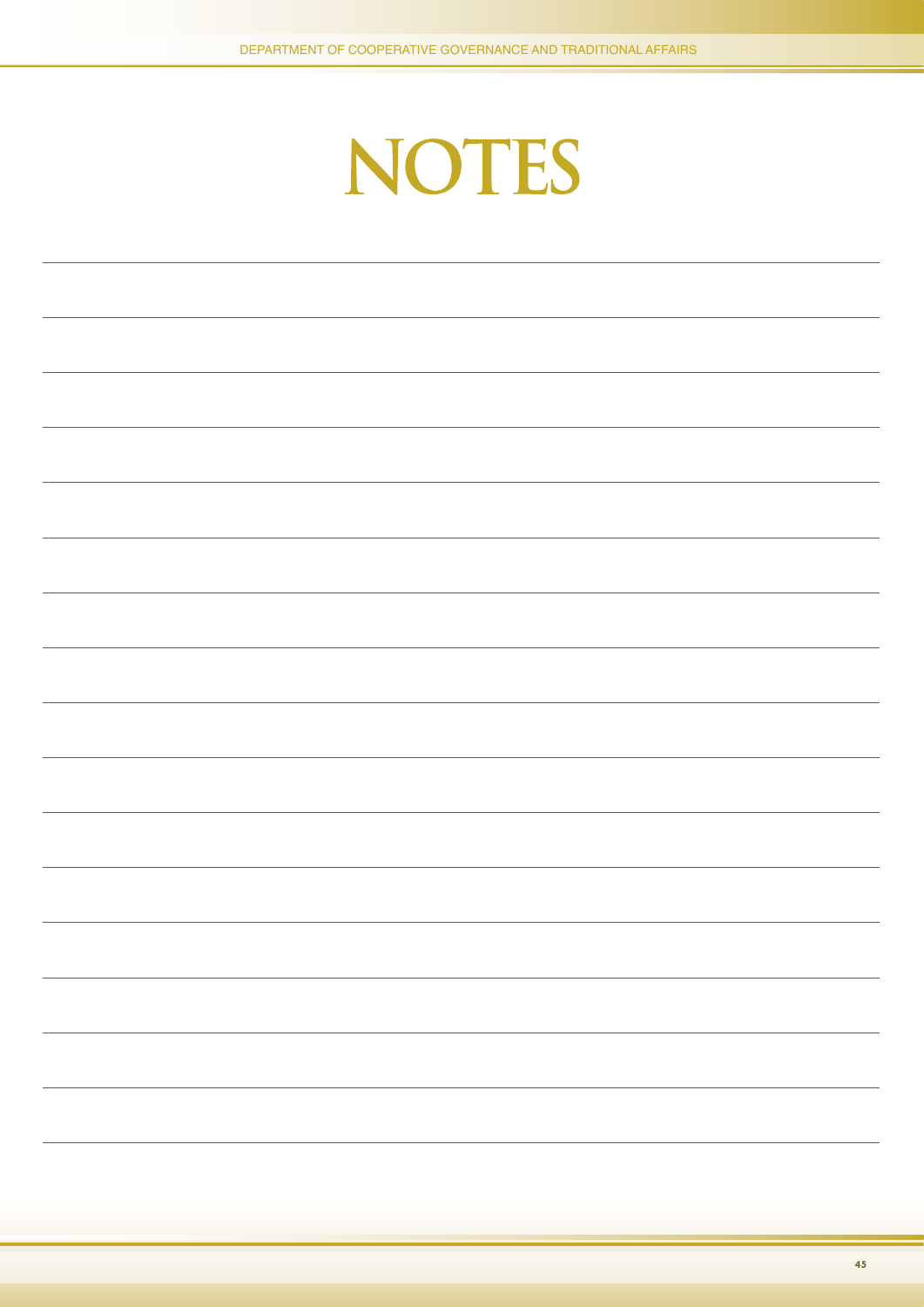# NOTES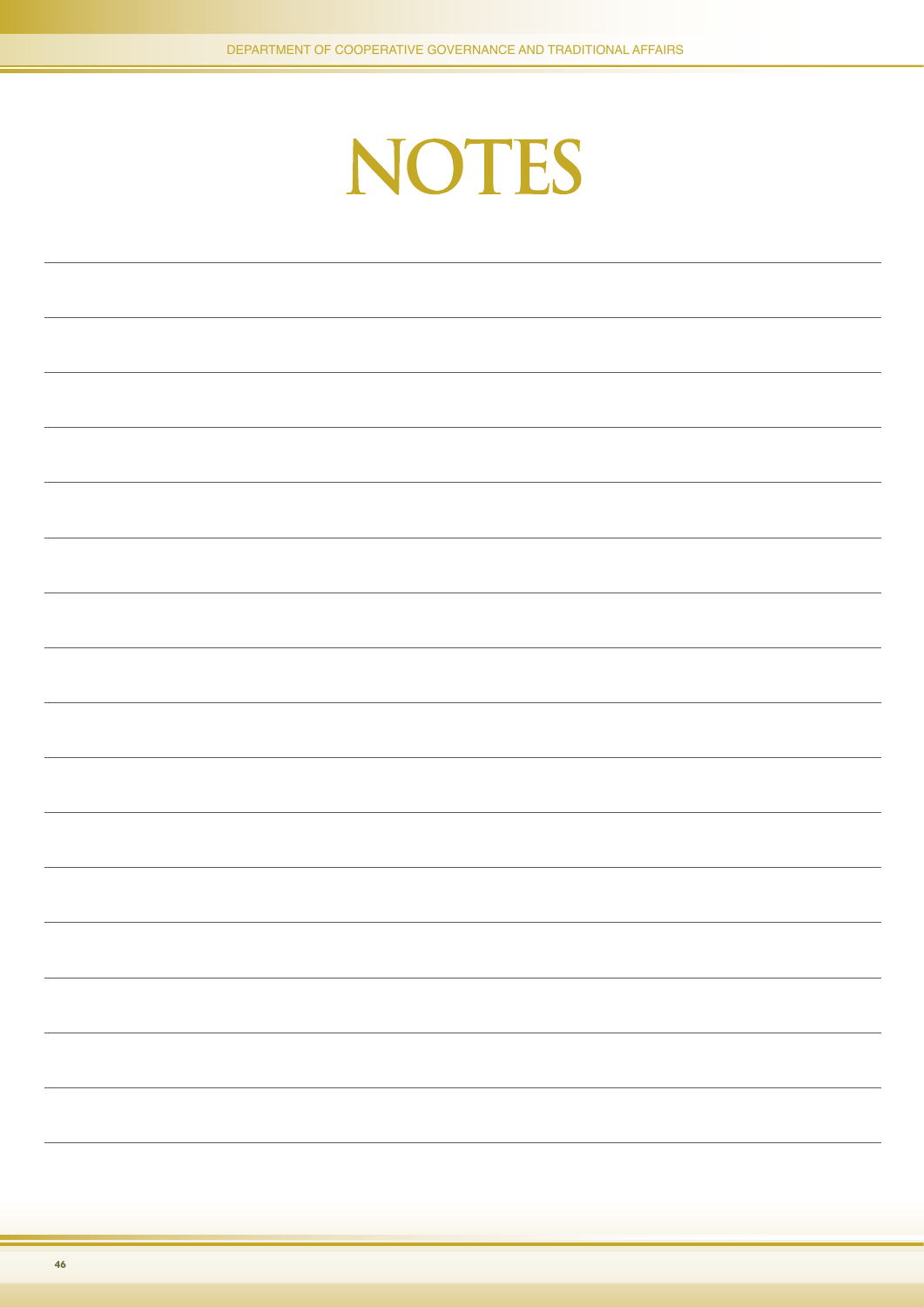